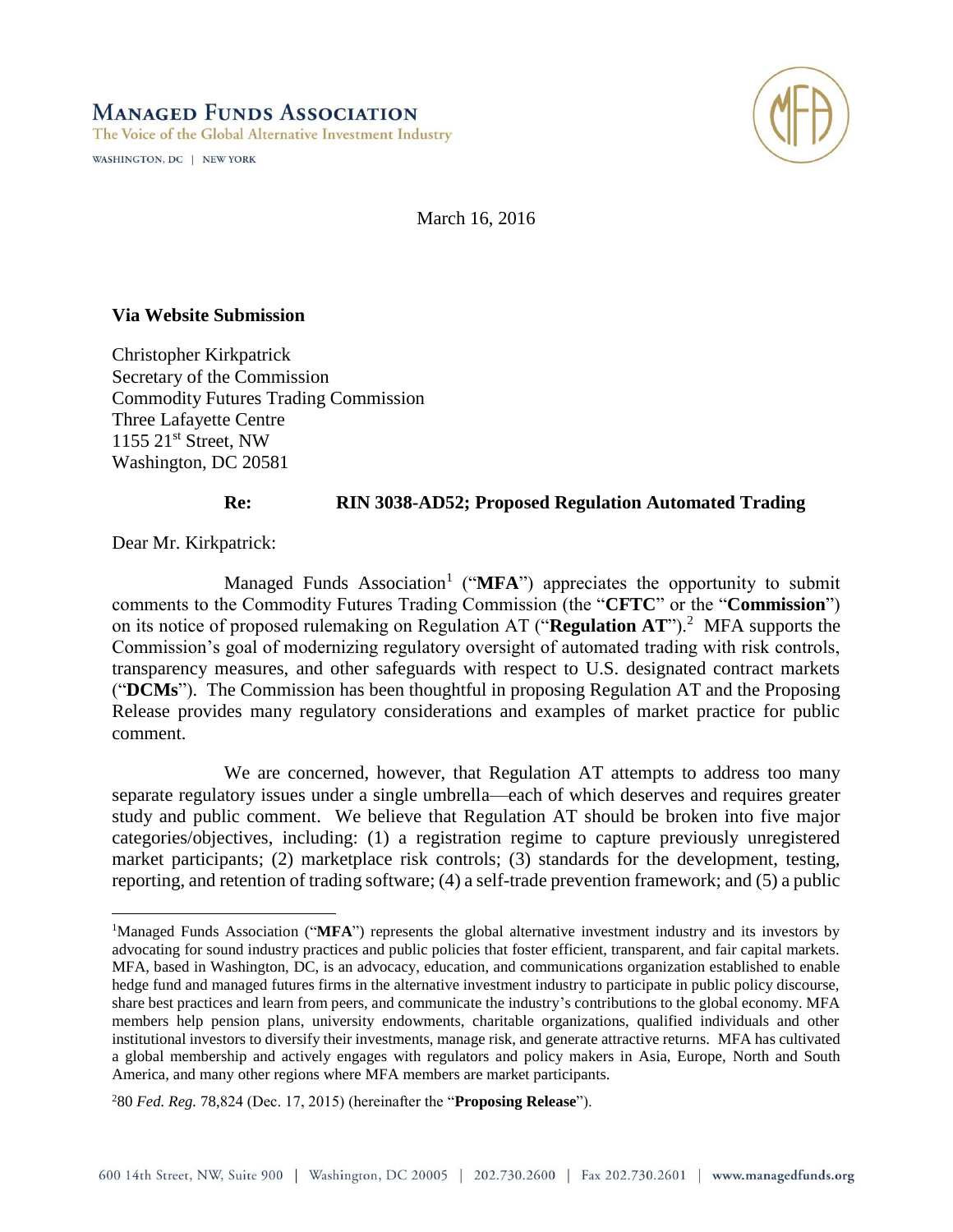Mr. Kirkpatrick March 16, 2016 Page **2** of **36**

disclosure framework with respect to market making and trading incentive programs. In our view, Regulation AT is overly expansive in breadth and scope, and uses an unduly broad brush to regulate automated trading by disparate types of market participants. We appreciate the issues Regulation AT tries to address, but believe there are more targeted and cost-effective ways to address the Commission's concerns.

MFA members generally find that the current exchange-traded derivatives markets function well. The U.S. futures markets, as efficient, low cost, and liquid markets, are an essential tool for our Nation's economy. These markets allow MFA's members to invest and manage risk in the funds they manage for their investors. Unfortunately, as proposed, Regulation AT has the potential to significantly increase the cost of using the futures markets while diminishing the liquidity profile of these markets. Accordingly, we ask the Commission to consider the comments below outlining the drawback that we believe the proposal would entail. As discussed below, we believe that there are other, less intrusive approaches that will achieve the Commission's goals.

#### **I. EXECUTIVE SUMMARY**

MFA respectfully urges the Commission to consider addressing each of the five categorical areas under Regulation AT in separate stages and as necessary. We have carefully reviewed and considered Regulation AT and the underlying data supporting the proposals. We are concerned, however, that despite the numerous new and prescriptive risk requirements, the Regulation AT framework would not provide for safer, more efficient or effective futures marketplaces. In fact, we are concerned that it would create new risks, impose greater regulatory burdens, and substantially raise costs, putting the U.S. futures markets out-of-reach for many U.S. and foreign end-users looking to hedge or manage risk. In this letter, we provide a number of recommendations and comments, including:

- **Adopt Centralized Marketplace Risk Controls** MFA recommends that in lieu of adopting Regulation AT as proposed, the Commission adopt regulation requiring centralized pre-trade risk controls at designated contract markets ("**DCMs**") and clearing member futures commission merchants ("**clearing FCMs**"). We believe that such controls at the DCM and clearing FCM-levels would be highly effective in preventing marketplace disruptions. This approach would share responsibilities along functional lines. In addition, we believe that the Commission should address other derivatives marketplace concerns identified in Regulation AT through separate rulemakings and in different stages.
- **Adopt a More Flexible Framework rather than a One-Size-Fits-All Approach** MFA is concerned that Regulation AT has a one-size-fits-all framework, which singularly regulates all market participants that use any automation in trading without taking into consideration the type of automation or the different category, business, or operational size of the market participant.
	- o MFA recommends that the Commission narrow the focus and scope of Regulation AT to exclude commodity trading advisors ("**CTAs**") and commodity pool operators ("**CPOs**"). Instead, to address concerns relating to CTAs/CPOs, MFA recommends that the Commission direct the National Futures Association ("**NFA**")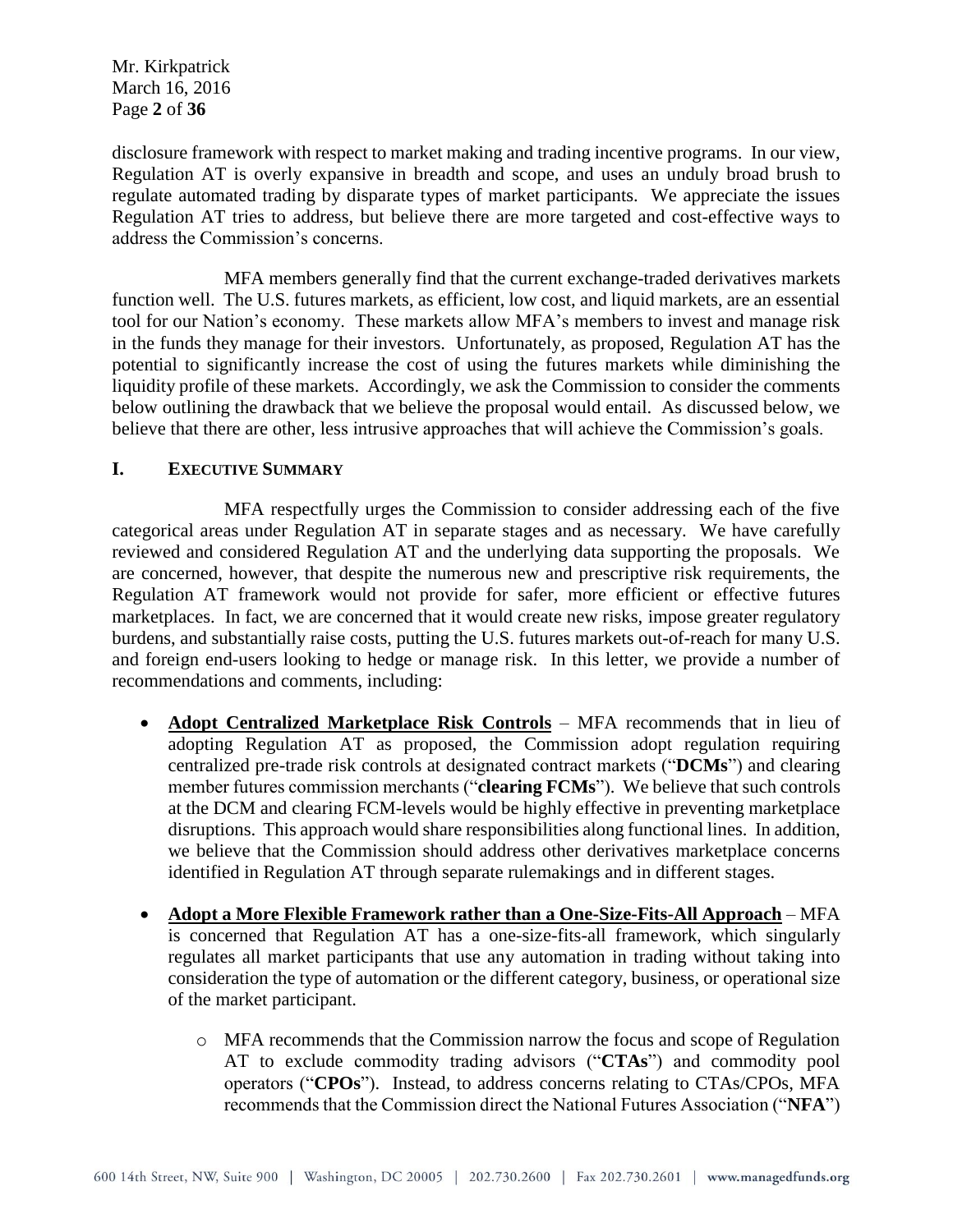$\overline{a}$ 

to promulgate CTA/CPO regulatory requirements on operational systems risk controls; and to report to the Commission on data that it collects from an amended CTA/CPO Self-Examination Questionnaire that includes questions on operational systems risk controls. If necessary, the Commission should amend its Part 4 regulations to address CTA/CPO operational systems risk concerns related to algorithmic trading in a manner suitable for CTA and CPO businesses and operations.

- o To the extent that the Commission determines to proceed with a broad Regulation AT framework that applies to all categories and sizes of market participants and different types of algorithmic trading functions, MFA believes that the Commission needs to adopt a more flexible framework. The Commission should identify specific marketplace concerns with respect to algorithmic trading activities and require market participants to prevent marketplace disruptions by: (1) using execution systems with pre-trade risk controls (when and if using algorithmic execution systems); (2) adopting development and testing standards reasonably designed to prevent operational systems risks and marketplace disruptions; (3) retaining source code; and (4) adopting monitoring, compliance and training programs reasonably designed to prevent operational systems risks and marketplace disruptions.<sup>3</sup>
- o **Adopt a Source Code Retention Requirement** MFA has strong concerns with Regulation AT's source code repository requirement and recommends that the Commission replace it with a source code retention requirement.
- **Retain the Current Self-Trade Surveillance System** MFA believes that the current DCM rules regarding self-trading are effective, and that the data does not justify the creation of an entirely new federal regulatory regime on self-trading.
- **Require Greater Disclosures with respect to Market Making and Trading Incentive Programs** – MFA supports regulation requiring DCM disclosures and surveillance of market making and trading incentive programs.

# **II. CFTC SHOULD ADOPT TARGETED REGULATORY SOLUTIONS TO ADDRESS MARKETPLACE RISK**

Like many components of the global financial markets, the U.S. derivatives markets have evolved significantly in recent years, due to CFTC regulation that has fostered an environment that has allowed innovation to flourish, and the rapid pace of technological advances and industry innovation. As the CFTC recognizes, the derivatives markets have transitioned from

<sup>3</sup> *See, e.g.,* 17 C.F.R. § 275.206(4)-7; Investment Advisers Act Rule 206(4)-7, Compliance procedures and practices (directing investment advisers to "adopt and implement written policies and procedures reasonably designed to prevent violation, by you and your supervised persons, of the Act and the rules that the Commission has adopted under the Act"). We believe the Commission could take a similar approach with respect to algorithmic trading and marketplace risk.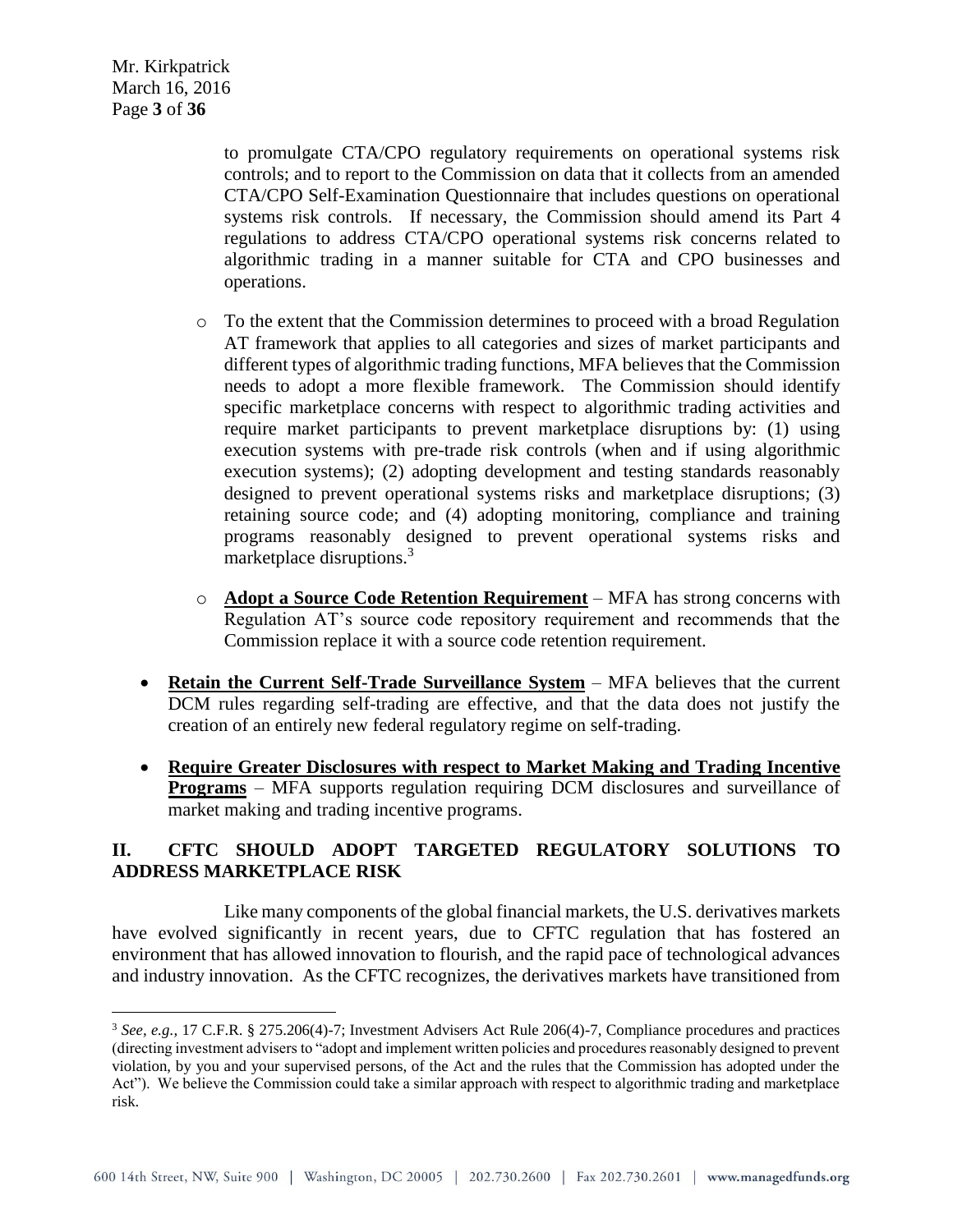Mr. Kirkpatrick March 16, 2016 Page **4** of **36**

manual processes to highly automated trading and trade matching systems.<sup>4</sup> End-users and investors, such as CTAs and CPOs, similarly have developed and modernized their trading and investment programs to remain competitive in an increasingly efficient market and to ensure that their systems and processes remain compatible with the trading systems employed by introducing brokers, floor brokers, FCMs, swap dealers, swap execution facilities, and DCMs. In fact, today's CPOs and CTAs simply *must* use software and electronic trading platforms in order to achieve best execution. Many MFA members, for example, operate signal-driven or algorithmic trading strategies that can operate at a range of speeds and generally within real-time human intervention; at the same time, even MFA members that are fundamental futures and equities managers are utilizing algorithms to data-mine for new sources of alpha, back-test theories, execute trades, and manage risk.<sup>5</sup>

Investing and trading in the 21st century continues to evolve as investors/traders of all stripes use automated tools to enhance their hedging and risk management activity. MFA supports the Commission's initiative of modernizing its regulatory framework to take into consideration the automated and algorithmic trading environment. Regulation, however, should be tailored to address the concerns that the Commission has identified, and should be proportionate and scalable, in order to be cost-effective and manageable for both regulators and market participants.<sup>6</sup> Overly prescriptive and extraneous regulations will not only stunt innovation and growth but hamper the ability of market participants to continue using the futures markets for the very purposes for which they were created—*i.e.,* hedging and risk management.

#### *A. Risk Controls Should Be Centralized*

MFA is concerned that the Regulation AT framework is overly broad and elaborate, which would make implementation expensive and burdensome for market participants and regulators. Regulation AT, as proposed, would regulate - *in the same manner* - virtually any market participant that uses any automation with respect to trading, without taking into consideration the type of automation or the different category, business or operational size of the market participant. Based on the Commission's own cost-benefit and regulatory flexibility analyses, we believe this is not the Commission's intent.

Recognizing that all market participants, regardless of registration status or type of trader, have the potential to cause marketplace disruptions, we believe the single most effective way to prevent marketplace risk is through centralized risk controls at the DCM. Futures exchanges offer market participants a myriad of ways to access and trade on their marketplaces. We do not believe it would be efficient or cost-effective to apply the full panoply of Regulation

<sup>4</sup> *Id.* at 78,825.

 $<sup>5</sup>$  As the Commission knows, some trading entities operate true high-frequency strategies. While that portion of the</sup> market does overlap with the trading strategies of some MFA members, this comment letter in general will not address the special needs and concerns of those market participants.

<sup>6</sup>*See* Section 15(a) of the Commodity Exchange Act, Consideration of Costs and Benefits.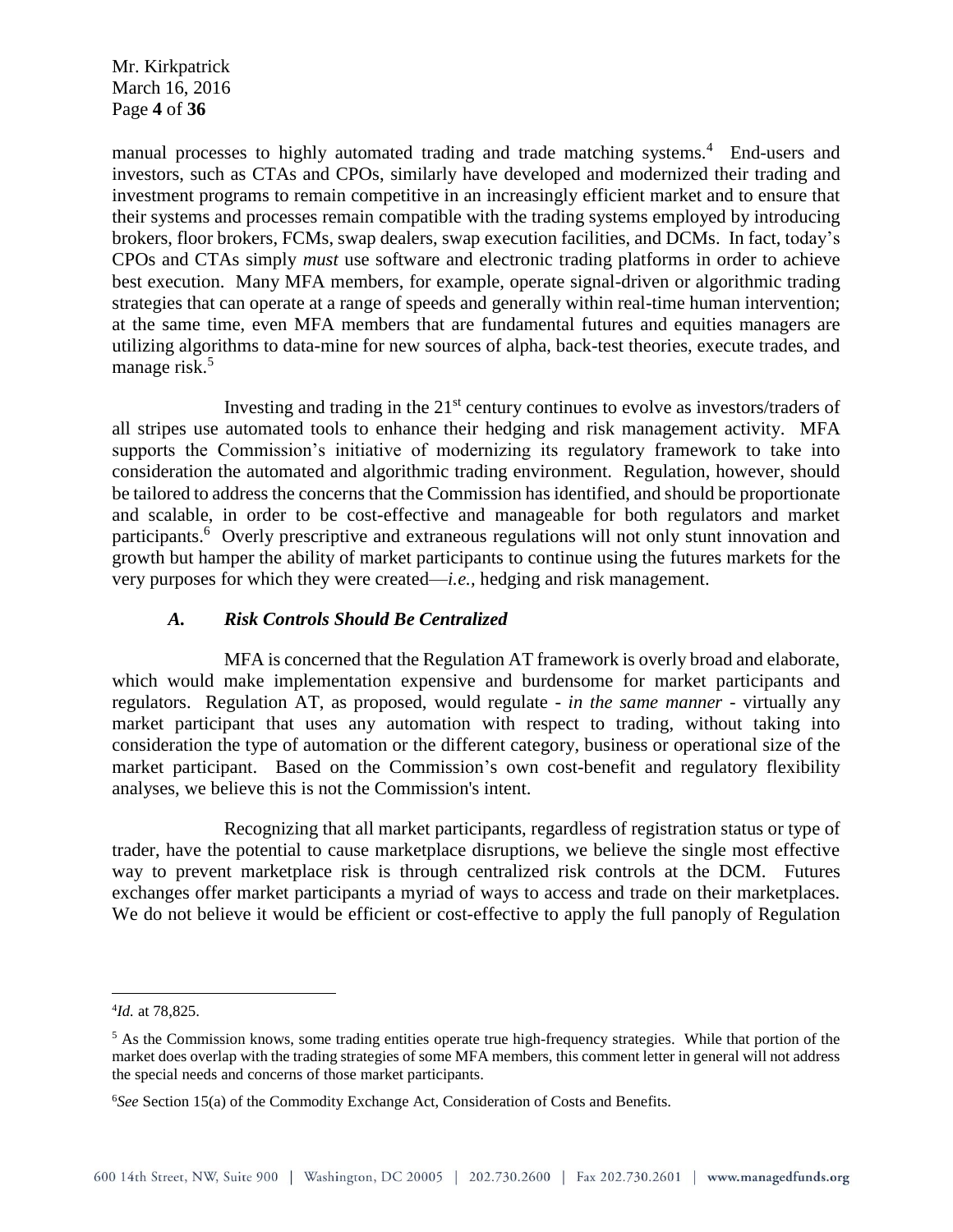Mr. Kirkpatrick March 16, 2016 Page **5** of **36**

AT requirements to the majority of futures market participants.<sup>7</sup> Rather, we believe that risk controls, such as those proposed in § 1.80 should be applied at the DCM-level and clearing FCMlevel. Requiring standardized risk controls at the DCM and clearing FCM-levels would ensure that all market participant orders go through the same set of controls—whether orders from a market maker or an end-user using manual processes to invest or hedge risk.

Moreover, the general infrastructure for addressing marketplace risk through a centralized approach already exists. DCMs/derivatives clearing organizations provide clearing FCMs with pre-trade risk controls and real-time tools to manage risk with respect to their clients. For example, the CME Group provides clearing FCMs with the ability to set controls and calculate positions for each client, including:

- Long and Short exposure limits;
- Maximum Buy/Sell quantity limits;
- Real-time open and filled position calculations;
- Margin rate;
- Real-time credit control alerts and notifications;
- Order blocking;
- Order cancellation;
- Kill switch. $8$

 $\overline{a}$ 

The CME Group also offers additional risk management tools, such as order cancellations upon involuntary disconnection. Currently, all CTAs and CPOs use clearing FCMs; which conduct due diligence on their clients and impose stringent risk controls set at customized levels. Given that a centralized framework for addressing marketplace risk already exists, we believe that the starting point should be for the Commission to review and build upon the existing infrastructure, rather than to require a significant portion of market participants to each build the same risk infrastructure on their own systems.<sup>9</sup> While a multi-layered approach to pre-trade risk controls is beneficial; requiring multiple layers (DCM, clearing FCM, FCM, and market participant) to implement the *same* risk controls would be ineffective and an inefficient use of

<sup>7</sup> *See infra* Sections IV.A.1 and 2 explaining that Regulation AT, as proposed, would capture a broad swath of market participants.

<sup>8</sup> *See* CME Globex Credit Controls, available at[: http://www.cmegroup.com/tools-information/webhelp/globex-credit](http://www.cmegroup.com/tools-information/webhelp/globex-credit-controls/Content/CME_Globex_Credit_Controls_Management.html)[controls/Content/CME\\_Globex\\_Credit\\_Controls\\_Management.html.](http://www.cmegroup.com/tools-information/webhelp/globex-credit-controls/Content/CME_Globex_Credit_Controls_Management.html) *See also,* ICE Tips, Clearing and Bilateral Credit Management, February 20, 2009, available at: [https://www.theice.com/publicdocs/ChemConnectCreditTip.pdf.](https://www.theice.com/publicdocs/ChemConnectCreditTip.pdf)

<sup>9</sup> We understand that DCMs offer and FCMs already implement the pre-trade risk controls in proposed § 1.80. *See supra* Section IV.B.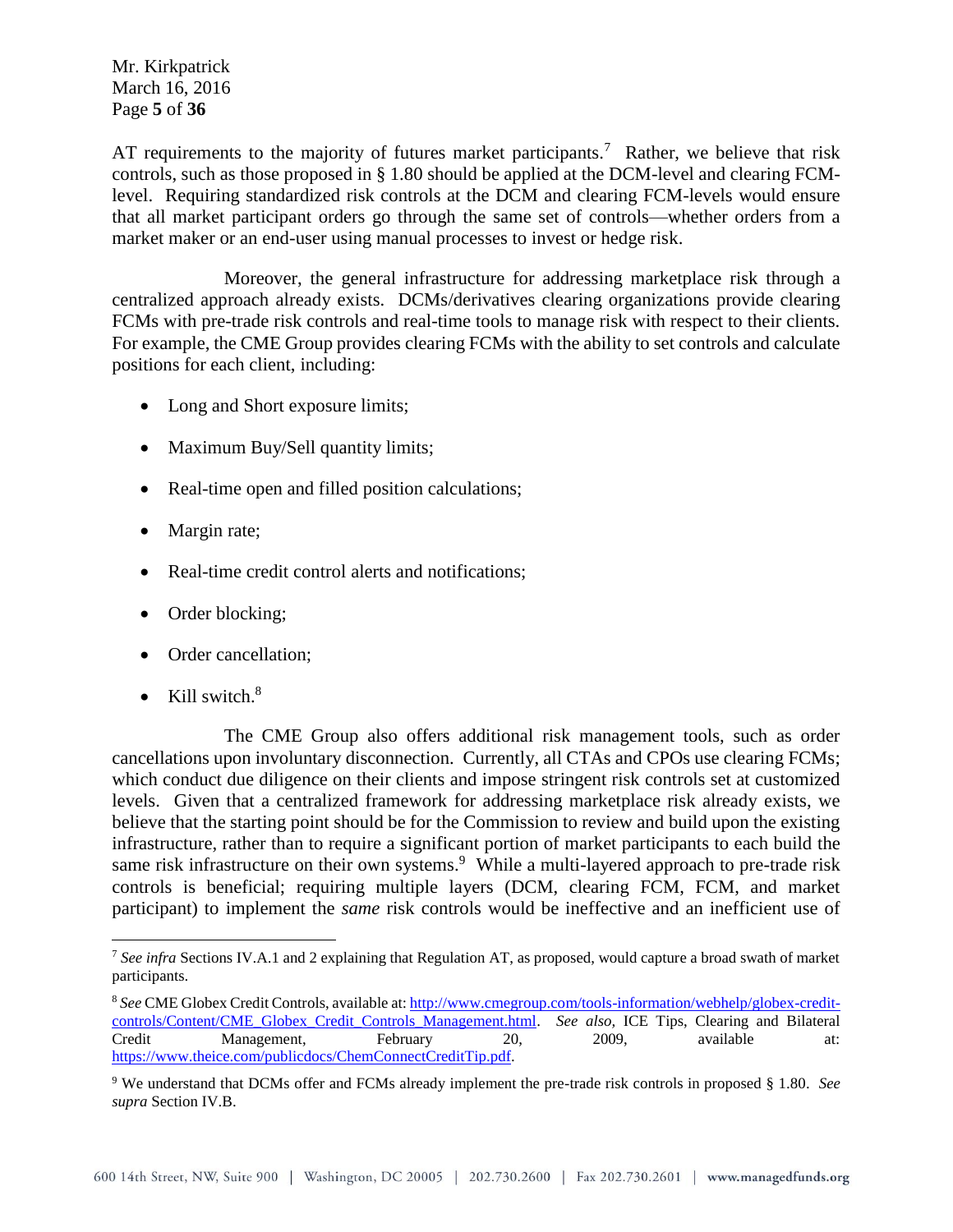Mr. Kirkpatrick March 16, 2016 Page **6** of **36**

resources. To achieve an effective multi-layered strategy for addressing trading risk, beyond centralized risk controls, individual market participants should customize risk controls to their strategies—which CTAs and CPOs already do as fiduciaries to their clients/investors.

The Commission should assess and evaluate through a data-driven process whether additional risk controls should be implemented by DCMs; and whether clearing FCMs are effectively implementing existing pre-trade risk controls and setting appropriate limits for their clients, prior to determining whether more needs to be done. We believe that the standardized controls at the DCM and clearing FCM-levels create a robust framework for addressing marketplace risk. While we believe all market participants using trading algorithms—whether proprietary algorithms or third party vendor algorithms— should have appropriate risk controls in place, we believe it is most effective to allow market participants to customize their risk controls to their individual trading activities. Similarly, we believe a more effective risk control measure would be to require market participants to develop their own internal policies and procedures, including development, testing, monitoring and compliance protocols, tailored to their strategies, rather than to prescribe industry procedures, which may be ill-suited to individual strategies.<sup>10</sup>

Finally, a major advantage of requiring centralized risk controls is that it would be more transparent and easier for regulators, such as the Commission, to oversee and enforce. Regulation AT, on the other hand, would require DCMs to expend considerable resources overseeing the risk controls of hundreds, if not thousands, of market participants and clearing FCMs. Moreover, in this respect, we believe Regulation AT is flawed if the expectation is that DCMs would be able to assess an "AT Person's" or clearing member FCM's compliance with Regulation AT based on compliance reports.

Accordingly, MFA recommends that in lieu of adopting Regulation AT as proposed, the Commission should adopt regulation requiring centralized pre-trade risk controls at DCMs and clearing FCMs. We believe such controls at the DCM and clearing FCM-levels would be highly effective in preventing marketplace disruptions at a fraction of the cost of Regulation AT.

# *B. The Commission Should Address Other Marketplace Changes in Stages*

Regulation AT introduces several different regulatory objectives, which, in addition to marketplace risk controls, include a registration regime to capture previously unregistered market participants; standards for the development, testing, reporting, and retention of trading software; a self-trade prevention framework; and a disclosure framework with respect to market making and trading incentive programs. The Commission has raised a host of important issues, which we believe the Commission should address through targeted proposals in separate stages. By combining several significant market issues together, we are concerned that each proposal will not receive the full attention that each deserves by the public and the Commission. We would like to see the Commission and market participants develop data-driven solutions to

<sup>10</sup> *See supra* n. 3.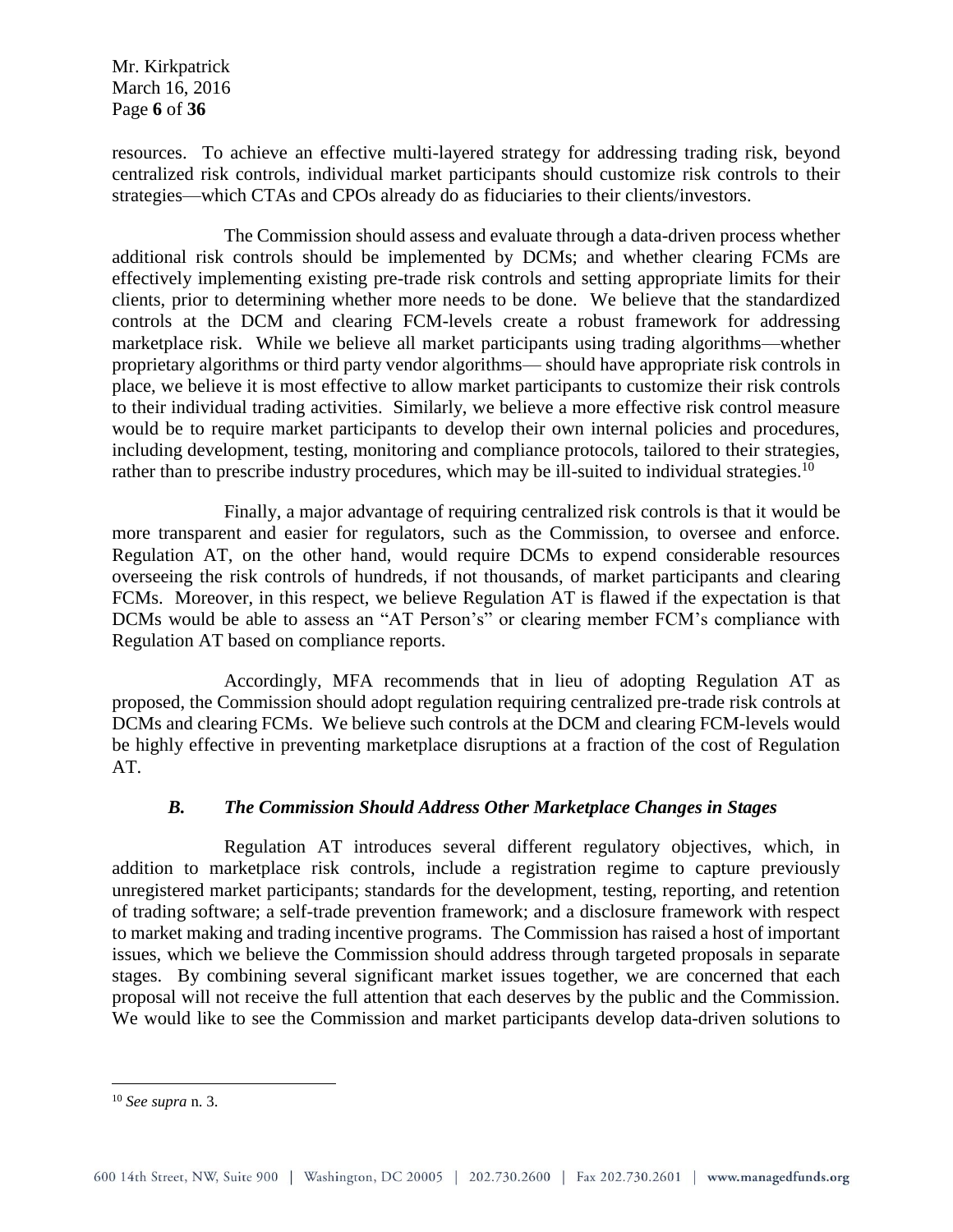Mr. Kirkpatrick March 16, 2016 Page **7** of **36**

 $\overline{a}$ 

address each issue in a thoughtful and data-driven manner.<sup>11</sup> The Commission should host separate roundtables on each issue.

In addition, we are concerned that requiring the industry to implement multiple major regulatory changes at once will introduce another level of market risk by requiring market participants to spread their resources too thinly. Accordingly, MFA recommends that the Commission consider and address each of the major regulatory issues mentioned above through separate rulemakings and in different stages.

#### **III. GENERAL COMMENTS ON REGULATION AT REGARDING CTAS AND CPOS**

#### *A. Algorithmic Trading Regulation Should Not Be One-Size-Fits-All*

We believe Regulation AT's one-size-fits-all approach is highly problematic in practice, especially as "algorithmic trading," as defined in the Proposing Release, can be read to capture nearly any trading that involves automation. Regulation AT establishes a broad framework that attempts to singularly regulate very disparate categories and types of market participants and their activities. We are strongly concerned that Regulation AT does not make adequate distinctions between different types of market participants, nor does it recognize the different business structures, business models and operational sizes of market participants. While Regulation AT's approach may be appropriate for entities with large operations, such as DCMs, FCMs, clearing member FCMs, and Swap Dealers, it is not appropriately drafted for CTAs and CPOs.

CTAs and CPOs are institutional investors/financial end-users. The level of investor assets that they manage may vary, but generally their operations are significantly smaller than DCMs and FCMs. CTAs and CPOs engaged in algorithmic trading strategies already have risk controls and other processes in place. We believe that Regulation AT would be very burdensome for CTAs and CPOs because it prescribes measures which are not appropriately tailored for the business or strategies of  $CTAs/CPOs$ <sup>12</sup> We believe that the compliance costs associated with Regulation AT would likely create barriers to entry for new participants, harm competition and limit investor choice. We also are concerned that Regulation AT would have a disproportionate impact on CTAs and CPOs, would discourage use of exchange-traded derivatives markets, and would lead to decreased liquidity in the futures markets.

Beyond the significant compliance costs associated with Regulation AT for CTAs and CPOs, we simply do not believe the one-size-fits-all framework appropriately or effectively addresses marketplace risk relating to algorithmic trading by CTAs and CPOs. As discussed further below in section IV.B, we believe that pre-trade risk controls would not be particularly

 $11$  MFA urges the Commission to re-propose the various portions of the proposal to solicit more extensive comment on these various subjects. MFA is concerned that the Commission will not receive sufficiently detailed comments on the current multifarious release.

 $12$  As discussed further in Section V on cost estimates, we believe the costs associated with Regulation AT for CTAs and CPOs are significantly greater than estimated by the Commission.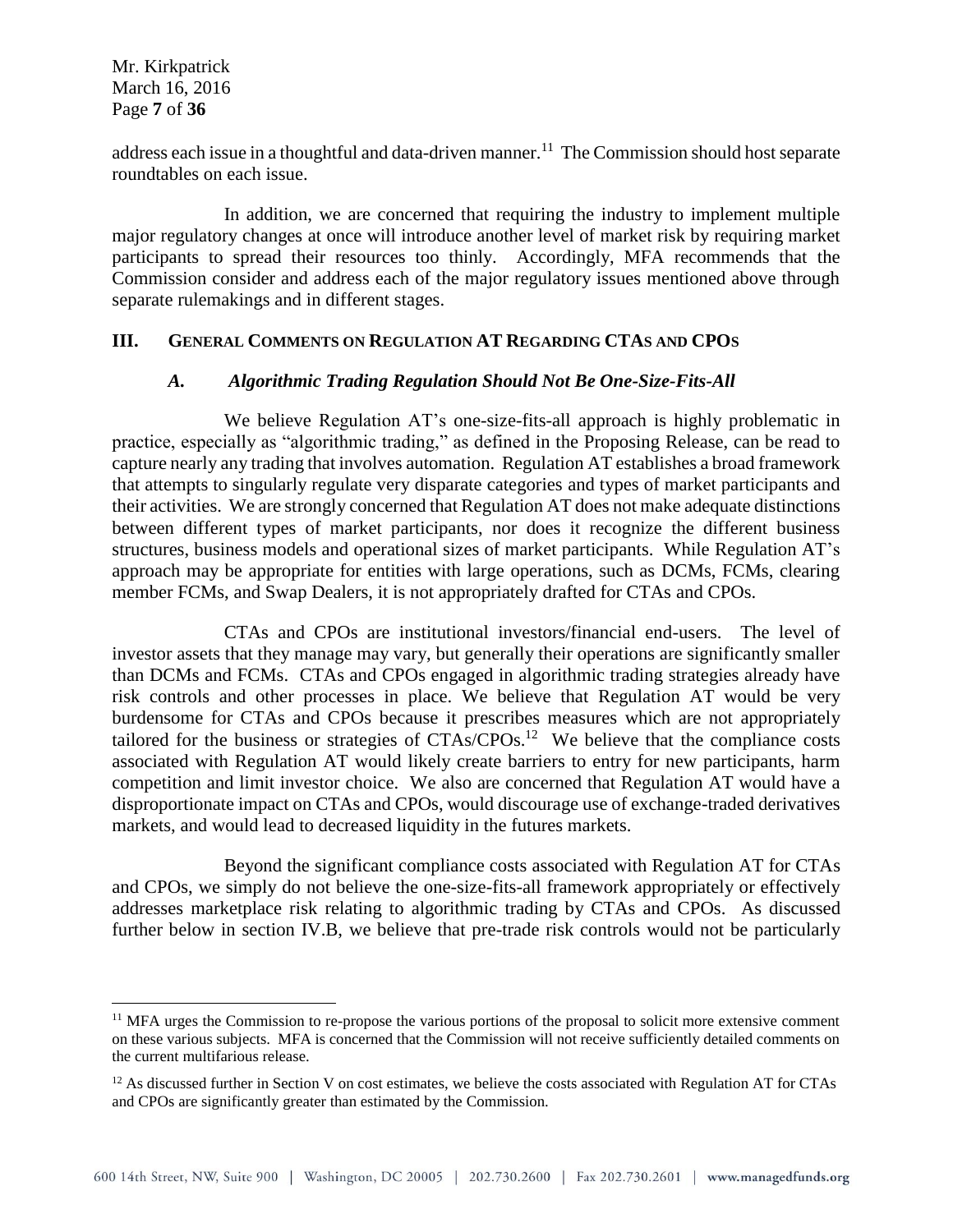Mr. Kirkpatrick March 16, 2016 Page **8** of **36**

relevant or meaningful with respect to CTAs' or CPOs' investment algorithms.<sup>13</sup> Further, we are concerned that Regulation AT's development, testing and recordkeeping requirements with respect to algorithmic trading systems are not proportionate or scalable.

## *B. Use the Existing Regulatory Framework to Oversee CTAs and CPOs*

After standardized risk controls at DCMs, we believe that operational risks associated with automated trading, which the Commission cites as the rationale for Regulation AT, would be best addressed through regulatory interpretive guidance and best practices. For example, recently the National Futures Association ("**NFA**") issued guidance under existing rules with respect to information systems security programs,<sup>14</sup> and added a new cybersecurity section to the NFA Self-Examination Questionnaire.<sup>15</sup> NFA explained in its interpretive notice that:

> NFA recognizes that, given the differences in the type, size and complexity of operations of Members' businesses including but not limited to their customers and counterparties, markets and products traded, and the access provided to trading venues and other industry participants, Members must have an appropriate degree of flexibility to determine how best to diligently supervise information security risks. Accordingly, this Interpretive Notice is designed to establish general requirements relating to Members' information systems security programs (ISSPs) but leave the exact form of an ISSP up to each Member thereby allowing the Member flexibility to design and implement security standards, procedures and practices that are appropriate for their circumstances. Given the rapidly changing nature of technology and threats to information systems, NFA's policy is not to establish specific technology requirements.<sup>16</sup>

We believe that the nature of operational systems risks is similar to information systems security risks in that the risks are derived from the unique and specific systems of market participants. In this sense, we encourage the Commission to address operational systems risks related to algorithmic trading in the same manner.

MFA members are regulated quite broadly by the CFTC both in terms of their conduct under the Commission's rules that govern all market participants, as well as under specific rules for registered entities as CTAs and CPOs. In fact, only in the past few years have a large number of CPOs become subject to expanded Commission oversight. First, in 2012, the

<sup>&</sup>lt;sup>13</sup> An investment algorithm is investment software that analyzes data to decide which contracts to buy or sell. For example, an investor with European investments may develop software that incorporates proprietary mathematical formulas, for determining whether and how many Euro FX futures contracts to purchase in order to hedge investment risk from changes in the exchange rate.

<sup>14</sup> *See* NFA Compliance Rules 2-9, 2-36 and 2-49: Information Systems Security Programs (effective March 1, 2016), available at: [http://www.nfa.futures.org/nfamanual/NFAManual.aspx?RuleID=9070&Section=9%20.](http://www.nfa.futures.org/nfamanual/NFAManual.aspx?RuleID=9070&Section=9%20)

<sup>15</sup> *See, e.g.,* NFA Notice I-16-10 (Feb. 29, 2016), available at: [http://www.nfa.futures.org/news/newsNotice.asp?ArticleID=4701.](http://www.nfa.futures.org/news/newsNotice.asp?ArticleID=4701)

<sup>16</sup> *See supra* n.8.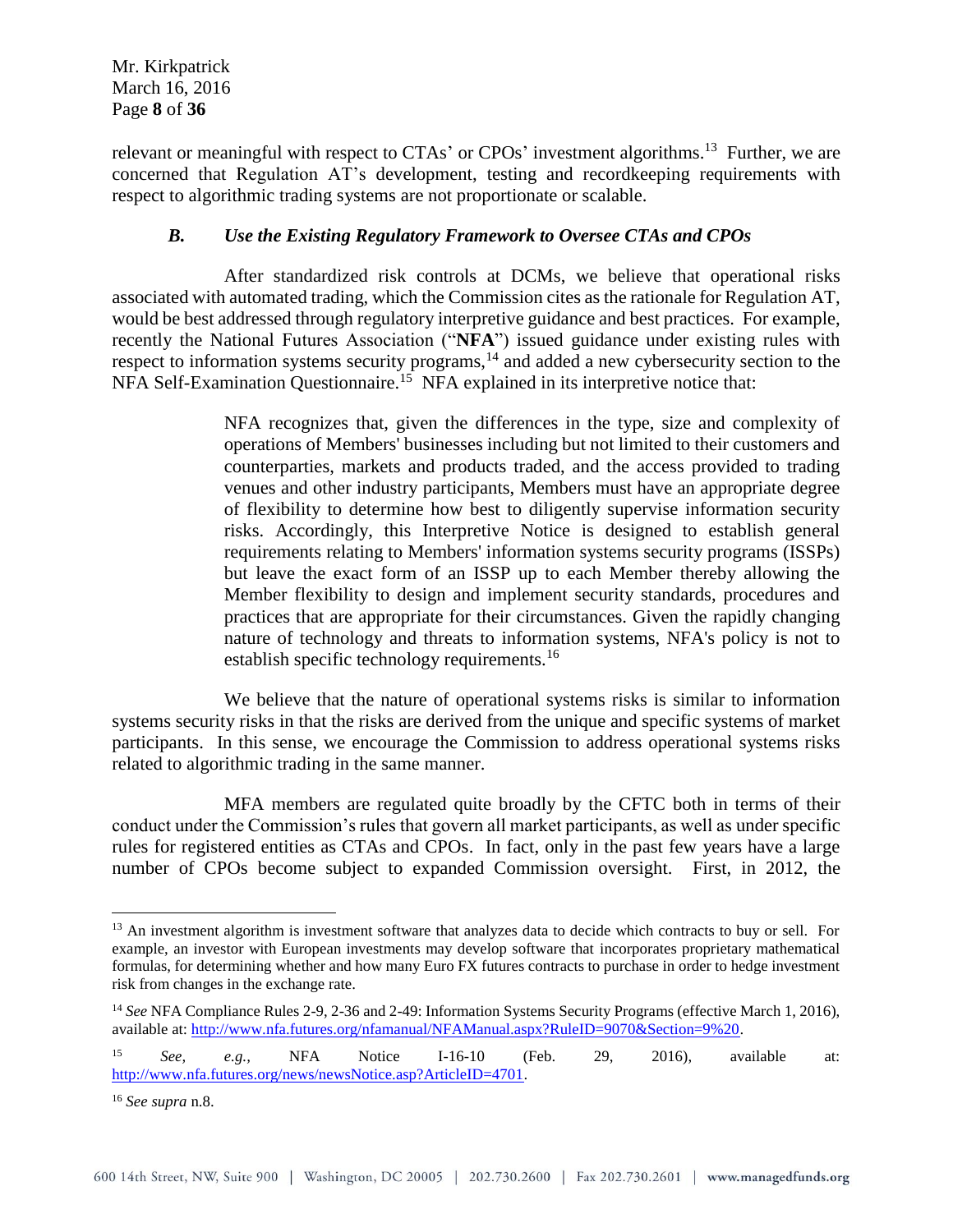Mr. Kirkpatrick March 16, 2016 Page **9** of **36**

Commission eliminated an exemption from CPO registration, $17$  which in combination with the Commission's new statutory oversight authority over swaps,<sup>18</sup> resulted in a significant number of Securities and Exchange Commission ("**SEC**") registered investment advisers becoming dual registrants. Preparing for registration was not a small undertaking, as firms had to: review and revamp their compliance programs to comply with the CFTC's Part 4 regulations; become NFA members and comply with NFA bylaws, rules and requirements; and register principals and associated persons with NFA and have staff pass proficiency requirements (*e.g.,* Series 31 exam); among other requirements. While many of the SEC and CFTC requirements for advisers and CPOs are similar, they are not identical and required members to expend a substantial commitment of time and resources in order to comply (including the request for multiple CFTC staff no-action and or exemptive relief letters). Dually registered firms now face multiple exams and regulatory inquiries from the SEC Office of Compliance Inspections and Examinations, NFA, and other selfregulatory organizations, such as the Financial Industry Regulatory Authority, CBOE, CME and ICE, depending on the range of types of securities and derivatives they employ.

Secondly, in 2012, the CFTC adopted a significant new requirement for CTAs and CPOs to prepare and file lengthy analyses of the managed accounts they advise or the commodity pools they operate, (Form CTA-PR and Form CPO-PQR) in order to provide the Commission with information to help with analyses regarding systemic risk.<sup>19</sup> These reports can run up to 150 pages and require thousands of hours per year to produce.

Given the extensive new regulatory regime and reporting requirements for CTAs/CPOs, it seems unreasonable to impose another, separate system of recordkeeping, reports and requirements without first considering whether the existing framework provides sufficient oversight. To the extent that the Commission believes it needs more information from CTAs or CPOs or that these registered entities need enhanced controls, we would strongly urge the Commission to direct the NFA to issue rules addressing operational systems risks related to algorithmic trading and to amend its Self-Examination Questionnaire. From the data the NFA collects through its Self-Examination Questionnaire, the Commission would be able to assess whether additional requirements are necessary to address risk concerns. If, after thorough review, the Commission determines that additional controls and documentation requirements are in fact needed, we believe the Commission should use the existing regulatory framework and amend its Part 4 regulations to address CTA/CPO operational systems risk concerns related to algorithmic trading in a manner suited for CTA and CPO businesses and operations. We think that such a targeted approach would more precisely achieve the Commission's goals at lower cost.

Accordingly, we recommend that the Commission narrow the focus and scope of Regulation AT to exclude CTAs and CPOs; and to direct NFA to promulgate CTA/CPO regulatory requirements on operational systems risk controls related to algorithmic trading and to report to the Commission on data that it collects from an amended CTA/CPO Self-Examination

<sup>17</sup> Commodity Pool Operators and Commodity Trading Advisors: Compliance Obligations, 77 *Fed.Reg.* 11,252 (Feb. 24, 2012), available at: [http://www.cftc.gov/idc/groups/public/@lrfederalregister/documents/file/2012-3390a.pdf.](http://www.cftc.gov/idc/groups/public/@lrfederalregister/documents/file/2012-3390a.pdf)

<sup>&</sup>lt;sup>18</sup> The Dodd-Frank Wall Street Reform and Consumer Protection Act, Pub. L. 111-203.

<sup>19</sup> *See supra* n. 16.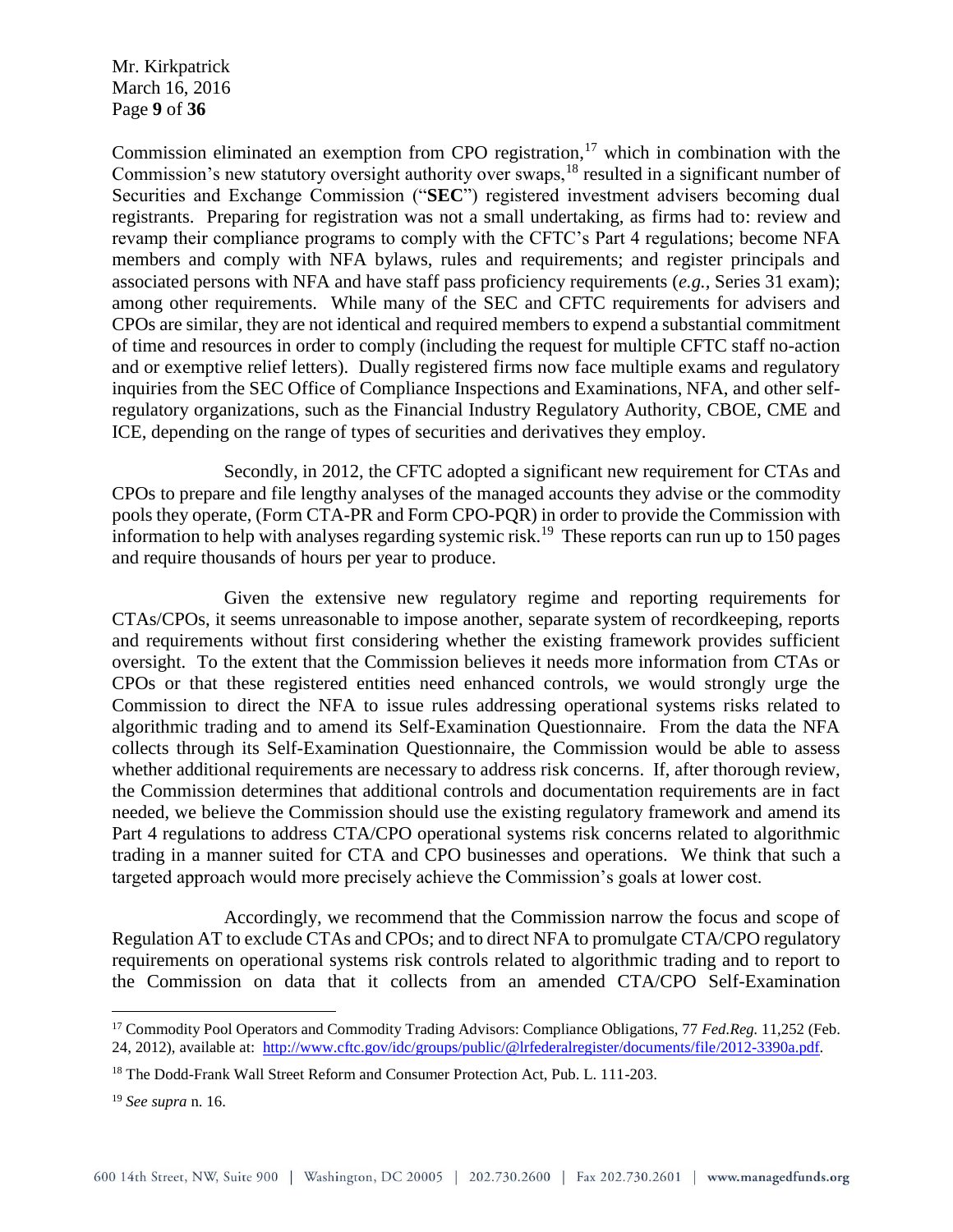Questionnaire that includes questions on operational systems risk controls. Once the Commission has more information regarding CTA/CPO operational systems risk controls related to algorithmic trading, it will be in a better position to determine whether and how to amend the CFTC Part 4 regulations.

## **IV. SPECIFIC COMMENTS ON REGULATION AT**

*First,* as discussed above, MFA recommends that in lieu of adopting Regulation AT as proposed, the Commission adopt regulation requiring centralized pre-trade risk controls at DCMs and clearing FCMs. We believe centralized controls at the DCM and clearing FCM-levels would be highly effective in preventing marketplace disruptions. In addition, we believe the Commission should address other derivatives marketplace concerns identified in Regulation AT through separate rulemakings and in different stages.

*Second,* to the extent the Commission determines to adopt Regulation AT, MFA recommends that the Commission exclude CTAs and CPOs from Regulation AT. Instead, to address concerns relating to CTAs/CPOs, MFA recommends that the Commission direct NFA to promulgate CTA/CPO regulatory requirements on operational systems risk controls; and to report to the Commission on data that it collects from an amended CTA/CPO Self-Examination Questionnaire that includes questions on operational systems risk controls. If necessary, the Commission should amend its Part 4 regulations to address CTA/CPO operational systems risk concerns related to algorithmic trading in a manner suitable for CTA and CPO businesses and operations.

MFA has strong concerns with Regulation AT, as proposed, and believes that its approach to addressing operational systems risks related to algorithmic trading is flawed. We are concerned by the prescriptive, detailed and burdensome nature of Regulation AT's requirements, which we do not believe would make the derivatives markets safer or less prone to market disruptions. MFA believes that the Commission should not adopt Regulation AT. Nevertheless, in the event the Commission declines to accept our recommendations, we have identified specific concerns and provide comments on Regulation AT below.

# *A. Regulation AT Definitions*

 $\overline{a}$ 

# 1. Algorithmic Trading<sup>20</sup>

The terms "automated trading" and "algorithmic trading" have become catchall terms for any trading that uses computer programs or software. As proposed, the term

<sup>20</sup>*See* Proposing Release at 78,937. § 1.3(zzzz), *Algorithmic Trading.* This term means trading in any commodity interest . . . on or subject to the rules of a DCM, where:

<sup>(1)</sup> One or more computer algorithms or systems determines whether to initiate, modify, or cancel an order, or otherwise makes determinations with respect to an order, including but not limited to: the product to be traded; the venue where the order will be placed; the type of order to be placed; the timing of the order; whether to place the order; the sequencing of the order in relation to other orders; the price of the order; the quantity of the order; the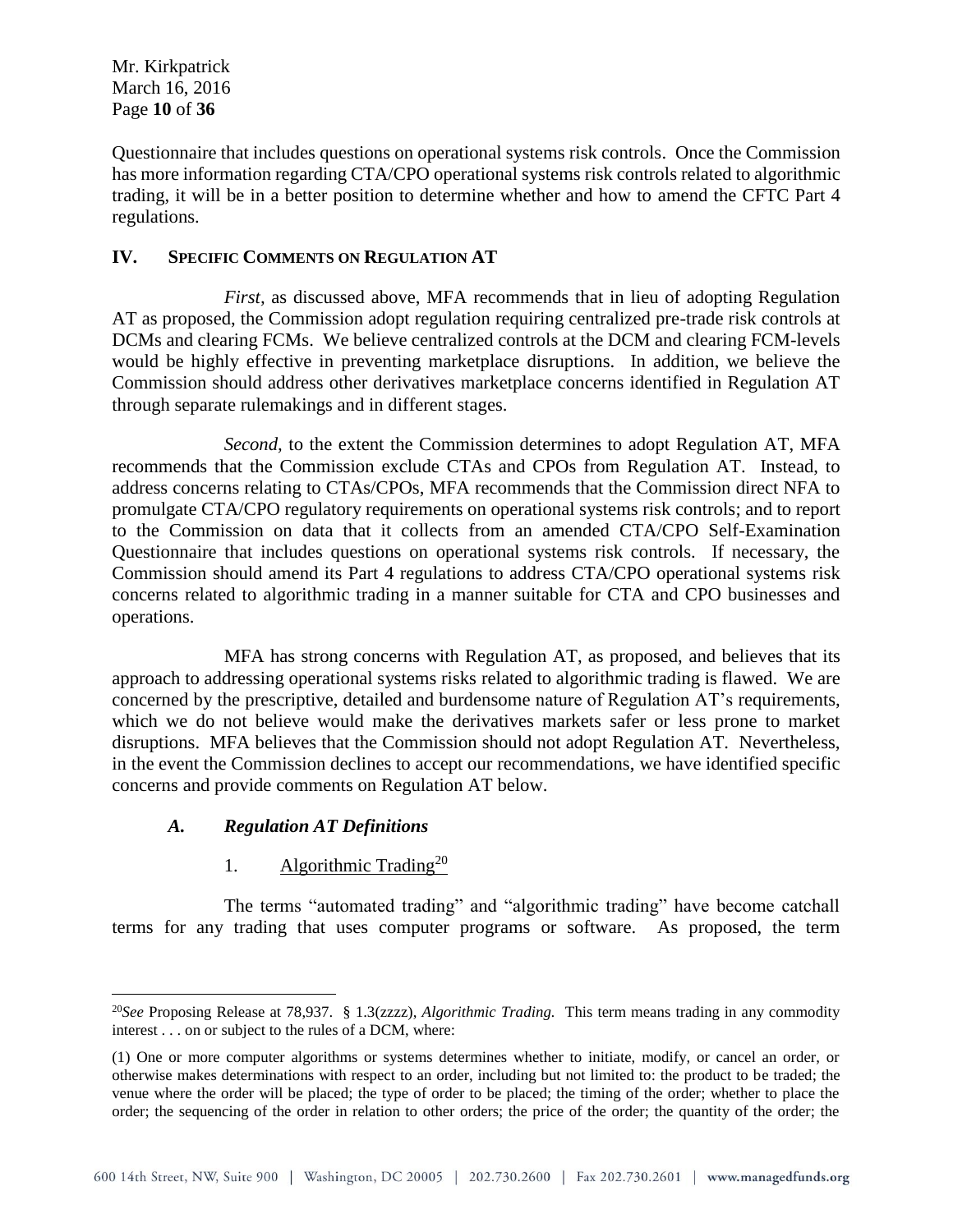Mr. Kirkpatrick March 16, 2016 Page **11** of **36**

 $\overline{a}$ 

"Algorithmic Trading" would capture any trading where a computer system was used to make a determination with respect to an order, and would only exclude orders manually entered into a front-end system by a natural person. We are concerned that the definition of Algorithmic Trading is overly broad as it doesn't distinguish between different types of automated functions, and would capture a majority of registered market participants.

Not all algorithmic trading is the same. Generally, algorithmic trading can be divided into two categories: (1) execution algorithms, which determine the most efficient method of buying or selling a contract and then initiate the purchase or sale orders; and (2) investment algorithms, which are trading or investment software that analyze data to decide which contracts to buy or sell. For example, a CPO may determine through its proprietary investment algorithm that it wants to buy 200 Euro FX futures contracts, it might then use a third party execution algorithm to determine the most cost-efficient way to buy 200 contracts and deploy orders. These differences are significant and should not be treated in the same manner under Regulation AT.

While the Algorithmic Trading definition attempts to exclude trading that is manually executed, we believe it would capture trading by many market participants, including those that use manual processes to determine their investment or hedging strategies. The financial industry, like every other industry sector, has modernized and automated its processes, and utilizes electronic tools in trading and investing. Most commonly, market participants—whether they use manual processes or software tools to determine their orders—access a DCM through an independent software vendor ("**ISV**") (typically, provided by their clearing FCM or by the DCM) that provides front-end connection and automated execution software and/or related services.<sup>21</sup> Such software may include features that automate the order-entry process by allowing a market participant to click-and-drag data, such as from a spreadsheet or other document. An ISV may also offer generic trading algorithms such as Volume Weighted Average Price ("**VWAP**") engines or reserve quantity orders (*i.e.,* iceberg orders), or other algorithmic trading tools, which are developed, monitored, and tested by the ISV. Thus, *fewer and fewer* market participants are manually entering orders into a front-end system and trading without the use of trading software.

We believe the term Algorithmic Trading is overly broad and generic; and not particularly meaningful. Our concern with such a broad definition is that many market participants would become subject to Regulation AT as AT Persons; and that Regulation AT would regulate all algorithmic trading functions in the same manner (like applying a specific requirement to both apples and oranges). Should the Commission adopt standardized requirements across all trading

partition of the order into smaller components for submission; the number of orders to be placed; or how to manage the order after submission; and

<sup>(2)</sup> Such order, modification or order cancellation is electronically submitted for processing on or subject to the rules of a designated contract market; provided, however, that Algorithmic Trading does not include an order, modification, or order cancellation whose every parameter or attribute is manually entered into a front-end system by a natural person, with no further discretion by any computer system or algorithm, prior to its electronic submission for processing on or subject to the rules of a designated contract market.

<sup>&</sup>lt;sup>21</sup> *See, e.g.,* a list of Independent Software Vendors, available at: [https://www.theice.com/connectivity/isv.](https://www.theice.com/connectivity/isv)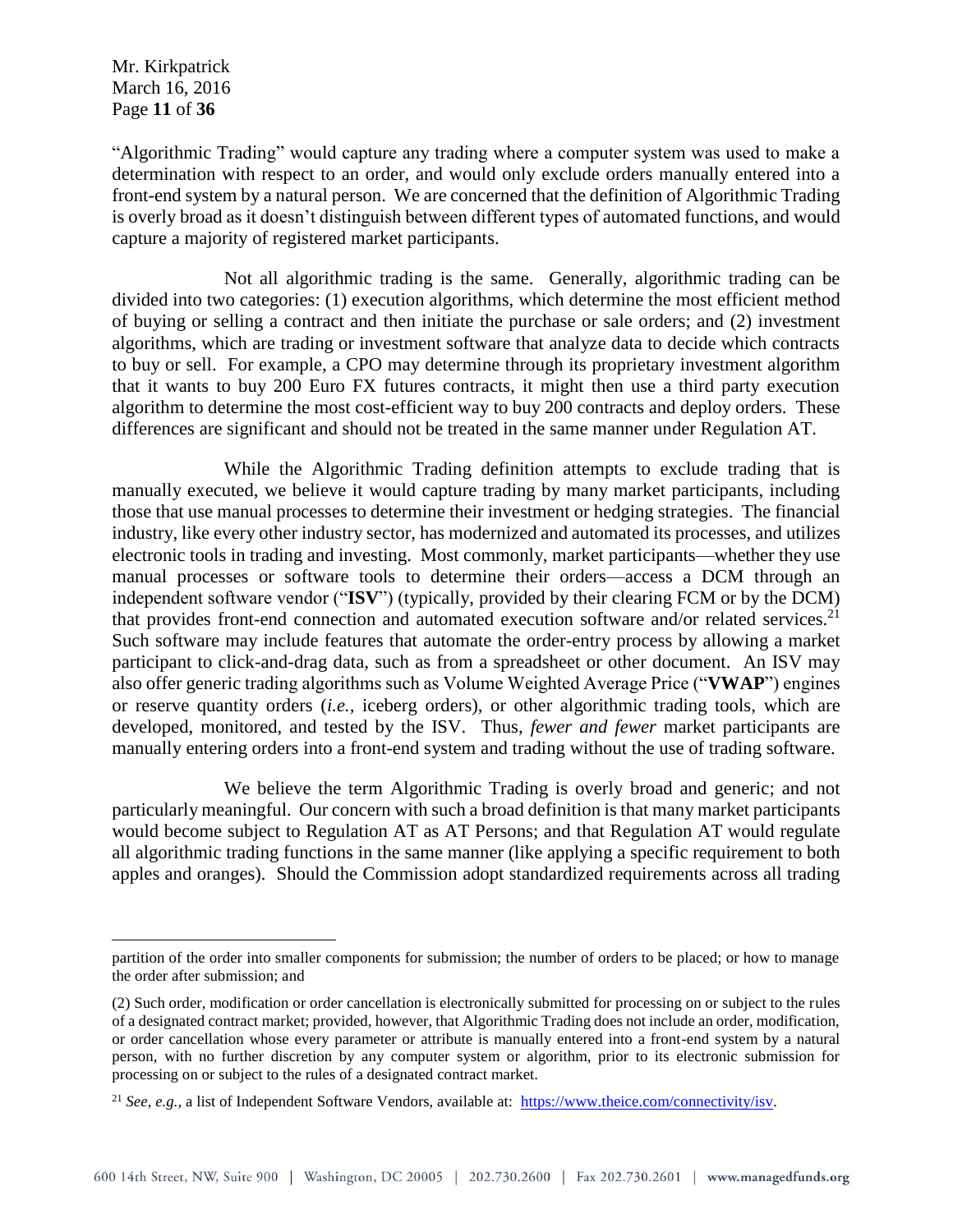Mr. Kirkpatrick March 16, 2016 Page **12** of **36**

algorithm types and functions, as Regulation AT attempts to do, the regulatory requirements would need to be much *more general* in order to be applicable and appropriate for all trading algorithms.

Another way to address the concerns related to an overly broad definition of algorithmic trading would be to introduce the defined term of *"AT System" to mean all computer, network, electronic, technical, automated, or similar systems that transmits, receives or processes an AT Order Message*. The advantage of limiting the Regulation AT requirements to an AT System is that it would exclude other automated systems of an AT Person, such an email system that received messages relating to an order.

# 2. AT Person<sup>22</sup>

Our concern with the AT Person concept is that it lumps disparate categories of market participants and trading activities together and subjects them to the same prescriptive requirements. Regardless of whether a registered CTA/CPO uses an execution algorithm, a thirdparty execution algorithm, or an investment algorithm, it would be similarly subject to Regulation  $AT<sup>23</sup>$ 

One way for the Commission to narrow the scope of AT Person would be to define it as *a registrant that engages in Algorithmic Trading through an AT System that it developed and operates*. This would narrow the scope of Regulation AT to execution algorithms, rather than all algorithms. A market participant that uses an investment algorithm, by necessity, uses an execution algorithm—either proprietary or third party—to send orders to a DCM. Execution algorithms directly interface with the market, and in general, share the same objective of efficient execution. As such, it would be easier to standardize regulatory controls with respect to these algorithms. Investment algorithms, on the other hand, can have diverse and disparate objectives and functionalities, making customized controls a necessity.<sup>24</sup>

An additional benefit to redefining AT Person as a registrant that engages in Algorithmic Trading through an AT System that it developed is that it would exclude persons using software developed, provided and/or maintained by a third party to route orders and trade (*i.e.,* a third party execution algorithm). Many market participants use a third party's, ISV's, or even a DCM's execution algorithm to submit orders to a DCM marketplace. We believe it would be unfeasible for such market participants to comply with Regulation AT with respect to a third party's execution algorithm. We also do not believe it would be a cost-effective framework for

<sup>22</sup>*See* Proposing Release at 78,937. § 1.3(xxxx), *AT Person.* This term means any person registered or required to be registered as a—

<sup>(1)</sup> Futures commission merchant, floor broker, swap dealer, major swap participant, commodity pool operator, commodity trading advisor, or introducing broker that engages in Algorithmic Trading on or subject to the rules of a designated contract market; or

<sup>(2)</sup> Floor trader.

<sup>&</sup>lt;sup>23</sup> A commodity pool or a managed account should not be considered to be an AT Person. If such entities were to be considered AT Persons, there could be tens of thousands of AT Persons.

<sup>24</sup> *See infra* section IV.C and D for more discussion.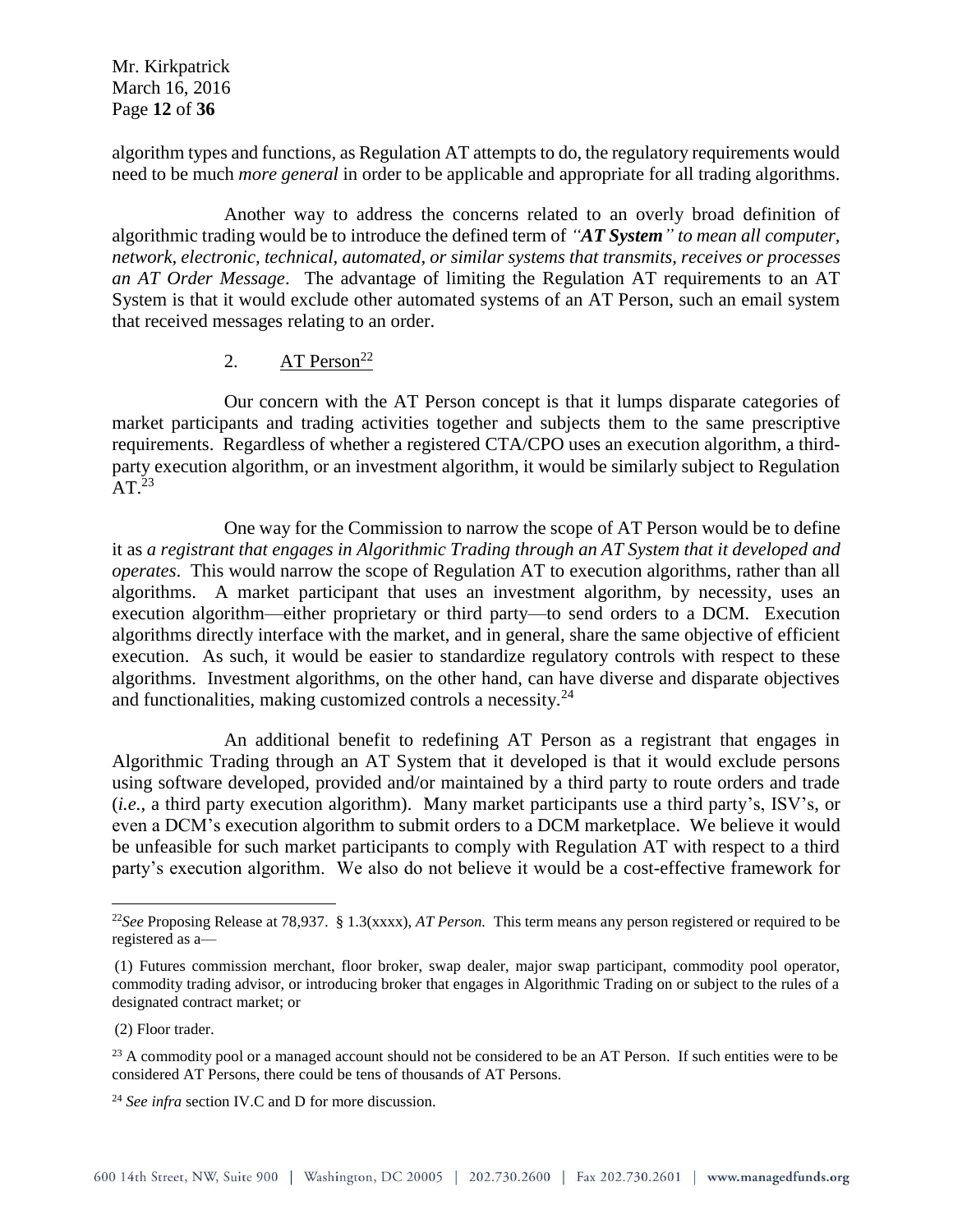the CFTC to subject thousands of market participants to Regulation AT, which we believe, as drafted, is burdensome and likely to deter market participants from using the U.S. futures markets to hedge or manage risk.

## 3. Algorithmic Trading Compliance Issue<sup>25</sup>

The Proposing Release notes that the term "Algorithmic Trading Compliance Issue" is analogous to the SEC's Regulation Systems Compliance and Integrity ("**Reg SCI**")<sup>26</sup> definition of "Systems compliance issue."<sup>27</sup> However, we do not believe that an analogous definition is appropriate. The SEC designed a cost-effective framework to oversee automated systems by focusing on critical infrastructure, rather than broadly on market participants as Regulation AT. We believe it would make more sense for Algorithmic Trading Compliance Issue to be analogous to Systems Compliance Issue if Regulation AT were to share a more analogous framework as Reg SCI, with centralized regulatory controls.

In addition, Reg SCI generally applies to self-regulatory organizations that are stringently regulated and must submit rules to the SEC for approval before adoption. While the registrant categories under AT Person are highly regulated by the Commission, they are not selfregulatory organizations and their rules/requirements are not subject to Commission public notice and comment and Commission approval prior to adoption. In this respect, we are strongly concerned that the "AT Person's own internal requirements, or the requirements of the AT Person's clearing member" are too general and broad.

A market participant generally establishes internal policies and procedures or "internal requirements" for all aspects of its business as prudent business practice and to prevent the market participant from violating statutory or regulatory requirements. A firm may often set high internal standards, above and beyond legal and regulatory requirements. However, if an AT Person could be held liable for not meeting all its own internal requirements, then very quickly AT Persons would change their internal requirements to the minimum requirements by law or regulation or to be more general than they otherwise might be to ensure that they never violate internal requirements. Regulation should promote high industry standards, and threatening firms with regulatory sanctions for failure to adhere to self-imposed standards disincentivizes behavior that should be encouraged. We believe this is contrary to the Commission's objective of promoting high standards in risk controls and operations; and, thus, believe the definition of Algorithmic Trading Compliance Issue would need to be more specific and refer to an AT Person's requirements under §§ 1.81 and 1.83.

<sup>25</sup>*See* Proposing Release at 78,937. § 1.3(tttt), *Algorithmic Trading Compliance Issue*. This term means an event at an AT Person that has caused any Algorithmic Trading of such entity to operate in a manner that does not comply with the Commodity Exchange Act or the rules and regulations thereunder, the rules of any designated contract market to which such AT Person submits orders through Algorithmic Trading, the rules of any registered futures association of which such AT Person is a member, the AT Person's own internal requirements, or the requirements of the AT Person's clearing member, in each case as applicable.

<sup>26</sup>*See e.g.,* Regulation Systems Compliance and Integrity, 79 *Fed. Reg.* 72,252 (Dec. 5, 2014).

<sup>27</sup>*Id.*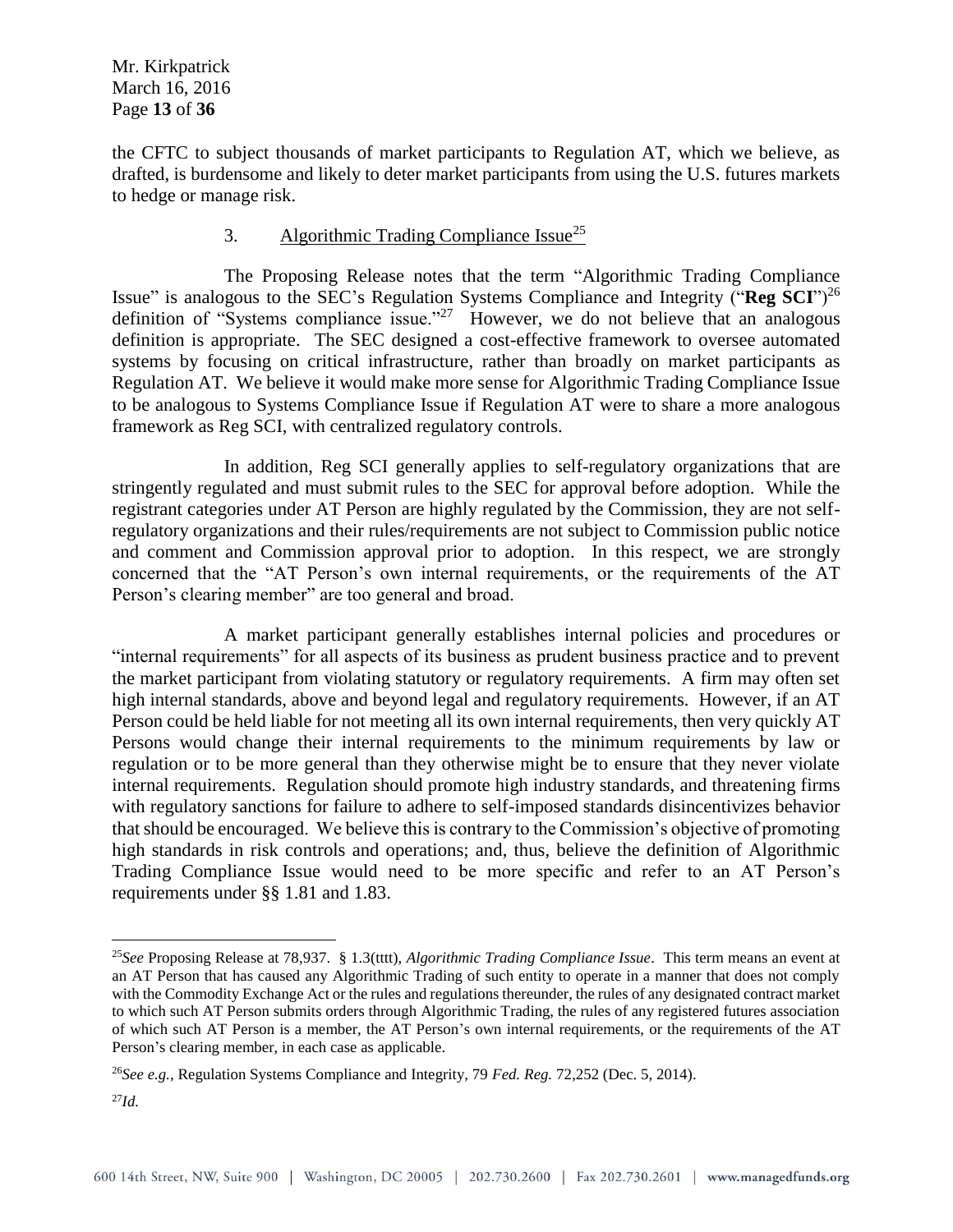Mr. Kirkpatrick March 16, 2016 Page **14** of **36**

Similarly, we believe the requirement to comply with the "requirements of the AT Person's clearing member" is too general and broad. In addition, we are concerned that such standard lacks transparency. A clearing member may have requirements that are not based on legal or regulatory requirements but are for business purposes. An AT Person should not be expected to comply with such requirements, nor requirements or changes to requirements for which the AT Person is not aware. Unlike the rules of an SRO, a clearing firm's requirements are not subject to administrative procedures that provide the public with an opportunity for notice and comment or due process. Further, without greater specificity, we are concerned that a requirement for an AT Person to comply with his clearing member's requirements could constitute an unconstitutional delegation of authority. We believe it should be sufficient for an AT Person to comply with an AT Person's obligations under Regulation AT and for an FCM clearing member to comply with an FCM's obligations under Regulation AT. Contractual agreements between an AT Person and its clearing firm should remain contractual and enforceable by law by each signatory.

Finally, we believe the Commission should include a materiality standard in the definition of Algorithmic Trading Compliance Issue. A materiality threshold would better allow an AT Person to prioritize substantive issues and direct resources.

#### 4. Algorithmic Trading Disruption<sup>28</sup>

The term Algorithmic Trading Disruption is used with respect to Regulation AT's pre-trade risk and other control requirements for AT Persons.<sup>29</sup> We believe that the definition of Algorithmic Trading Disruption should exclude "the Algorithmic Trading of such AT Person" and focus on *material* disruptions and *material* degradations by an AT Person to the operation of a DCM or the ability of other market participants to trade on such DCM.

Regulation should focus on the ability of the marketplace to operate as intended. By including a prong on the "Algorithmic Trading of such AT Person," regulation focuses on whether an AT Person's software is perfect at all times. It should not be a compliance violation for an AT Person to have a software glitch or hardware or data outage that does not impact a DCM or other market participants. AT Persons are motivated by their own self-interest to prevent systems issues. Given limited resources, we believe that regulators should concentrate resources on market events rather than individual events—such as, where an AT Person experiences a systems disruption and is unable to trade for a few minutes or more, particularly where such AT Person does not have an obligation to trade (*i.e.,* the AT Person is not a market maker).

<sup>28</sup>*See* Proposing Release at 78,937. § 1.3(uuuu), *Algorithmic Trading Disruption.* This term means an event originating with an AT Person that disrupts, or materially degrades—

<sup>(1)</sup> The Algorithmic Trading of such AT Person,

<sup>(2)</sup> The operation of the designated contract market on which such AT Person is trading, or

<sup>(3)</sup> The ability of other market participants to trade on the designated contract market on which such AT Person is trading.

<sup>29</sup>*See* Proposing Release at 78,842.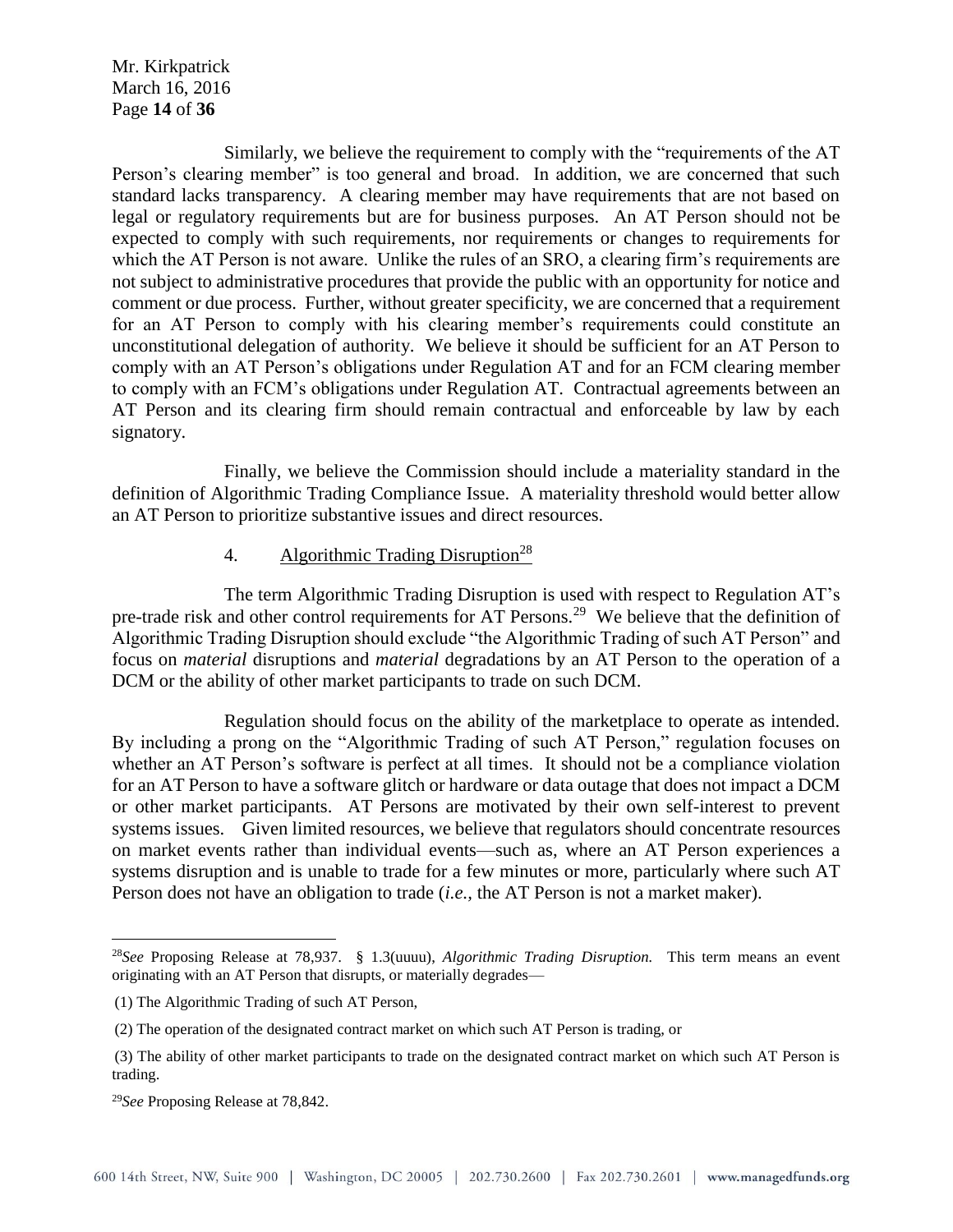Mr. Kirkpatrick March 16, 2016 Page **15** of **36**

Similarly, we believe the Commission should focus resources on material disruptions and degradations. We appreciate that the definition includes a materiality standard for degradations in activity; however, we believe it should be extended to events that are disruptive as well. Otherwise, we are concerned that Algorithmic Trading Disruptions could include inconsequential disruptions.

Lastly, we note that it may not be apparent to an AT Person whether it is impacting the ability of other market participants to trade on a DCM. This could be made clear by a tangible event, such as a notice by a DCM. The Commission could define an Algorithmic Trading Disruption *as an event originating with an AT Person that triggers a notice by a DCM, informing such AT Person that the event has materially disrupted or materially degraded (i) the operation of the DCM, or (ii) the ability of other market participants to trade on the DCM on which the event occurred.*

## 5. Algorithmic Trading Event<sup>30</sup>

Regulation AT includes the use of the term "Algorithmic Trading Event," which refers to an event at an AT Person that causes an Algorithmic Trading Compliance Issue or an Algorithmic Trading Disruption. Given our recommendations with respect to the definition of Algorithmic Trading Compliance Issue, we believe the term Algorithmic Trading Event is unnecessary and redundant. Should the Commission adopt the AT Person concept under Regulation AT, we believe it would be sufficient for § 1.81 to reference an Algorithmic Trading Disruption. Accordingly, the Commission should simplify Regulation AT by eliminating the unnecessary term Algorithmic Trading Event.

#### 6. Direct Electronic Access<sup>31</sup>

We believe the definition of "Direct Electronic Access" under Regulation AT is ambiguous. We understand that many market participants, including fundamental traders, connect to DCMs through exchange provided software or software provided by ISVs. We do not believe market participants using exchange-sponsored or ISV software to connect to a DCM should be considered as DEA participants.

In addition, we are concerned that the DEA term itself is contrary to how the term is used and understood with respect to § 38.607 and § 48.2,<sup>32</sup> which indicate that a market

(2) An Algorithmic Trading Disruption.

 $\overline{a}$ 

<sup>32</sup> CFTC § 38.607, Direct Access, provides: A designated contract market that permits direct electronic access by customers (i.e., allowing customers of futures commission merchants to enter orders directly into a designated contract

<sup>30</sup>*See* Proposing Release at 78,937. § 1.3(vvvv), *Algorithmic Trading Event.* This term means an event at an AT Person that constitutes—

<sup>(1)</sup> An Algorithmic Trading Compliance Issue; or

<sup>31</sup>*See* Proposing Release at 78,937. § 1.3(yyyy), *Direct Electronic Access*. This term means an arrangement where a person electronically transmits an order to a designated contract market, without the order first being routed through a separate person who is a member of a derivatives clearing organization to which the designated contract market submits transactions for clearing.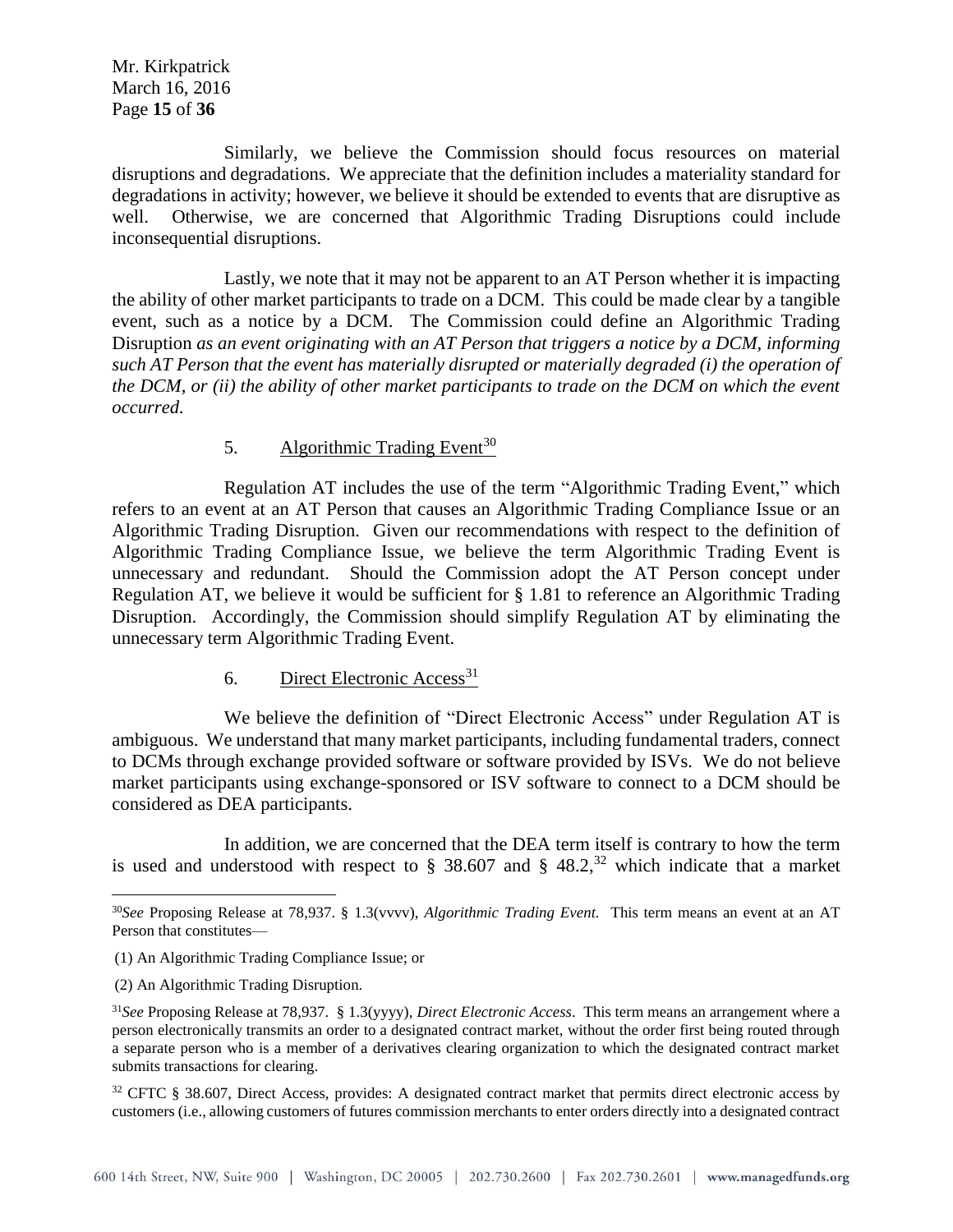Mr. Kirkpatrick March 16, 2016 Page **16** of **36**

participant is trading through an FCM's fiber optic cables. We believe it is important for the Commission to use distinct terms with respect to Regulation AT and §§ 38.607 and 48.2.

We believe the Commission should clarify that the term DEA refers to situations where a market participant is not using exchange-sponsored or ISV provided software, and distinguish the definition from how it is used under existing §§ 38.607 and 48.2 by choosing another name.

#### *B. Proposed Risk Controls*

We believe the intention of proposed § 1.80 regarding pre-trade risk controls for AT Persons is to address execution system risk controls. It would be helpful for the Commission to clarify this understanding, as we found the requirement for AT Order Messages to have pretrade risk controls ambiguous. The Commission could use a narrower definition of AT Person, such as MFA's proposed definition, which would make clear that the proposed pre-trade risk controls only apply to execution algorithms/systems.<sup>33</sup> If the Commission uses the definition of AT Person, as proposed, it should make clear that under § 1.80 an AT Person should use an execution system—whether its own or a third party's system—that includes certain risk-control features. We believe the Commission should make clear that an AT Person does not need to incorporate the proposed § 1.80 pre-trade risk controls into an investment algorithm, as we do not believe such controls are applicable to investment algorithms.<sup>34</sup>

In the Proposing Release, the Commission proposes "as a fundamental element of Regulation AT" a new requirement for AT Persons to implement measures reasonably designed to prevent an Algorithmic Trading Event, including:

(a) maximum AT Order Message frequency;

market's trade matching system for execution) must have in place effective systems and controls reasonably designed to facilitate the FCM's management of financial risk, such as automated pre-trade controls that enable member futures commission merchants to implement appropriate financial risk limits. A designated contract market must implement and enforce rules requiring the member futures commission merchants to use the provided systems and controls.

CFTC § 48.2 defines *Direct access* to mean an explicit grant of authority by a foreign board of trade to an identified member or other participant located in the United States to enter trades directly into the trade matching system of the foreign board of trade.

<sup>33</sup> *See supra* Section IV.A.2.

<sup>&</sup>lt;sup>34</sup> It would not be effective to require standardized pre-trade risk controls with respect to investment algorithms. First, orders generated by investment algorithms are always sent to a DCM through the use of an execution algorithm, which would incorporate the Proposed Controls under Regulation AT. Second, the Proposed Controls are not applicable to investment algorithms as the function of such algorithms are to determine what contracts to buy and sell as part of the investment or hedging strategy. Execution algorithms determine trade order parameters, such as the criteria in proposed § 1.80, including size, frequency, and price. Requiring investment algorithms to incorporate unnecessary and extraneous risk controls could increase the risk of errors while serving no beneficial purpose. Third, proprietary strategies of investment algorithms vary to such a great extent that it would be very difficult to standardize specific controls across such algorithms. Moreover, mandating unnecessary or inappropriate controls could actually increase market risk.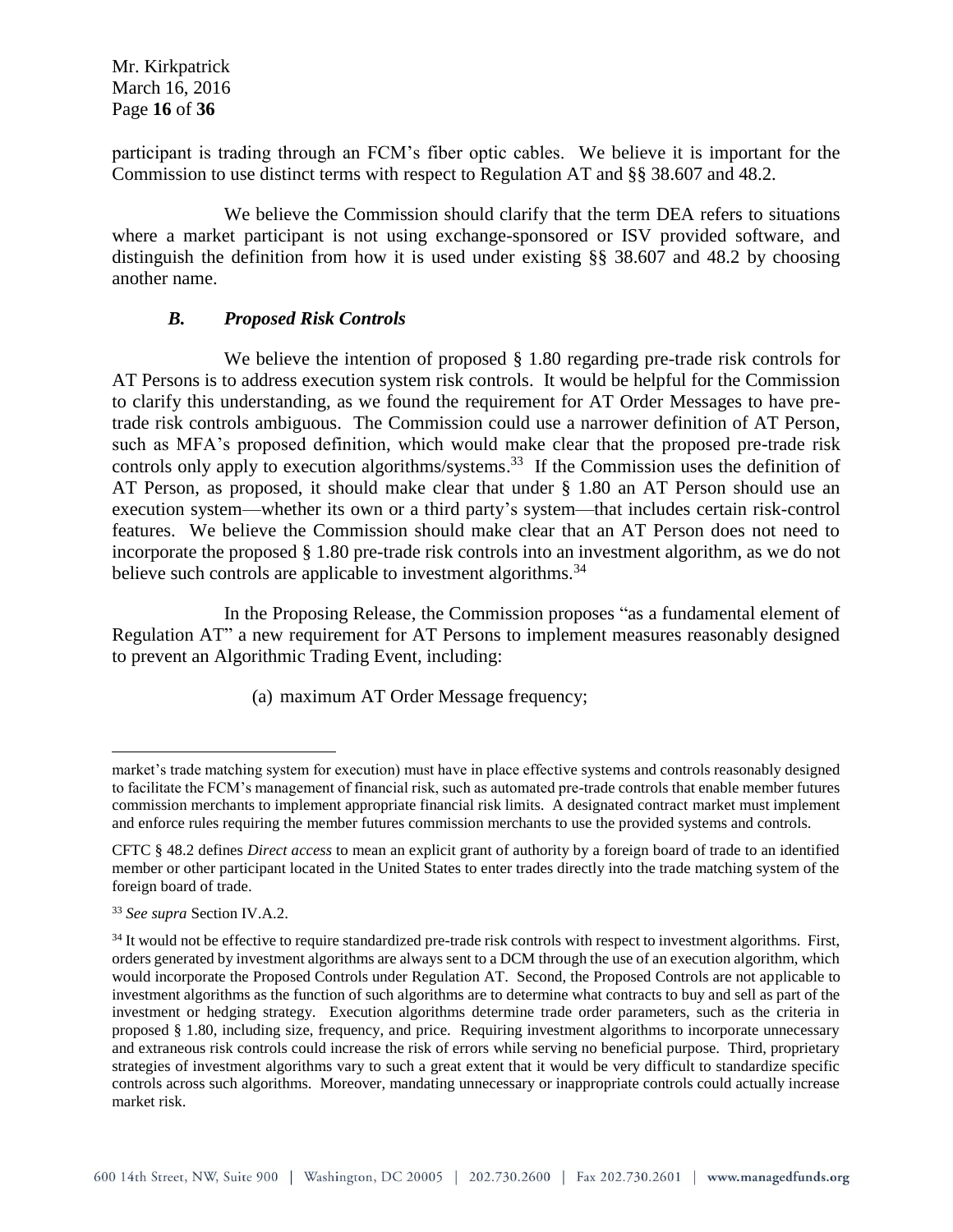$\overline{a}$ 

- (b) maximum execution frequency per unit time;
- (c) order price parameters;
- (d) maximum order size limits;
- (e) order cancellation systems;
- (f) Algorithmic Trading disconnect systems; and
- (g) connectivity monitoring systems for AT Persons with DEA

(the list of controls referred to together as the "**Proposed Controls**"). Generally, we believe the proposed § 1.80 pre-trade risk controls would be appropriate with respect to execution algorithms or execution systems (or as we have defined, an "AT System").

In the electronic trading environment, all orders, whether generated through manual processes or through investment algorithms, or by registered or unregistered persons, are sent to the marketplace via an execution algorithm.<sup>35</sup> Market participants access the futures markets in a number of ways:

- A market participant may send its orders to a DCM through an FCM and use the FCM's execution algorithm.
- A market participant may send its orders to a DCM through an FCM and use its own execution algorithm.
- A market participant may send its orders to a DCM through an FCM-sponsored ISV and use the ISV's execution algorithm.
- A market participant may send its orders directly to a DCM, using the DCM's software and execution algorithm.
- A market participant may send its orders to a DCM through a DCM-sponsored ISV and use the ISV's execution algorithm.
- A market participant may send orders directly to a DCM, using its own proprietary execution algorithm.

<sup>&</sup>lt;sup>35</sup> We continue to believe that it would be more effective to have centralized marketplace risk controls or marketplace requirements. By regulating certain categories of market participants rather than the activity, the Commission leaves open the possibility of an unregistered person causing a marketplace disruption by submitting an order through a thirdparty execution system that does not meet the Commission's standards.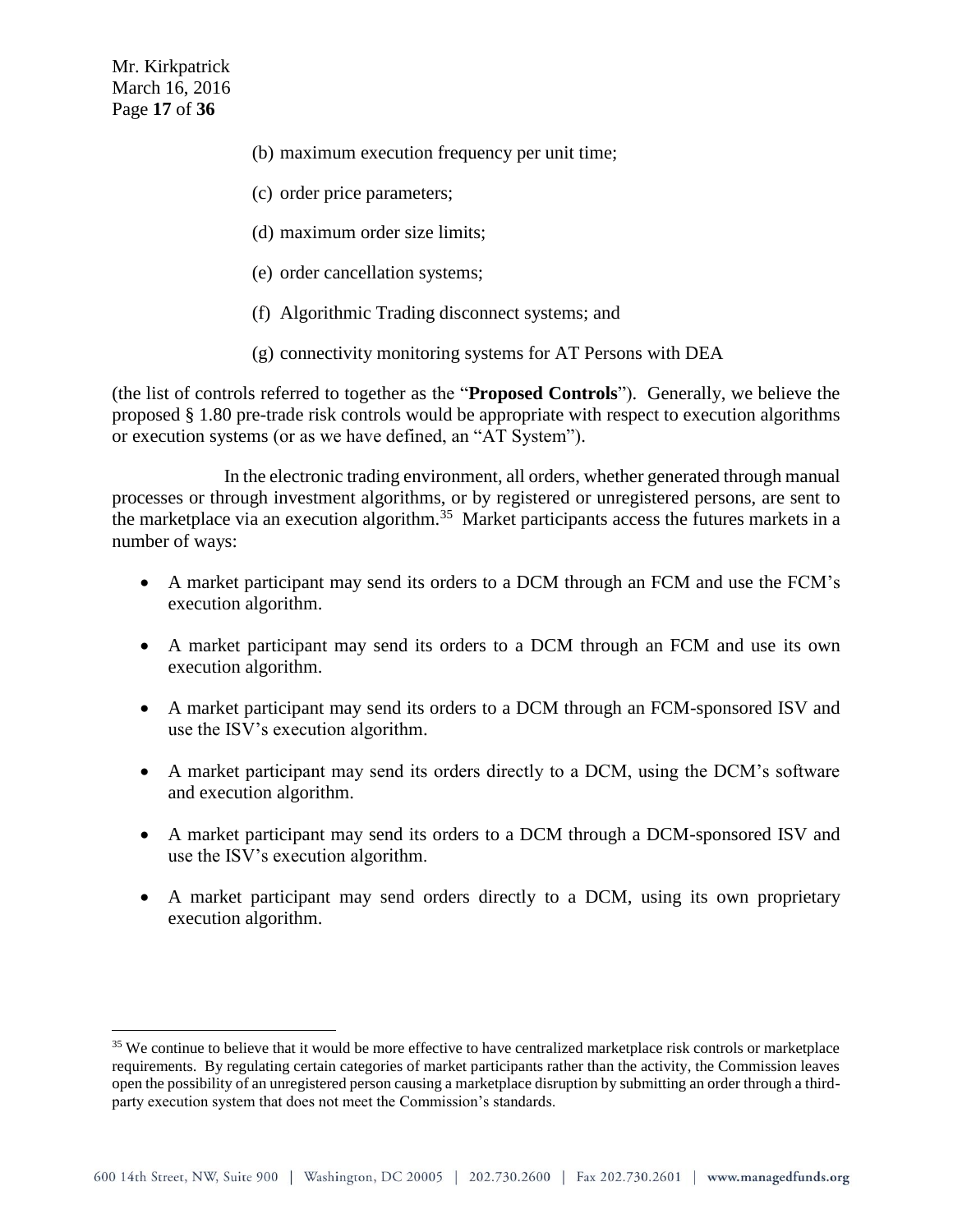$\overline{a}$ 

Consistent with industry practice, we believe it is critical to have risk controls at the execution algorithm-level, and that the types of controls Regulation AT proposes would be appropriate provided that market participants are able to personalize their own parameters.

# *C. Development and Testing Requirements for Algorithmic Trading Systems*

MFA appreciates that the Commission is trying to standardize principles and procedures to reduce the operational risk of algorithmic trading systems. Nevertheless, we are strongly concerned with the one-size-fits-all nature of Regulation AT, and believe that it is not proportionate or scalable with respect to different types of registrants and the sizes of their operations. We are concerned that the prescribed requirements under proposed § 1.81(a) are not appropriate or suitable across a broad and diverse industry. Moreover, we are concerned that adopting regulations prescribing development and testing standards will not allow industry development and testing standards to evolve and improve with new technologies.

We have a number of concerns with proposed § 1.81 and its applicability under Regulation AT to CTAs and CPOs, and in this respect, provide a number of comments and suggestions below to illustrate our point. We believe, at most, the Commission should include under proposed  $\S$  1.81, development and testing practices for an AT Person to consider "where appropriate," rather than for an AT Person to establish as minimum standards.

Proposed  $§$  1.81(a)(1)(i) requires an AT Person to maintain a development environment that is adequately isolated from the production trading environment.<sup>36</sup> We believe the Commission should clarify that physical separation is not necessary. For a smaller-scale business, physical separation may not be feasible. Also, CTAs/CPOs may operate several different strategies, and, similarly, it would not be feasible to have separate sets of computers, networks, and databases for each strategy's development and production environments. We believe CTAs/CPOs should be allowed to implement virtual separation rather than physical separation for software development and production trading. In addition, there may be elements that AT Persons want to share between development and production environments, such as market data infrastructure or reference data files.

We believe the purpose of  $\S 1.81(a)(1)(i)$  is to ensure that an entity has procedures in place to develop and test software prior to use, and that software changes are not implemented during live trading. We believe this objective can be achieved in a more scalable manner and without requiring physical separation. Accordingly, we would suggest that the Commission amend  $\S$  1.81(a)(i) to require an AT Person to have separate development and production phases/procedures.

<sup>&</sup>lt;sup>36</sup> Proposing Release at 78,938. Proposed § 1.81(a)(1)(i) requires: Maintaining a development environment that is adequately isolated from the production trading environment. The development environment may include computers, networks, and databases, and should be used by software engineers while developing, modifying, and testing source code.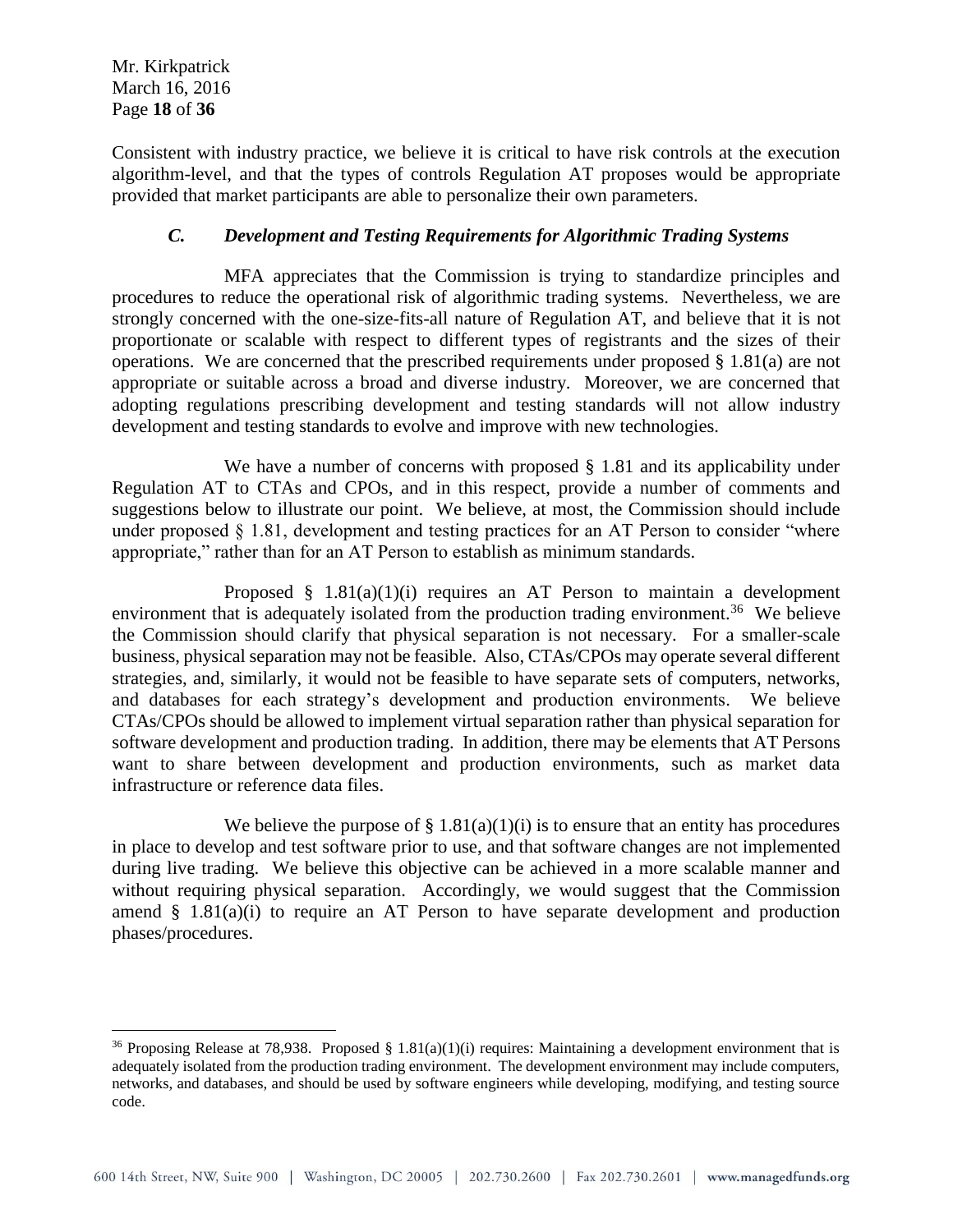Mr. Kirkpatrick March 16, 2016 Page **19** of **36**

 $\overline{a}$ 

Proposed § 1.81(a)(1)(ii) requires an AT Person to test all Algorithmic Trading code prior to implementation.<sup>37</sup> We are concerned that this requirement is too broad and believe that it should be limited by a materiality standard. It is not uncommon for CTAs and CPOs to make minor adjustments to certain parameters embedded in their investment trading software on a daily basis, including administrative changes, or enhancements. Systematic CPOs and CTAs, for example, may trim minor aspects of their code to accommodate factual changes (*e.g*., a new bank holiday or early closing in a domestic or an overseas market; new position limits for individual positions) or make small adjustments to alpha generation (*e.g.*, using a 29 day moving average instead of a 30 day moving average as a strategy baseline). Different CPOs and CTAs have different concepts of materiality for higher-level signoffs and the proposed Regulation AT could require a one-size-fits-all *de minimis* threshold.

Requiring full-scale testing for any software modification, regardless of the materiality of the change, would make it cost-prohibitive for a market participant to regularly implement changes. In fact, such a requirement could have the unintended consequence of deterring market participants from implementing or delaying the implementation of software updates, modifications or changes by adding a cost component. We are concerned that such an environment could create unnecessary market risk. Instead, we would suggest that the Commission modify the testing requirement under  $\S$  1.81(a)(1)(ii) by adding a materiality standard.

Proposed  $\S 1.81(a)(1)(iii)$  requires an AT Person to conduct regular back-testing of Algorithmic Trading.<sup>38</sup> Back-testing of trading software is a common and prudent industry practice with respect to a new trading algorithm. It is unclear what the Commission aims to achieve through *regular* back-testing of trading software as this serves no additional purpose. Upon backtesting a new trading algorithm, a market participant learns how the trading algorithm would perform. Re-testing will not change the results or how the trading algorithm performs; and once the trading algorithm is used live, the market participant will have live/actual results. Thus, we would suggest that the Commission amend  $\S 1.81(a)(1)(iii)$  to require that an AT Person conduct back-testing of *new* trading algorithms prior to use in a live trading environment.

Proposed  $\S$  1.81(a)(1)(iv) requires an AT Person to conduct regular stress tests of Algorithmic Trading systems.<sup>39</sup> This requirement isn't suitable for all Algorithmic Trading systems. For example, we believe it is important for a DCM to ensure that it conducts stress tests of its trading systems to ensure capacity, integrity and resiliency. Similarly, it may be reasonable for a market participant operating an execution algorithm/system to conduct stress tests to ensure

<sup>&</sup>lt;sup>37</sup> Proposing Release at 78,938. Proposed § 1.81(a)(1)(ii) requires: Testing of all Algorithmic Trading code and related systems and any changes to such code and systems prior to their implementation, including testing to identify circumstances that may contribute to future Algorithmic Trading Events. Such testing must be conducted both internally within the AT Person and on each designated contract market on which Algorithmic Trading will occur.

<sup>&</sup>lt;sup>38</sup> Proposing Release at 78,938. Proposed § 1.81(a)(1)(iii) requires: Regular back-testing of Algorithmic Trading using historical transaction, order, and message data to identify circumstances that may contribute to future Algorithmic Trading Events.

<sup>&</sup>lt;sup>39</sup> Proposing Release at 78,938. Proposed § 1.81(a)(1)(iv) requires: Regular stress tests of Algorithmic Trading systems to verify their ability to operate in the manner intended under a variety of market conditions.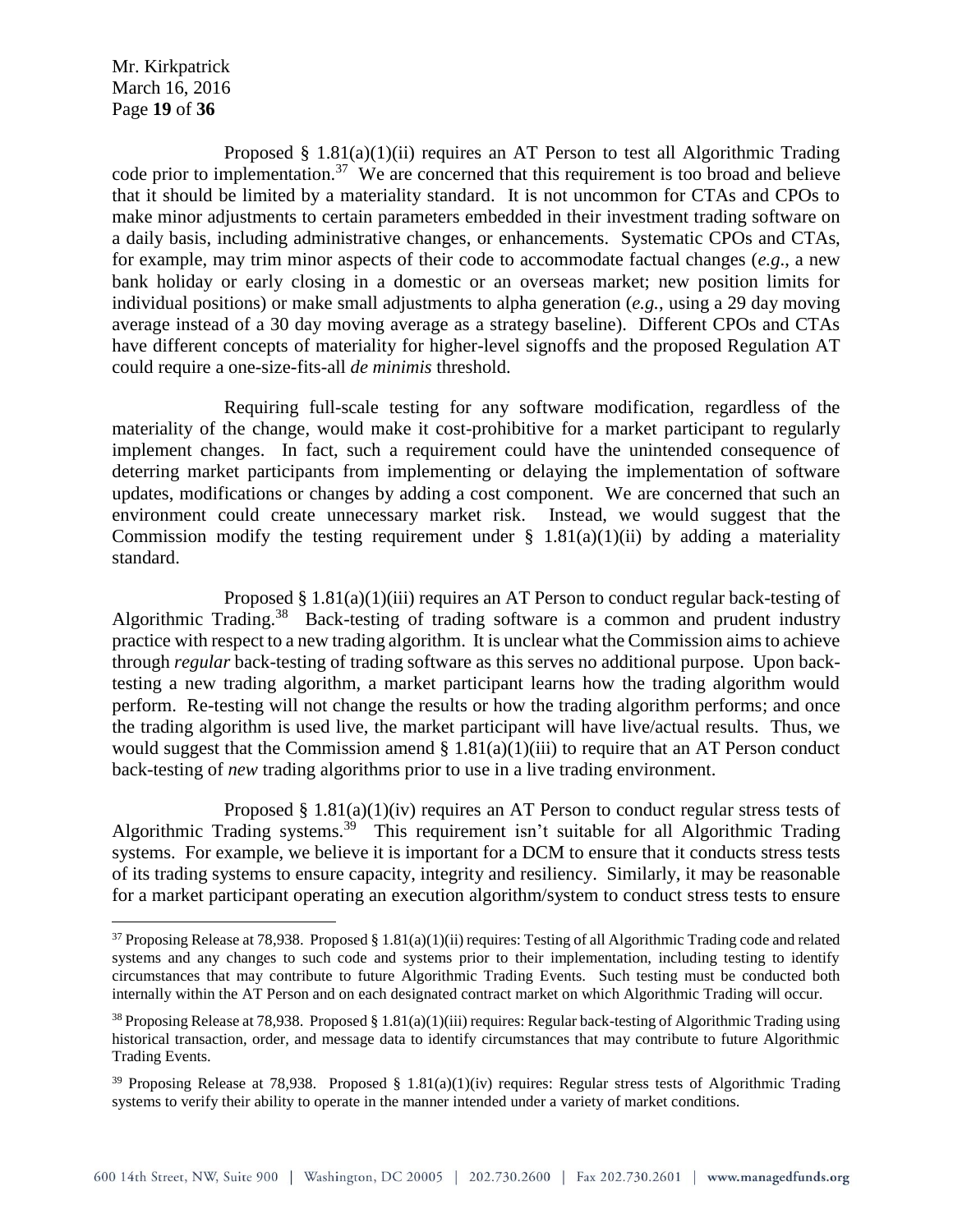Mr. Kirkpatrick March 16, 2016 Page **20** of **36**

 $\overline{a}$ 

it can continue to provide clients with execution services under a variety of market conditions (*i.e.*, during times of market stress with a high level of incoming orders). For a market participant operating an investment algorithm, however, the requirement to stress test an Algorithmic Trading system is not particularly meaningful. Generally, CTAs and CPOs conduct risk testing and risk management of their investment strategies or systems testing for business continuity purposes; but it is not clear how they would stress test an investment algorithm—investment software that analyzes data to determine whether to buy or sell. Thus, we would suggest that the Commission amend  $\S 1.81(a)(1)(iv)$  to limit the requirement to conduct stress tests to AT Persons operating execution algorithms or to require stress tests in the context of business continuity planning.

Proposed  $\S$  1.81(a)(1)(v) requires an AT Person to have procedures for documenting the strategy and design of proprietary Algorithmic Trading software and changes to such software.<sup>40</sup> We believe this requirement is unnecessary and redundant due to our source code preservation recommendation below. We also believe proposed  $\S$  1.81(a)(1)(v) would be burdensome and add an additional and unnecessary layer of books and records requirements. CTAs and CPOs engaged in algorithmic trading are constantly revising and improving their algorithms. Proposed  $\S 1.81(a)(1)(v)$  would require separate documentation of every code change, which would already be captured by a CTA's/CPO's source code management system.

In addition, MFA is strongly concerned that a requirement to maintain as books and records and to produce "white papers" or other design documentation presents a serious intellectual property risk. A good design document could provide another programmer with enough information to replicate a good portion of a proprietary strategy. In some ways, proposed §  $1.81(a)(1)(v)$  presents even more of a risk than the source code retention requirement (discussed below), as it could remove the need to reverse-engineer raw source code by supplying what is – in essence – an instruction manual.

In balancing regulators' need for information with market participants' need to protect intellectual property, we believe a source code retention requirement strikes an appropriate balance and makes proposed  $\S 1.81(a)(1)(v)$  unnecessary.

# *D. The Source Code Retention Requirement*

Chairman Massad explained at a recent Commodity Futures Trading Commission Budget hearing:

> What we were trying to do was to make sure that what we call the source code for automated trading . . . is preserved. . . . When you have a problem . . . you need to go back and look at that source code to figure out what happened, and because firms change their algorithms from time to time, the current source code might be different than from what it was 6 months ago when the incident happened. . . . So

<sup>&</sup>lt;sup>40</sup> Proposing Release at 78,938. Proposed § 1.81(a)(1)(v) requires: Procedures for documenting the strategy and design of proprietary Algorithmic Trading software used by an AT Person, as well as any changes to such software if such changes are implemented in a production environment.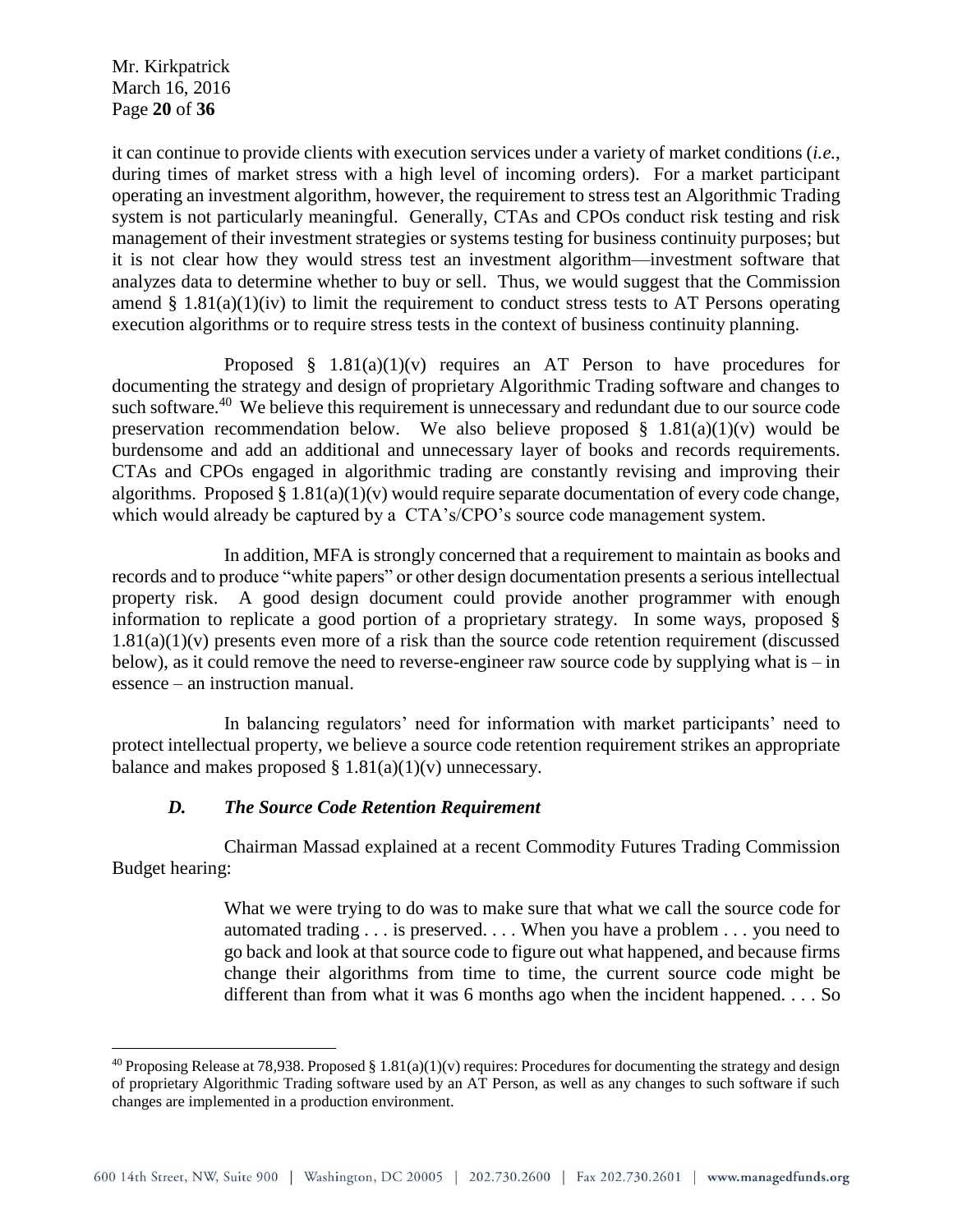Mr. Kirkpatrick March 16, 2016 Page **21** of **36**

 $\overline{a}$ 

what we're asking is simply that they preserve it – so if there's a problem, we can look at it and . . . reconstruct events.<sup>41</sup>

In light of Chairman Massad's objective behind proposed § 1.81(a)(vi),<sup>42</sup> we believe his concern may be addressed in a more targeted and balanced fashion through a source code retention requirement. While we have strong concerns with the source code inspection requirement under proposed  $\S 1.81(a)(vi)$ , as discussed below, we support the requirement that AT Persons maintain versions of the source code for five years. MFA recognizes the need for a preservation requirement to ensure that source code and any audit trails that are relevant to a given investigation are preserved and made available to the Commission (and other agencies referenced below) when appropriate. Accordingly, we recommend that the Commission narrow the scope of proposed  $\S 1.81(a)(vi)$  to only include a source code retention requirement.

## *E. Intellectual Property Concerns*

#### 1. Source Code Repository Requirement

Proposed  $\S 1.81(a)(1)(vi)$  requires AT Persons to maintain a source code repository to manage source code access, persistence, copies of production code, and changes to production code. It also, by reference to CFTC § 1.31, requires AT Persons to maintain versions of the source code for five years and make it available for inspection by the Commission or the Department of Justice (the "**DOJ**") upon request and without a subpoena.

We recognize the need, in the appropriate circumstances, for the Commission, other regulators and self-regulatory authorities, federal prosecutors, and law enforcement agencies to be able to obtain and review confidential, proprietary material that trading firms and other businesses maintain. We also understand the need for a preservation requirement that will ensure that the source code and any audit trails that are relevant to a given investigation be preserved and be made available to the Commission (and the other agencies referenced above) when appropriate.

However, this modest proposal is, in fact, a monumental source of risk, anxiety and exposure for many MFA members. Algorithmic managers have all or substantially all of their enterprise value embedded in their code. We are strongly concerned with the proposed requirement that it be made available to regulators and prosecutors upon request, *with no need to allege or make a showing of manipulation, fraud or other wrongdoing*. While we have no doubt that the Commission, the NFA, and the DOJ will take what they consider to be reasonable

<sup>41</sup> *See* response by Timothy Massad, Chairman, CFTC at the Hearing before the House Agriculture Committee and Agriculture Appropriations Subcommittee on the Budget of the Commodity Futures Trading Commission, February 10, 2016.

<sup>&</sup>lt;sup>42</sup> Proposing Release at 78,938. Proposed § 1.81(a)(1)(vi) requires: Maintaining a source code repository to manage source code access, persistence, copies of all code used in the production environment, and changes to such code. Such source code repository must include an audit trail of material changes to source code that would allow the AT Person to determine, for each such material change: who made it; when they made it; and the coding purpose of the change. Each AT Person shall keep such source code repository, and make it available for inspection, in accordance with § 1.31.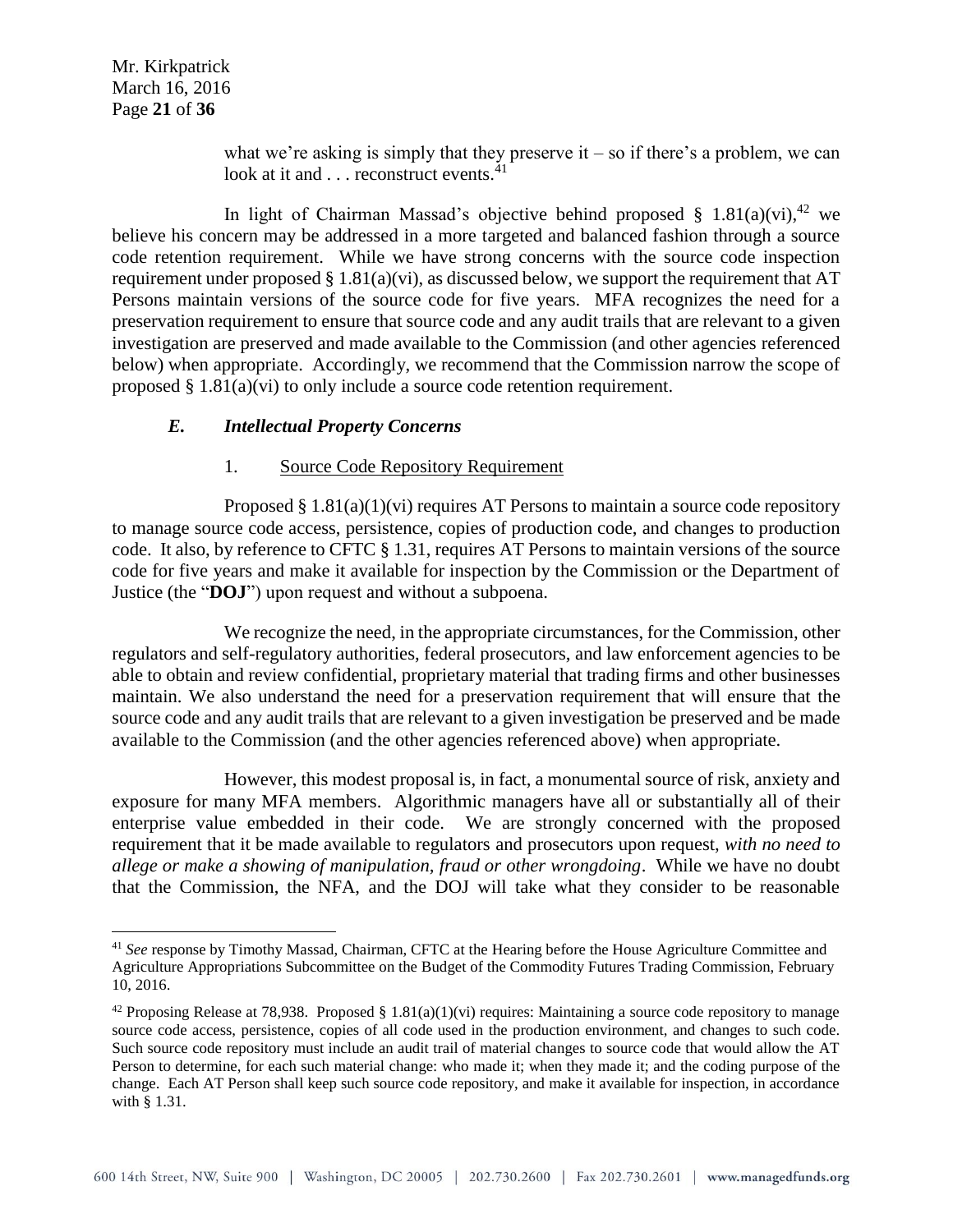Mr. Kirkpatrick March 16, 2016 Page **22** of **36**

 $\overline{a}$ 

protective measures to protect the source code, regulated entities will have no transparency or knowledge of what those standards are and whether the government is following its own policies and procedures. In addition the simple fact is that government servers are in a constant state of cyberattack and that government systems have repeatedly been hacked or are exposed to electronic compromise, leads us to believe that government officials should not seek to take possession of highly proprietary information except in extraordinary circumstances.<sup>43</sup>

In fact, the CFTC Office of the Inspector General stated that for fiscal year 2016 the Commission's most serious management challenge is to

> "Minimize information security vulnerabilities in its network. In light of the extent of information security vulnerabilities we identified this period, the Chief Information Security Officer is using his authority and resources to drive actions for effective vulnerability management."<sup>44</sup>

More recently, President Barack Obama acknowledged that, "the federal government—which is obligated to protect the information provided to it by the American people—has a unique responsibility to lead. But the fact is we still don't have in place all the tools we need".<sup>45</sup>

MFA recognizes (and actively supports) the need for the Commission and NFA to have access to trading information in the event of a market event, to have enough information about a manager's trading strategy to be able to effectively regulate and protect the futures, options and swaps markets. However, there are more useful and less intrusive methods by which the Commission can oversee markets, whether it is to investigate a market event, or to examine and verify that a market participant's code is legitimate or to test its resilience.<sup>46</sup>

<sup>43</sup>*See e.g.,* Patricia Zengerle and Doina Chiacu, "Head of hacked U.S. agency says problems 'decades in the making,'" *Reuters* June 16, 2015); Elizabeth Weise, "U.S. Postal Service hacked, told Congress Oct. 22," *USAToday* (Nov. 10, 2014) (available at http://www.usatoday.com/story/tech/2014/11/10/us-postal-service-post-officehacked/18795289/ ); Sarah Lynch, "SEC's information technology at risk of hacking: report," *Reuters*, (Apr. 17, 2014); John P. Mello Jr., "Pentagon: Yep, We Got Hacked," *TechNewsWorld* (Aug 26, 2010);

<sup>44</sup> *See* CFTC Office of the Inspector General Report, October 26, 2015, regarding the Inspector General's Assessment of the Most Serious Management Challenges Facing the Commodity Futures Trading Commission, available at: [http://www.cftc.gov/idc/groups/public/@aboutcftc/documents/file/oigmgmtchall2015.pdf.](http://www.cftc.gov/idc/groups/public/@aboutcftc/documents/file/oigmgmtchall2015.pdf)

<sup>45</sup> *See also* President Barack Obama, "Protecting U.S. Innovation From Cyberthreats," *Wall Street Journal*, Feb. 9, 2016, available at: [http://www.wsj.com/articles/protecting-u-s-innovation-from-cyberthreats-1455012003.](http://www.wsj.com/articles/protecting-u-s-innovation-from-cyberthreats-1455012003)

<sup>46</sup> Examiners could, for example, provide a manipulated dataset and require that the manager's systems be run against it to demonstrate these points.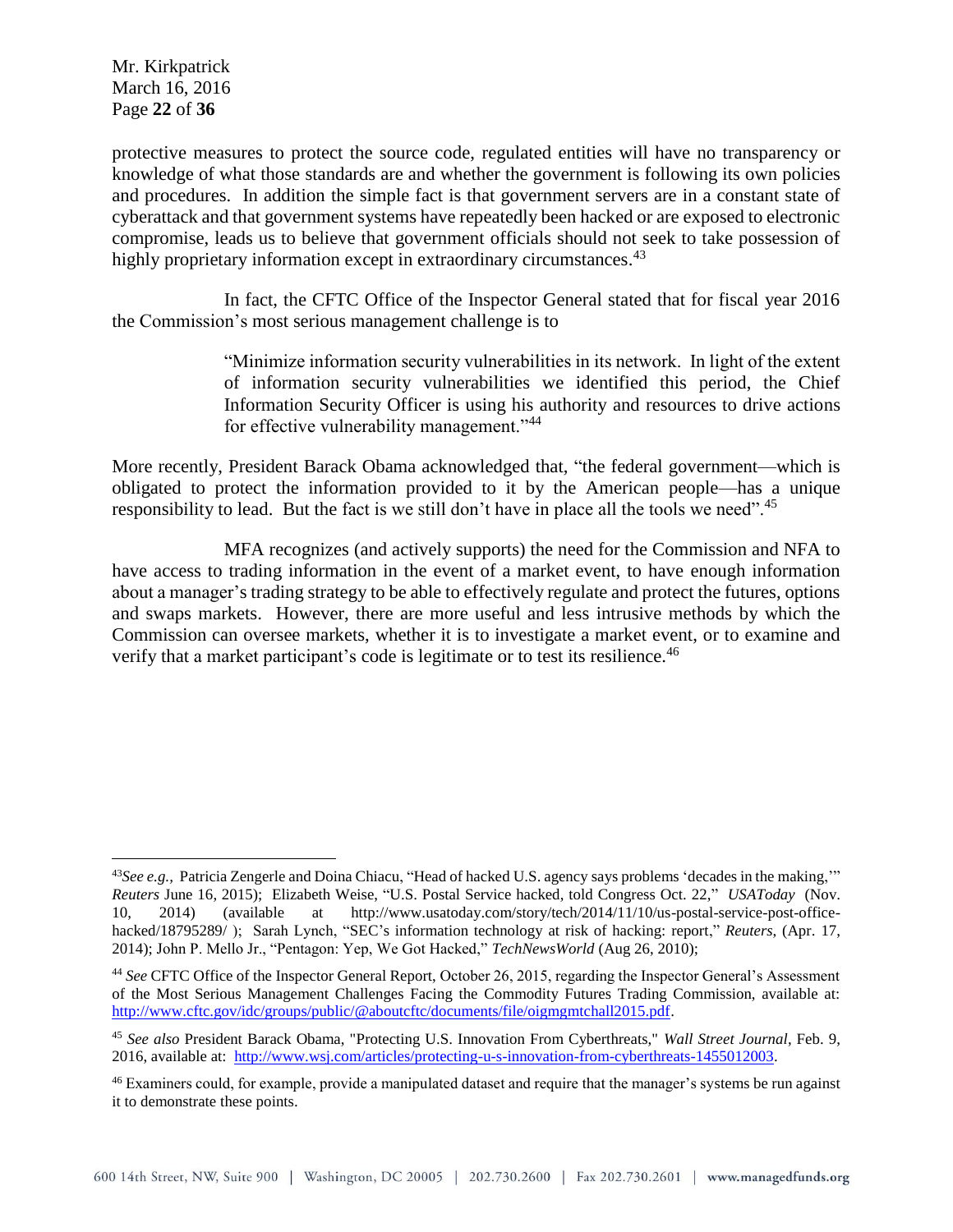$\overline{a}$ 

### 2. The Goals of the Source Code Inspection Requirement are Already Satisfied Through Existing Legal Mechanisms

Instead of pursuing the source code inspection requirement, we urge the Commission to use the legal mechanism that already exists for obtaining and reviewing source  $code$  – and other confidential, proprietary information – *i.e.*, the subpoena process.

Under current law and practice, obtaining a subpoena allows the Commission (or any other regulator or prosecutor) to access and review source code, any associated audit trail, and other documentary evidence – all this with only a modest increase in the effort required in making a demand of an AT Person (as is contemplated in the Proposed Rule).<sup>47</sup> The Commission routinely uses its broad subpoena power to investigate trading activities and seek communications, data, and other information, even requiring that subpoena responses comply with the Commission's own data delivery standards.

## *(a) The Existing Subpoena Process is more Efficient and Effective than the Proposed Source Code Inspection Requirement*

As a practical matter, when regulated entities receive subpoenas, or are notified that they can be provided a subpoena if necessary, they often agree to produce the information voluntarily. (In fact, this has become a widely accepted practice in any investigation of a corporate entity.) Even where a subpoena is served, most government agencies, including the Commission, generally begin the subpoena process with a fairly broad request that seeks more information than the agency actually wants to review; however, a subpoena often opens up a dialogue between the agency and the subpoena recipient, typically resulting in the recipient producing information on a rolling basis.<sup>48</sup> This allows the agency to narrow the subpoena and obtain exactly what it needs, without wasting time and resources wading through irrelevant data.

 $MFA$  believes that  $-$  in any given situation  $-$  the existing subpoena process is much more likely to yield the type of information that the Commission will find useful. By contrast, the source code requirement may simply result in a "data dump" that would not be as useful to the Commission in its efforts to investigate and regulate problematic trading activity. Combined with the preservation requirement, which will guarantee that the information is available when a subpoena is issued, there is nothing the Commission (or any other regulator or law enforcement agency) would gain from the Proposed Rule that cannot be obtained through the existing subpoena.

## *(b) The Existing Subpoena Process Offers Significant Additional Protection for Intellectual Property without Diminishing the Commission's Effectiveness*

In addition, the subpoena process would assuage many of the concerns that MFA members have regarding the source code inspection requirement in the Proposed Rule. The

<sup>47</sup> *See* Section 6(c) of the Commodity Exchange Act; and CFTC § 11.4, Subpoenas.

<sup>&</sup>lt;sup>48</sup> Often, the recipient of a subpoena will agree to cooperate further, by making a "proffer" or other oral presentation to assist the agency in narrowing its subpoena and furthering its investigative goals.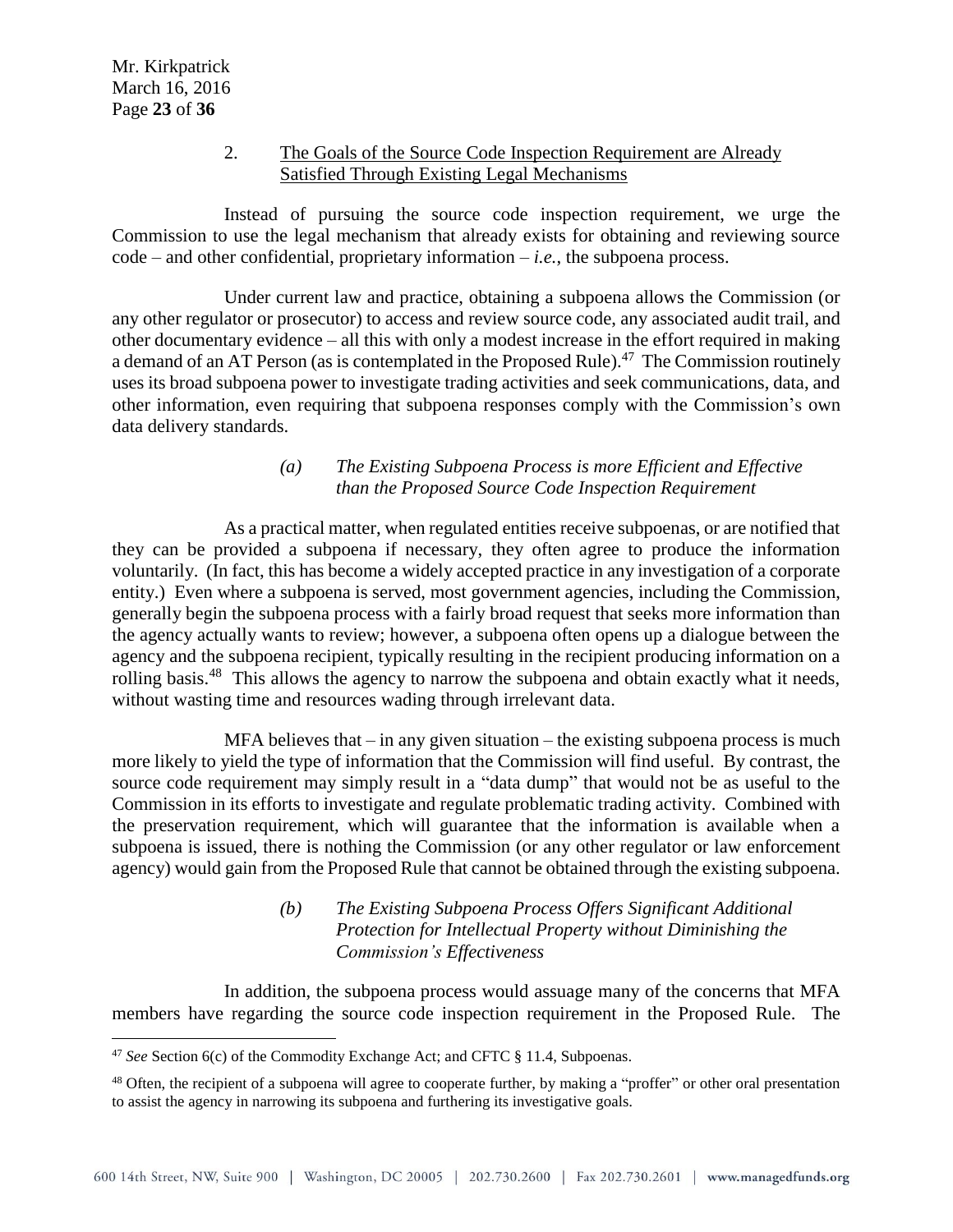Mr. Kirkpatrick March 16, 2016 Page **24** of **36**

subpoena process offers CPOs/CTAs legal protection, in the ability to seek a protective order or other negotiated confidentiality agreement, to make sure that the confidentiality of their source code is properly maintained.

This ability to safeguard the source code is critical to firms that seek to protect their source code under state and federal trade secrets laws. These laws generally require that the owners of trade secrets take steps to maintain confidentiality – otherwise, the information may not be legally recognized as a trade secret – a result that would be devastating to firms that have invested millions of dollars in developing their proprietary source code.

The subpoena process would allow the Commission and CPOs/CTAs to reach a mutually acceptable arrangement on the secure preservation of source code. The parties could, for example, agree to set up a secure system at a manager's office for on-demand review of necessary source code, or could agree on temporary retention measures (including security and cybersecurity measures) for the Commission's personnel to have off-site access.

# 3. The Source Code Inspection Requirement Creates Risks of Downstream **Disclosures**

Another danger of the source code requirement is the Commission's (and the NFA's) ability to keep the information confidential from third parties. MFA is concerned about a number of potential issues on this topic:

*First*, as discussed above, government servers are vulnerable to cyberattacks and are routinely targeted by domestic and foreign cybercriminals. Despite the Commission's best intentions to protect the source code, a cyberattack is a real possibility and the consequences for our members who made their source code available would be disastrous.

*Second*, while we anticipate that the Commission would be able to assert (on numerous grounds) that the source code is exempt from the Freedom of Information  $Act^{49}$ ("**FOIA**"), we are concerned that it is not a certainty. FOIA requests, even narrowed FOIA requests, could easily put MFA members' intellectual property at risk. In addition, there is always the risk of human error in maintaining the confidentiality of a registrant's source code.

*Third*, the Commission may face Congressional demands for information. We believe that the Commission would be unable to refuse a Congressional demand for a given MFA member's (or, indeed, for *all* of MFA's systematic manager members') source code on a FOIA basis. Instead, the CFTC would likely be required to produce the information to Congress, which would exercise its own discretion about whether to disclose the information to the public.<sup>50</sup> Naturally, the Commission would be far less suited (or incented) to argue that the source code should be kept confidential, than the owner of the source code who developed it. (And recent

<sup>49</sup> 5 U.S.C. § 552.

<sup>&</sup>lt;sup>50</sup> While this risk is not completely obviated by the use of the subpoena process, we believe that Congress is very unlikely to seek production of material that was produced under a negotiated (and perhaps court-approved) production process.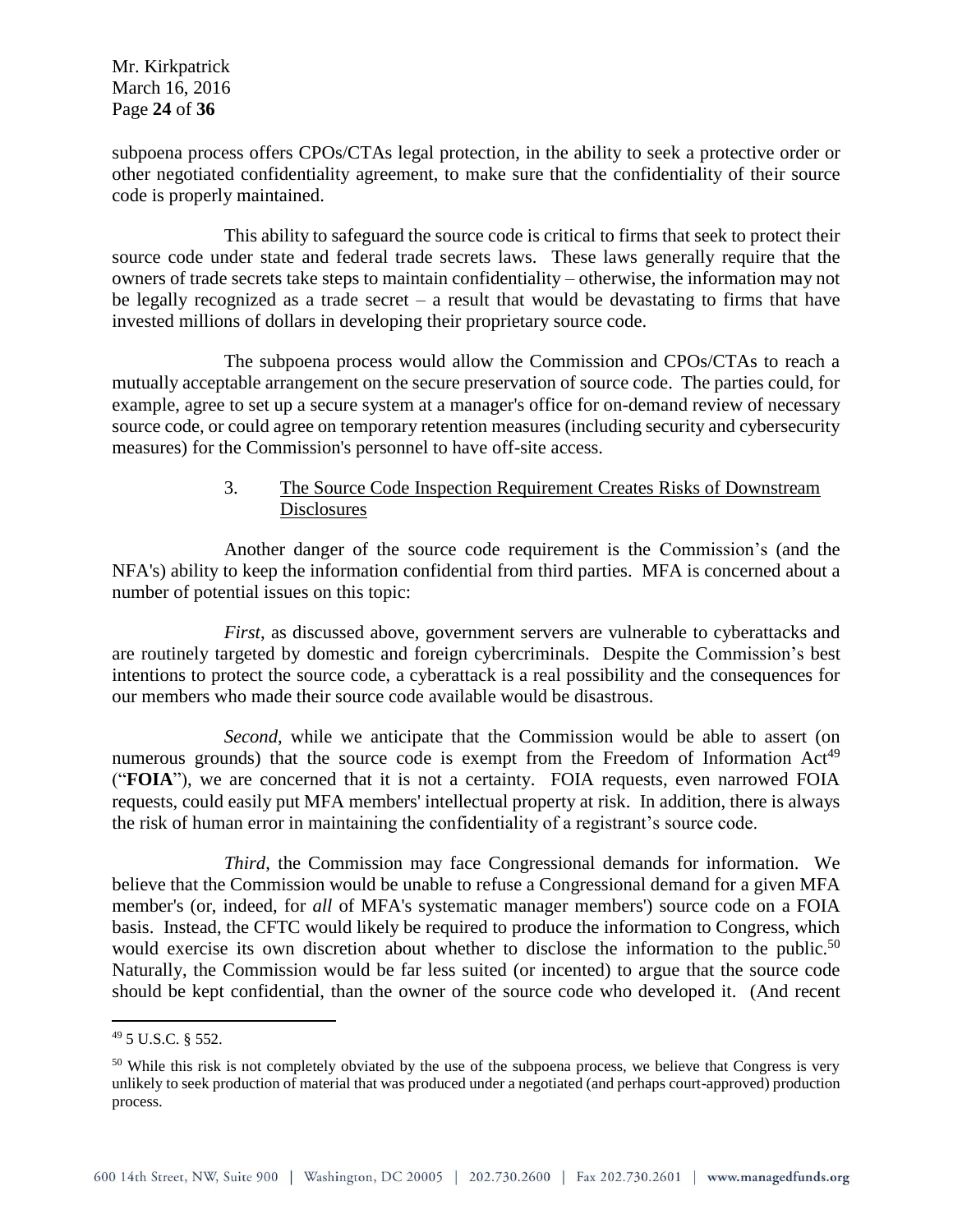Mr. Kirkpatrick March 16, 2016 Page **25** of **36**

 $\overline{a}$ 

history has shown that Congress can at times be than less rigorous in respecting the confidentiality of regulatory submissions.<sup>51</sup>)

*Fourth*, we have other downstream disclosure concerns with leaving the source code in the hand of NFA. NFA is not a governmental organization, and it is subject to all matter of suits and other legal process. While we expect that NFA will act responsibly and carefully in handling these other legal matters, we believe that decisions on disclosure of MFA members' valuable, confidential intellectual property should remain solely in the hands of the MFA members.

We also have concerns with the ability of third party contractors to maintain the confidentiality of source code and other proprietary information to the extent that the Commission or other regulators need to use outside expertise to maintain or understand a registrant's proprietary information. So-called "source code escrows" have been proposed and re-proposed as solutions to a host of concerns and risks – from bankruptcy and secured lending to disaster recovery – but both history and current practice demonstrate that the use of third-party source code escrows is problematic, and their use remains fairly uncommon. Accordingly, the source code escrow agents that are in operation are largely unregulated, generally act without common standards or certifications, and may not be subject to fiduciary obligations. MFA members would also be extremely concerned – on both cybersecurity and more general trade secret protection grounds – at the prospect of being forced to escrow code with such a third party.

## 4. The Commission Can Achieve its Goals Through Preservation **Requirements**

If the source code repository concept is to be maintained, MFA proposes that instead of leaving the term "source code repository" undefined and ambiguous, the Commission instead clarify that by the use of this term the Commission is merely requiring that AT Persons implement systems that provide for:

- (a) the preservation (on par with other preservation requirements for certain categories of books and records) of the source code utilized for algorithmic trading;
- (b) a mechanism for producing current and prior versions of such source code; and
- (c) a mechanism for tracking material changes to the source code.

Note that we are proposing that the Commission adopt mechanisms for producing prior versions of the source code and mechanisms for tracking material changes rather than

<sup>51</sup> See, e.g., Gregory Meyer, "Senator's Leak Sparks Commodities Debate," *Financial Times* (August 21, 2011) (available at [http://www.ft.com/intl/cms/s/0/645a8228-caad-11e0-94d0-00144feabdc0.html\)](http://www.ft.com/intl/cms/s/0/645a8228-caad-11e0-94d0-00144feabdc0.html) ("Last week Bernie Sanders, a Vermont independent, leaked and later posted on his website lists of trading positions in oil, natural gas and other commodity markets as part of a campaign to force a clampdown on commodity speculation.")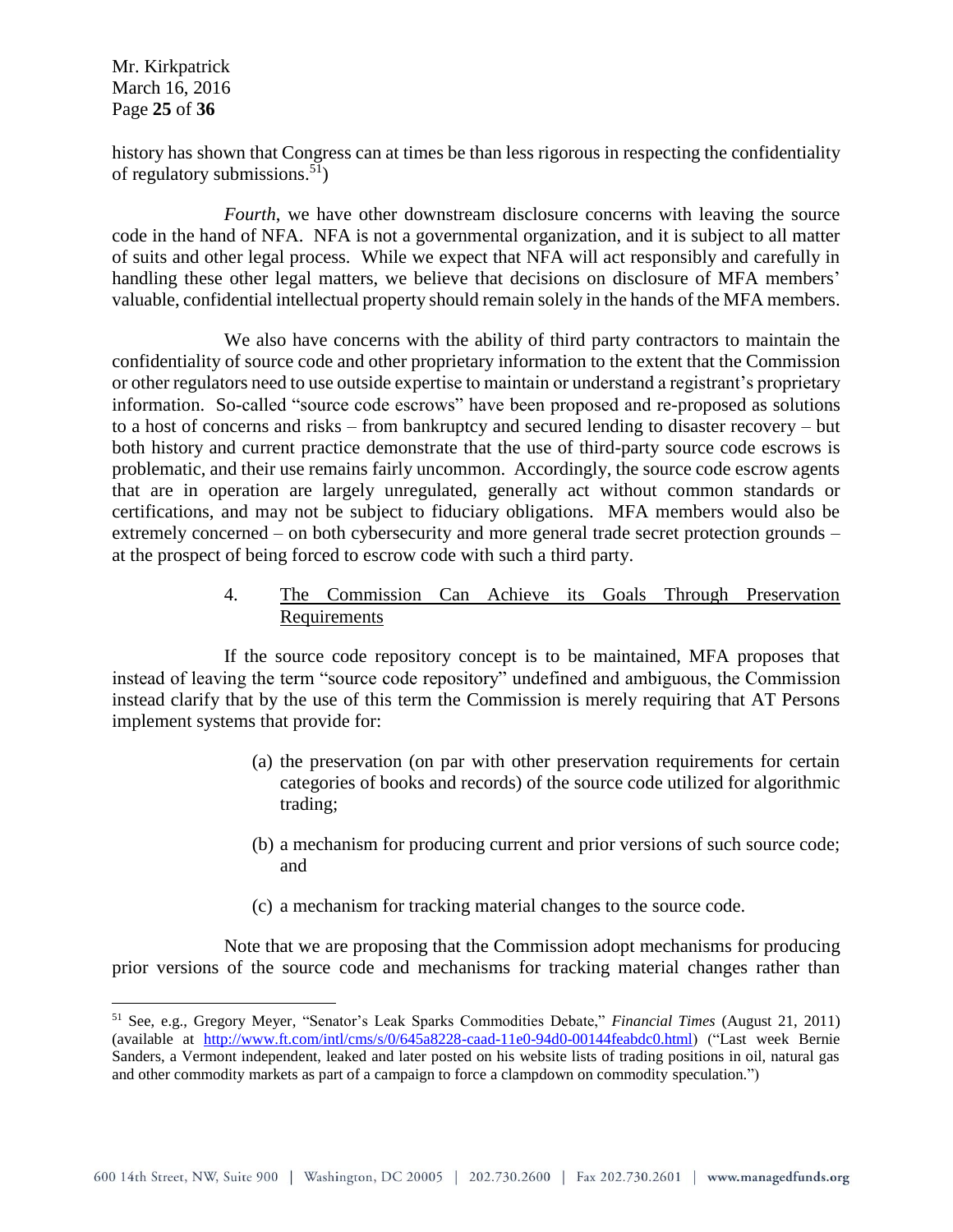Mr. Kirkpatrick March 16, 2016 Page **26** of **36**

 $\overline{a}$ 

archived prior versions. While it is technically possible to keep "snapshots" of prior versions of code, to do so in a change-indexed environment is actually a daunting logistical endeavor. While archived snapshots are kept for disaster recovery reasons, they generally are not indexed to changes in a manner that would be useful to the Commission. Market practice is to have current versions that have embedded notes and histories to demonstrate past changes.

MFA believes that the use of a straightforward, enumerated set of obligations would better serve the market as a whole; as it would allow market participants to make independent decisions on the highest security storage and indexing methods, the most convenient and effective means of indexing; the best storage media, and the most effective provider of these functions (which could include an in-house storage solution).

# *F. Enhancing Information Security Protections at Regulators*

MFA and its members are concerned with the high risk and threat of cyberespionage. The General Accounting Office found that federal agencies had 67,168 cybersecurity incidents in 2014 alone—a 1,121% increase since  $2006$ <sup>52</sup> In Congressional testimony in 2014, the FBI's Assistant Director charged with cybersecurity said that every federal agency has been the victim of cyberespionage.<sup>53</sup> As noted earlier, the CFTC Office of the Inspector General has cited the Commission for information security vulnerabilities associated with the vast majority of servers and network users.<sup>54</sup> Whether requesting source code or maintaining the confidentiality of existing non-public information with respect to market participants, we believe the CFTC and other regulators need to enhance their information security policies and procedures for safeguarding confidential information of market participants.

Market participants go to great lengths to protect sensitive intellectual property. Many of the practices are shaped by case law from intellectual property cases. Below are some common practices by investment professionals:

- 1. Maintaining an inventory of personally identifiable information, trade secrets, and other sensitive information.
- 2. Logging each time sensitive information is accessed, and by whom.

<sup>&</sup>lt;sup>52</sup> Gregory C. Wilshusen, Director, Information Security Issues, Testimony before the Subcommittee on Research and Technology Oversight, Committee on Science, Space, and Technology, House of Representatives, 7 (July 8, 2015), available at [http://www.gao.gov/assets/680/670935.pdf.](http://www.gao.gov/assets/680/670935.pdf)

<sup>53</sup> *See* Public Statement of Luis A. Aguilar, Commissioner, SEC, on "Being a Responsible Steward: Ensuring that the SEC Implements Effective Cybersecurity Protocols for its Data Gathering Efforts," Dec. 16, 2015, (citing James Cook FBI Director) available at[: https://www.sec.gov/news/statement/being-a-responsible-steward-cybersecurity.html.](https://www.sec.gov/news/statement/being-a-responsible-steward-cybersecurity.html) *See also* James Cook, FBI Director: China Has Hacked Every Big US Company, Business Insider (Oct. 6, 2014), available a[t http://www.businessinsider.com/fbi-director-china-has-hacked-every-big-us-company-2014-10.](http://www.businessinsider.com/fbi-director-china-has-hacked-every-big-us-company-2014-10)

<sup>54</sup> *See supra* n. 9; *see also* Office of the Inspector General, CFTC, Semiannual Report to Congress, April 1, 2015 – September 30, 2015, available at: [http://www.cftc.gov/idc/groups/public/@aboutcftc/documents/file/oig\\_reporttocongress093015.pdf.](http://www.cftc.gov/idc/groups/public/@aboutcftc/documents/file/oig_reporttocongress093015.pdf)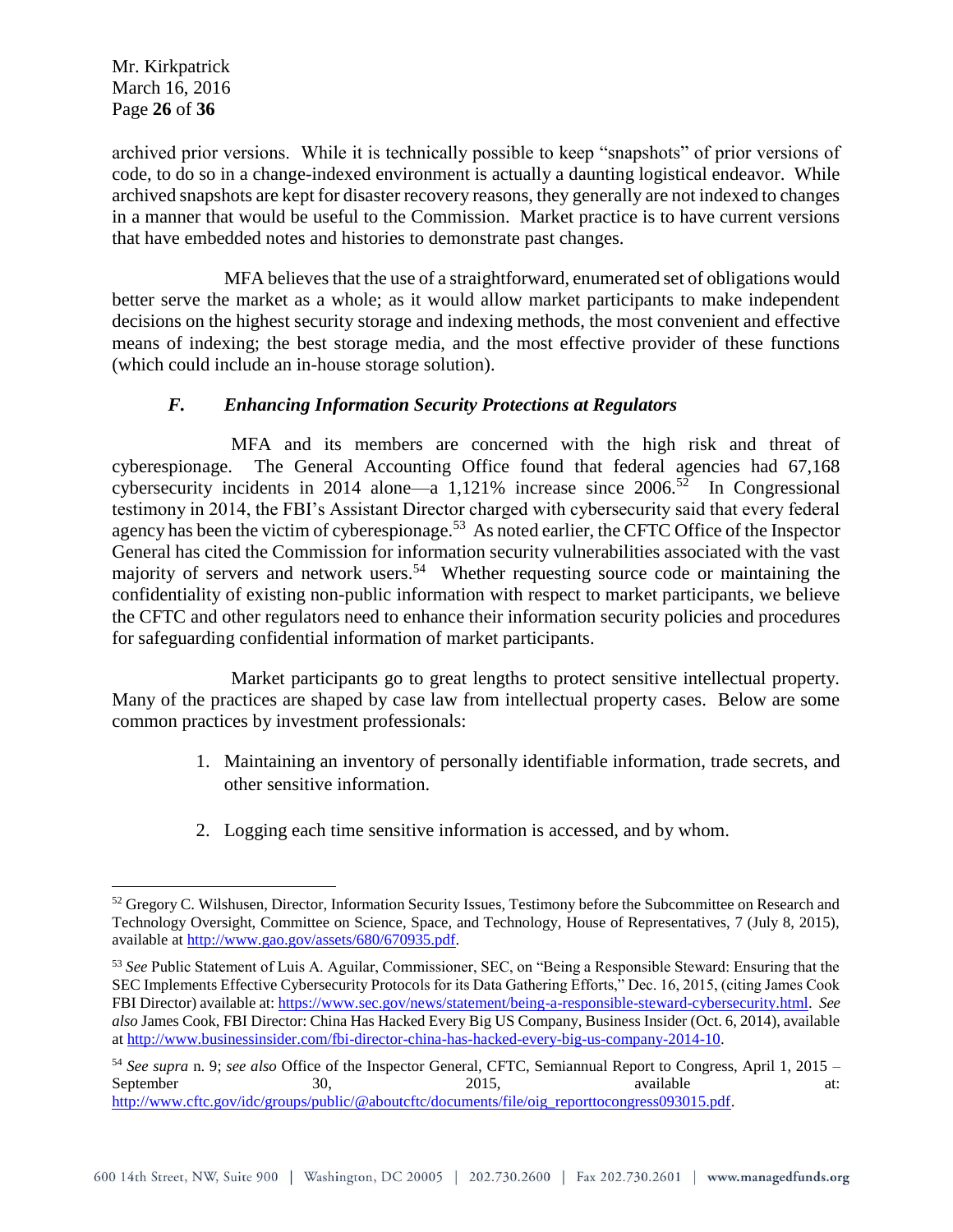Mr. Kirkpatrick March 16, 2016 Page **27** of **36**

- 3. Maintaining safeguards to protect sensitive information, including:
	- Restricting access to and use of areas/equipment/information;
	- Use of separate servers;
	- Use of physical locks and passcodes;
	- Use of security cameras;
	- User access controls ("UAC") (*i.e.*, restricting user access to files based on need to know; read-write privileges on a per user or group basis)
	- Limiting use of portable storage devices and access to the internet with systems that contain sensitive information;
	- Developing protocols for sharing/transferring data;
	- Use of private source code repository (*i.e*., source code management); and
	- Making programming code difficult to reverse engineer.
- 4. Requiring employees to sign confidentiality obligation, nondisclosure agreements, ("NDA") and adhere to strict policies and procedures.
- 5. Limiting disclosure to third parties and requiring NDAs when revealing any confidential information.

Given the level of confidential and proprietary information that the CFTC and other regulators maintain and/or are able to access, we strongly urge the CFTC, NFA and other regulators to promptly adopt additional protocols to protect confidential information. Information security vulnerabilities at a regulator could jeopardize not only market participants and their investors, but the U.S. economy through the loss of domestic trade secrets and confidence in the integrity of the regulatory framework. MFA recommends that the CFTC, and other regulators, at a minimum, ensure that they have protocols to:

- Restrict how and where staff obtain (or maintain) access to sensitive information;
- Limit and document staff access to sensitive information:
- Implement safeguards to protect intellectual property that are equivalent to industry best practices;
- Conduct regular staff training on policies and procedures with respect to protecting confidential information; and
- Inform and remind employees and former employees of post-employment obligations.

Our comments are not just restricted to governmental entities. NFA obviously plays a key role in the futures and options markets, and we would advocate for NFA to undertake, either voluntarily or through a mandate from the Commission, the same proactive measures that we propose for the Commission.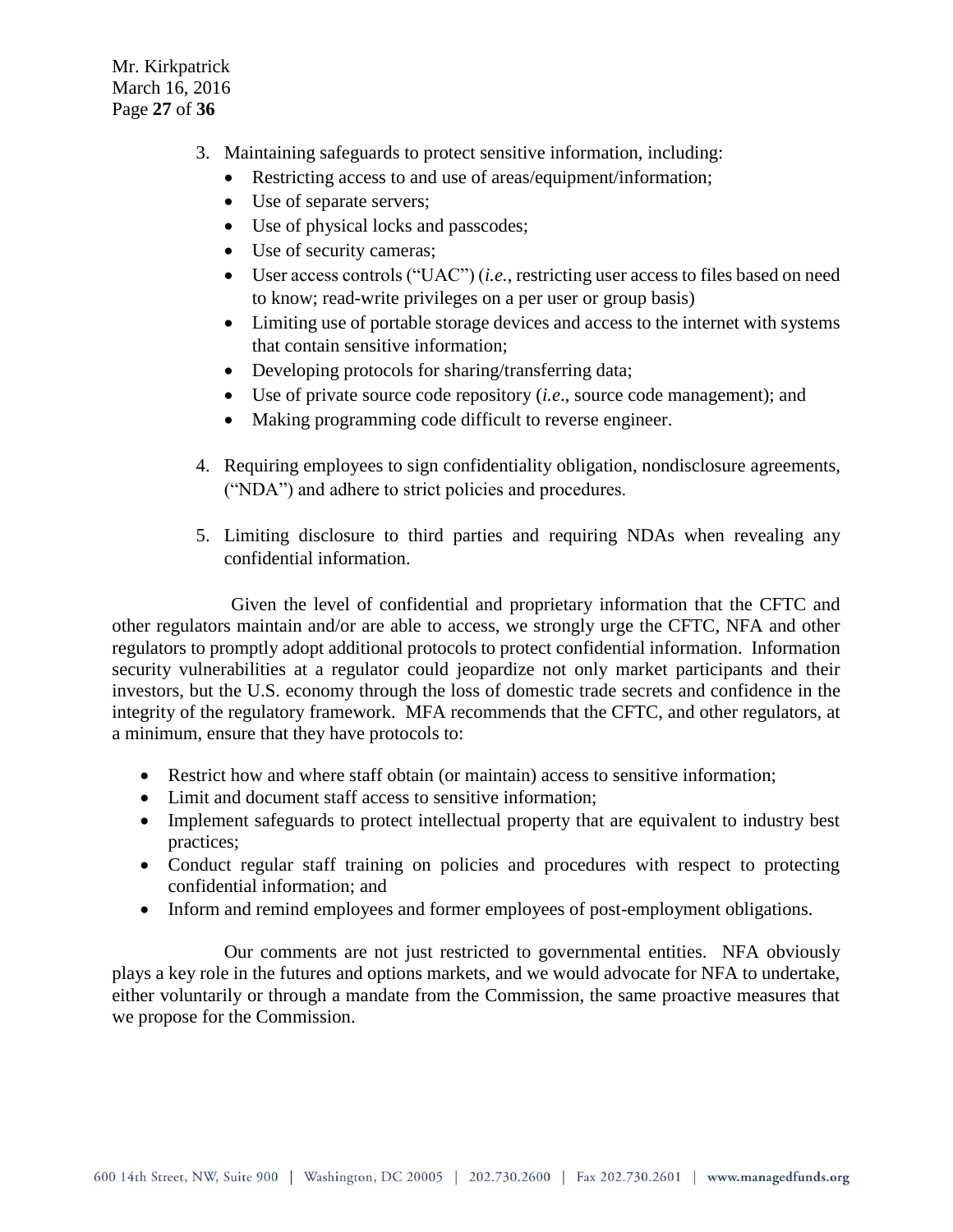$\overline{a}$ 

## *G. Monitoring, Compliance and Training Regarding Algorithmic Trading Systems*

## 1. Monitoring of Algorithmic Trading Systems

MFA supports requiring an AT Person to have policies and procedures with respect to monitoring an algorithmic trading system. However, we do not believe the specific monitoring requirements under proposed § 1.81(b) are appropriate for all types of Algorithmic Trading. Similar to our comments regarding proposed  $\S$  1.81(a)(1), we believe it would be best for the Commission to require that market participants have policies and procedures for monitoring Algorithmic Trading systems but to allow market participants to determine the most appropriate manner in which to monitor their systems.

Proposed § 1.81(b)(i) requires an AT Person to have policies and procedures regarding continuous real-time monitoring of Algorithmic Trading. Many investment algorithms, however, do not operate continuously throughout the trading day. A CTA's or CPO's investment algorithm may provide the CTA or CPO with orders each morning to send to an FCM for execution before the market opens and then be finished for the day. As Algorithmic Trading systems may not be in continuous operation, we do not believe it is appropriate to require continuous real-time monitoring of such systems. Similarly, we do not believe it is necessary under proposed § 1.81(b)(iv) to require procedures that will enable AT Persons to track which monitoring staff is responsible for an Algorithmic Trading system during trading hours, as some investment algorithms may not operate during trading hours. Even with respect to Algorithmic Trading systems that operate throughout the day, we believe the Commission should provide all AT Persons with flexibility in determining how they monitor their systems and track monitoring staff.

Proposed § 1.81(b)(ii) requires an AT Person to have policies and procedures regarding automated alerts when an Algorithmic Trading system's AT Order Message behavior breaches design parameters, upon loss of network connectivity or data feeds, or when market conditions approach the boundaries within which the Algorithmic Trading system is intended to operate. Generally, algorithms are designed to simply shut-off when design parameters are breached.<sup>55</sup> As such, we believe it's unnecessary to prescribe that an Algorithmic Trading system have automated alerts. We strongly believe an AT Person should have discretion with respect to when an automated alert should be triggered, as alerts will become meaningless when there are too many or too easily triggered.

If the Commission determines to adopt the Regulation AT framework, MFA suggests that the Commission amend proposed § 1.81(b) to require each AT Person to have written policies and procedures, appropriately designed with respect to its trading and its business, to

<sup>55</sup> *See, e.g.,* Aldrich, Grundfest and Laughlin, The Flash Crash: A New Deconstruction, January 25, 2016, available at: *[http://papers.ssrn.com/sol3/papers.cfm?abstract\\_id=2721922](http://papers.ssrn.com/sol3/papers.cfm?abstract_id=2721922)* (continuing with analysis to determine whether market data feed anomalies were a symptom of the rapid trading that accompanied the Flash Crash or whether they were causal in the sense that they rationally contributed to traders' decisions to withdraw liquidity and then restore it after the anomalies were resolved). *See also*, Findings Regarding the Market Events of May 6, 2010, Report of the Staffs of the CFTC and SEC to the Joint Advisory Committee on Emerging Regulatory Issues, September 30, 2010, available at[: https://www.sec.gov/news/studies/2010/marketevents-report.pdf](https://www.sec.gov/news/studies/2010/marketevents-report.pdf) (explaining that market data feed delays could have directly triggered integrity-pauses in many automated trading systems).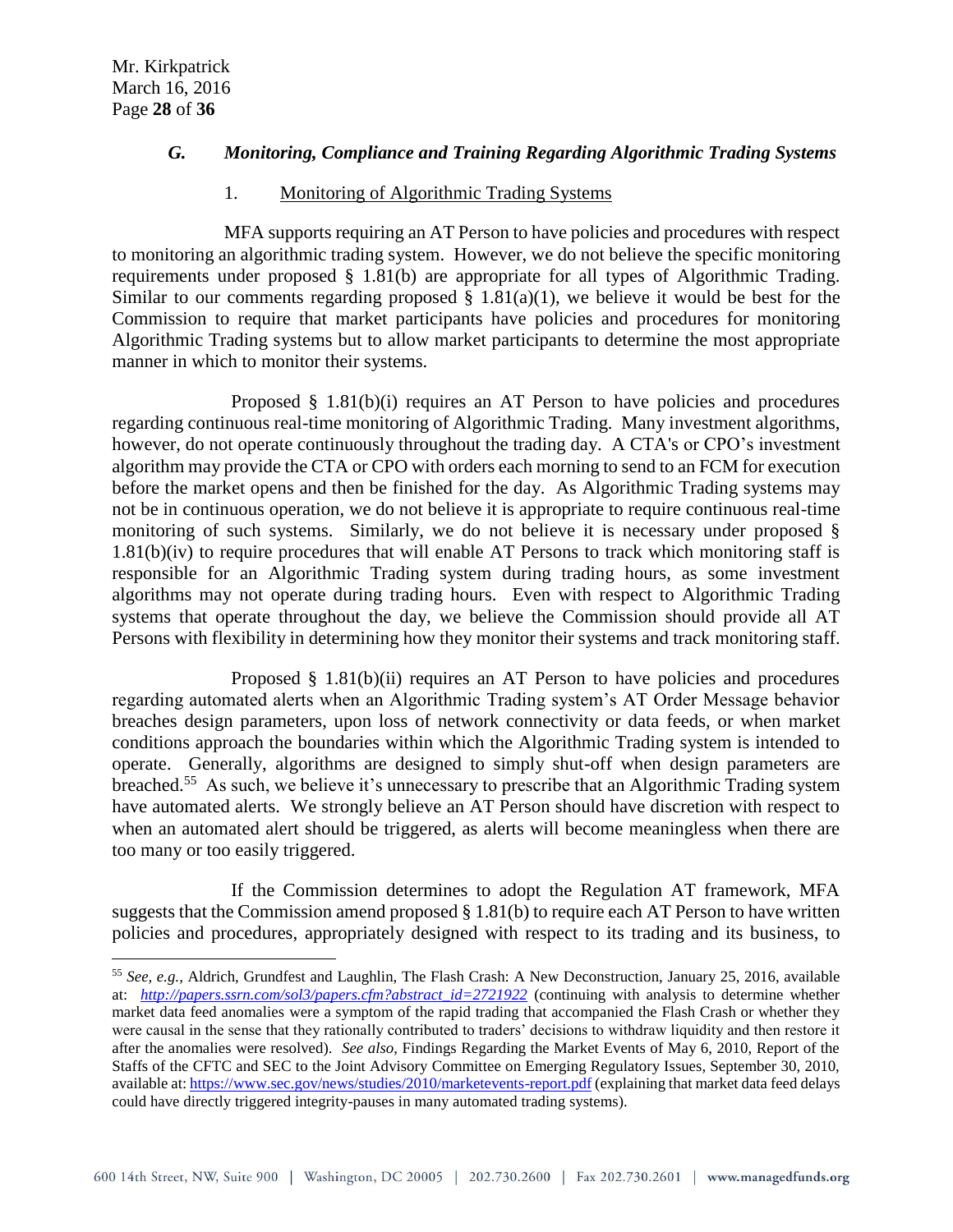Mr. Kirkpatrick March 16, 2016 Page **29** of **36**

reasonably ensure that knowledgeable and qualified staff monitor each of its Algorithmic Trading systems.

## 2. Compliance, Designation and Training with Respect to Algorithmic Trading Systems and Staff

We do not take issue with the obligation of all CPOs and CTAs to have training systems and informational outreach efforts. In fact MFA members often endorse these kinds of controls as best practices. However, we feel that designating, in a formal regulation, a training obligation for certain personnel is a radical departure from past precedent in the futures and in the securities markets. In addition, we are concerned that the specific requirements under proposed  $§1.81(c)$  and (d) may not necessarily be appropriate in all circumstances. For example,  $§1.81(c)(3)$ requires an AT Person to take *prompt* action to document and remedy deficiencies in its policies and procedures. However, there may be times when a firm believes that it would be more impactful to immediately address other risk-reducing measures rather than promptly remediate a gap in its policies and procedures. We believe that CPOs and CTAs have overall supervision obligations and fiduciary duties that provide the kind of protection that the Commission is seeking. We therefore, would respectfully urge that these provisions be dropped from any final regulation.

# *H. AT Person Reports and Recordkeeping*

Proposed § 1.83 requires an AT Person to submit annual compliance reports, and books and records as requested, to each DCM on which it engages in Algorithmic Trading.<sup>56</sup> We have strong concerns with proposed § 1.83, as we believe it creates an unnecessarily burdensome and redundant regulatory framework. Instead, we believe the CFTC should require CTAs and CPOs, as part of their annual NFA Self-Examination Questionnaire, to describe and certify that they have appropriate risk controls in place tailored to their algorithmic trading systems.<sup>57</sup> Moreover, we are concerned that the proposed framework of requiring DCMs to oversee AT Persons through annual AT Reports would be inefficient and duplicative, as well as ineffective for ensuring that AT Persons have effective risk controls in place.

As discussed in Section IV.E, we have strong concerns with the proposed requirement to maintain source code as a books and records requirement. That aside, we are concerned in general with the Commission's reference under proposed § 1.81 to maintain records in accordance with § 1.31. MFA, jointly with the Investment Adviser Association and the Alternative Investment Management Association (together, the "**Associations**"), petitioned the Commission to modernize its recordkeeping requirements applicable to CPOs and CTAs by amending § 1.31.<sup>58</sup> The Associations are concerned that § 1.31 is outdated, burdensome, and

 $\overline{a}$ <sup>56</sup> Proposing Release at 78,939.

<sup>57</sup> *See also, supra* Section III.

<sup>58</sup> Letter to Melissa D. Jurgens, Secretary, CFTC, from Stuart Kaswell, General Counsel, MFA, Karen Barr, General Counsel, IAA, and Jiří Krόl, Deputy CEO, AIMA, dated July 21, 2014, regarding "Petition for Rulemaking to Amend CFTC Regulation 1.31, 4.7(b) and (c), 4.23 and 4.33" available at: [https://www.managedfunds.org/wp](https://www.managedfunds.org/wp-content/uploads/2014/07/Final-Petition.pdf)[content/uploads/2014/07/Final-Petition.pdf.](https://www.managedfunds.org/wp-content/uploads/2014/07/Final-Petition.pdf)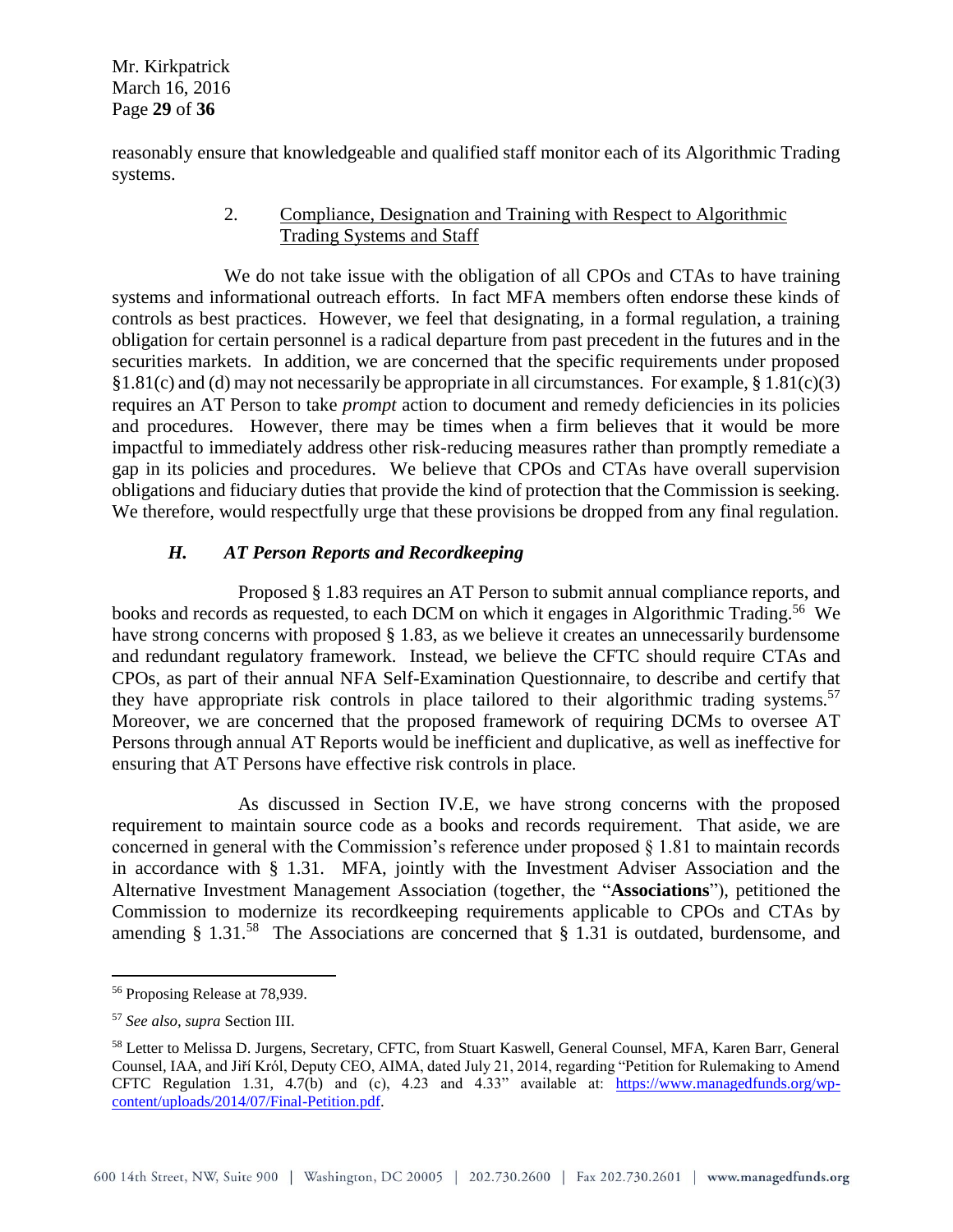exposes registrants to unnecessary and considerable risk by requiring the continued use of outdated technology. The Commission staff has also acknowledged concerns with § 1.31 and its applicability to the current technological environment.<sup>59</sup> We believe it is imperative for the Commission to amend § 1.31 before the Commission adopts Regulation AT.

# *I. Self-Trade Prevention Tools*

Regulation AT provides that DCMs must establish self-trade prevention tools, and either apply such tools or provide them to market participants and require their use. "Self-trading" is proposed to be defined as the matching of orders for accounts with common beneficial ownership *or under common control*. DCMs would be required to either identify accounts that would be prohibited from trading with each other and/or require market participants to identify such accounts.

# 1. MFA Advocates for a Self-Certification System

We believe that a system that requires multiple parties to identify accounts that are related will create a costly burden on the marketplace. We worry that there will be multiple, inconsistent databases and databases that are internally inconsistent. In addition, we believe that this kind of a system represents a costly and inefficient way to handle this matter (and one that we are not sure was contemplated in the Commission's cost-benefit analysis). Instead, we recommend that a self-trading CPO self-certification system be employed. This would be subject to verification on examination by the NFA and represents an efficient solution. (We note that this kind of approach works well in other Commission rulemaking areas.)

# 2. MFA Believes that the Current Trade Surveillance System Works Well and Protects the Markets.

MFA recommends that the Commission retain the current "self-trading" surveillance framework in lieu of the proposed framework under Regulation AT. We believe the existing self-trade surveillance framework functions well and is more than adequate in preventing self-trading in the markets. In fact, CME has stated that the level of self-trades in the market is a fraction of one percent.<sup>60</sup>

We are concerned that the new self-trading definition under Regulation AT, proposed  $\S$  40.23(a), includes matching of orders for accounts that are "under common control."<sup>61</sup> The Commission's stated impetus for this change is a concern that "a trade that results from the

 $\overline{a}$ <sup>59</sup> *See* CFTC Letter No. 14-114, dated September 8, 2014, regarding "Exemptive Relief to Use Additional Third-Party Recordkeepers in Commission Regulation  $4.7(b)(4)$  and  $4.23(c)$ " available at: [http://www.cftc.gov/idc/groups/public/@lrlettergeneral/documents/letter/14-114.pdf.](http://www.cftc.gov/idc/groups/public/@lrlettergeneral/documents/letter/14-114.pdf)

 $60$  CME believes that the level of wash-trades in today's markets are, in general, extremely low and well below 1% of all of the trades effected on DCMs subject to the Commission's supervision. *See, e.g., c*omments by Bryan Durkin, Chief Commercial Officer, CME Group, at the CFTC Technology Advisory Committee Meeting, Feb. 23, 2016 (stating that self-trades are down to a fraction of one percent of activity").

<sup>61</sup> Proposing Release at 78,941.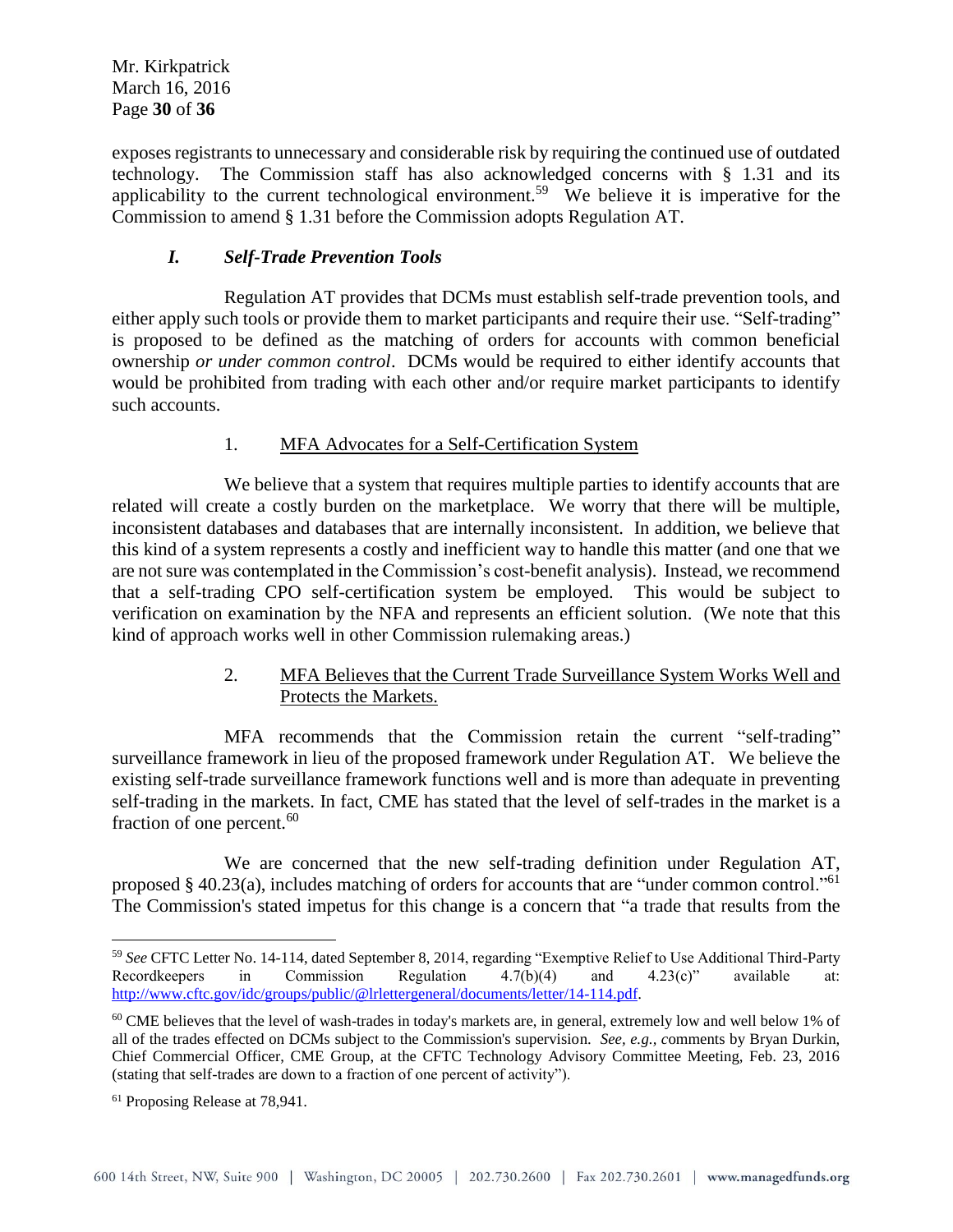Mr. Kirkpatrick March 16, 2016 Page **31** of **36**

matching of opposing orders both generated by a firm or a single or commonly owned account does not shift risk between different market participants."<sup>62</sup>

There are many instances of situations where a "self-trade" is permissible, is not manipulative or distortive, and is in the best interests of clients or pool participants. For example:

- At times, CTAs and CPOs may have clients with investment programs or mandates, both algorithmic and fundamental, where an advisor needs to execute opposing trades for each client. If this situation arises as a result of a *bona fide* set of concurrent but independent investment decisions, this behavior should not be prohibited.<sup>63</sup> For example, Client A may have a narrow mandate and may be seeking exposure to a given commodity, and a dip in that commodity's related futures contracts may trigger a buy order. However, Client B may have a much broader portfolio, and the same market conditions might trigger a larger buy order in another security or commodity interest that would – in turn – trigger a sale order in the same commodity futures contract that Client A is buying in order to preserve a hedge. Clearly, there are two different rationales, and the proposed rule places the CTA or CPO is in the position of having to force one client to accept a worse execution in order to avoid self-trading.
- In the systematic world, many managers devise algorithms and programs that look to profit on relationships. It is possible that two different algorithms, independently developed and operated by a common investment team, will see a single futures contract as linked to another component in two separate situations. In this case, a trading decision is not triggered by the inherent value of the contract, but rather by the relationship of the instrument to another element or elements of an overall trading strategy. In this kind of scenario, it would not be uncommon for the two different strategies to generate opposing instructions. Here, again, these are independent decisions, joined only by the fact that the CPO is running multiple models concurrently.<sup>64</sup>

MFA members support the need for anti-manipulative efforts and – as noted below – agree that the DCM is the appropriate venue for controls and protections. However, we believe that the creation of a new concept – self-trading through commonly controlled accounts – is vague, potentially overbroad, and ultimately unwarranted. In short, MFA believes (and we believe that we are not alone in this view) that the proposal on self-trade prevention is a solution to a problem that does not exist.

<sup>62</sup> Proposing Release, at 78,877.

 $<sup>63</sup>$  And, under current exchange rules, this is permitted other than where there is a manipulative intent or where the</sup> clients have common beneficial ownership.

<sup>64</sup> This could also result in, under the proposed Rule, a CPO being *forced to create a link* between two otherwise separate, independently operating, and disparate models to avoid triggering a self-trade violation. We do not think it is an exaggeration to state that the "under common control" concept would be an effective cap on the growth and diversification of many of our members.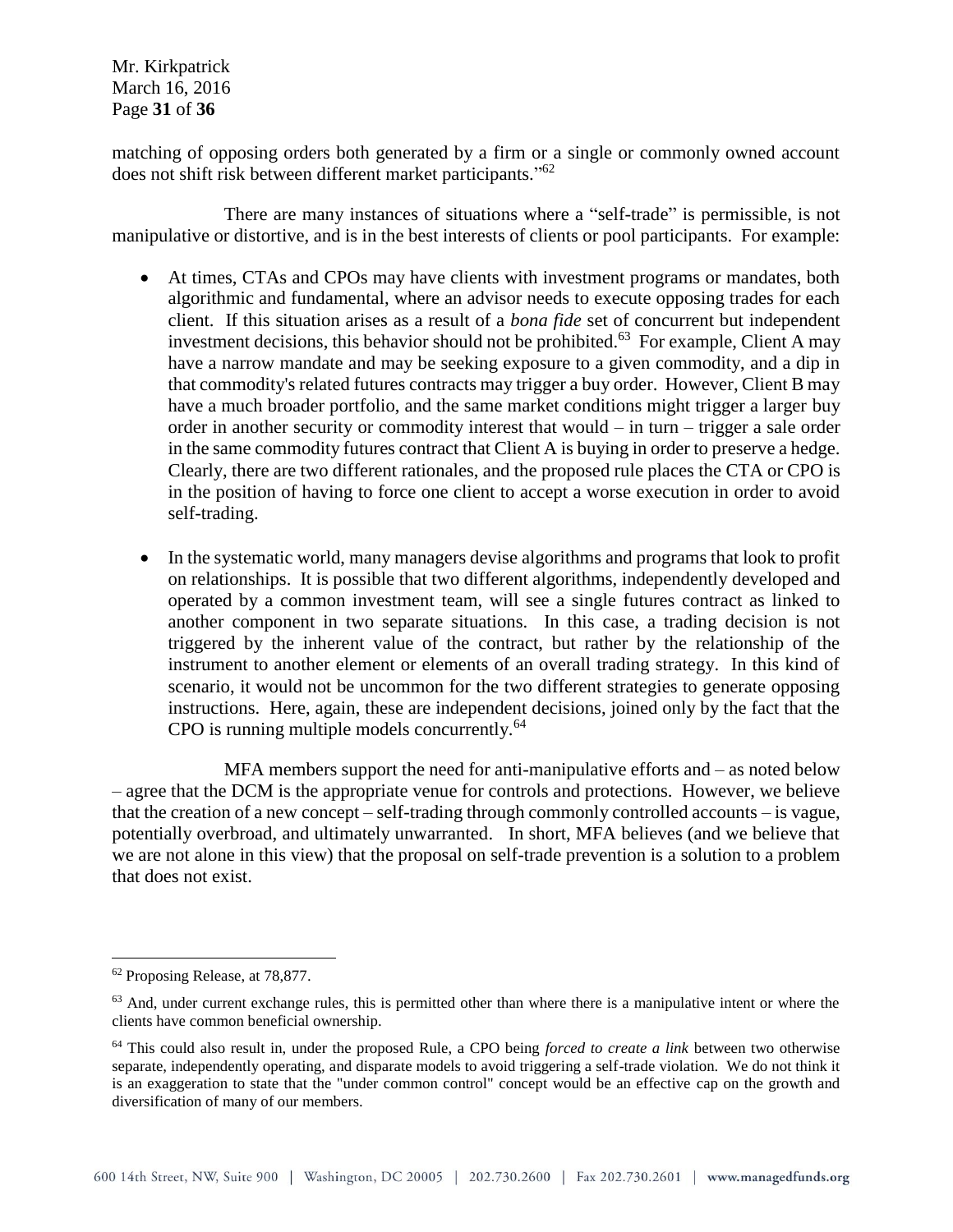Mr. Kirkpatrick March 16, 2016 Page **32** of **36**

MFA recommends that the Commission continue to monitor how the DCMs (and all trading entities as a whole) address the prevention of self-trades and similar behavior. To the extent that the situation deteriorates, then a rule like the proposed  $\S$  180(e) may be necessary, but at the moment it would be an unnecessary burden for CPOs and other trading entities.

## 3. MFA Believes that the Self-Trade Prevention Efforts are Properly Located at the DCM.

Independent of the discussion as to whether a new "self-trading" concept is needed to complement the existing wash trade prevention systems is the question of where these controls should reside. Proposed § 1.80(e) requires that, "to the extent that implementation of a DCM's self-trade prevention tools requires calibration or other action by an AT Person, such AT Person must calibrate or take such other action as is necessary to apply such tools."<sup>65</sup>

MFA believes that a decision to impose on market participants the responsibility to ensure that they are compatible with a DCMs system and effectively to shoulder the DCMs matching prevention responsibilities is a well-intentioned catalyst for negative results. We have several concerns with this responsibility:

*First*, we believe that there is no viable alternative to locating the anti-matching function at the DCM level. Other than the DCMs, no other market participants are able to see the complete order book and no other market participants are able to effectively block self- or wash trades. While it may be possible for CPOs such as some of MFA's larger members to design systems that will attempt to do this, this is a much more difficult task than it appears to be at first blush and it has direct and indirect costs and negative effects on market efficiency. Internalized CPO-level safeguards are not perfect and – more importantly – will never be perfect (especially for firms with concurrent electronic and voice trading capabilities and multiple portfolio managers). The DCMs, on the other hand, as the recipient of all orders, will always have a perfect, real-time view on matchable orders and the entire trading environment. They are not just the participant with the "last clear chance" to prevent a self-trade, but they are the *only* market participant with the ability to prevent all self-trades.<sup>66</sup> Given this asymmetry in the ability to effect a positive result, it seems only natural to locate these controls within the DCM itself.

*Second,* mandating that market participants utilize a DCM's trade-matching technology means that duplication latency is introduced into the system. We all expect that the DCMs will continue to operate self-trade prevention systems, and mandating a market participant

<sup>65</sup> Proposing Release at 78,854.

<sup>&</sup>lt;sup>66</sup> To that end, we would encourage the Commission to require DCMs to expand their self-trade prevention functionality – in particular, requiring that such functionality work across clearing FCMs for a particular market participant (*i.e.*, where a market participant clears trades through more than one clearing FCM, a DCM's self-trade prevention technology should work to block trades from that market participant whether it clears through the same clearing FCM or another, without blocking that market participant's interaction with all other trading interest cleared through the relevant FCM). Absent this functionality, a CPO is forced to trade entirely with a single FCM in order to take advantage of the DCM self-trade prevention functionality, which greatly, and unnecessarily, increases risk to investors.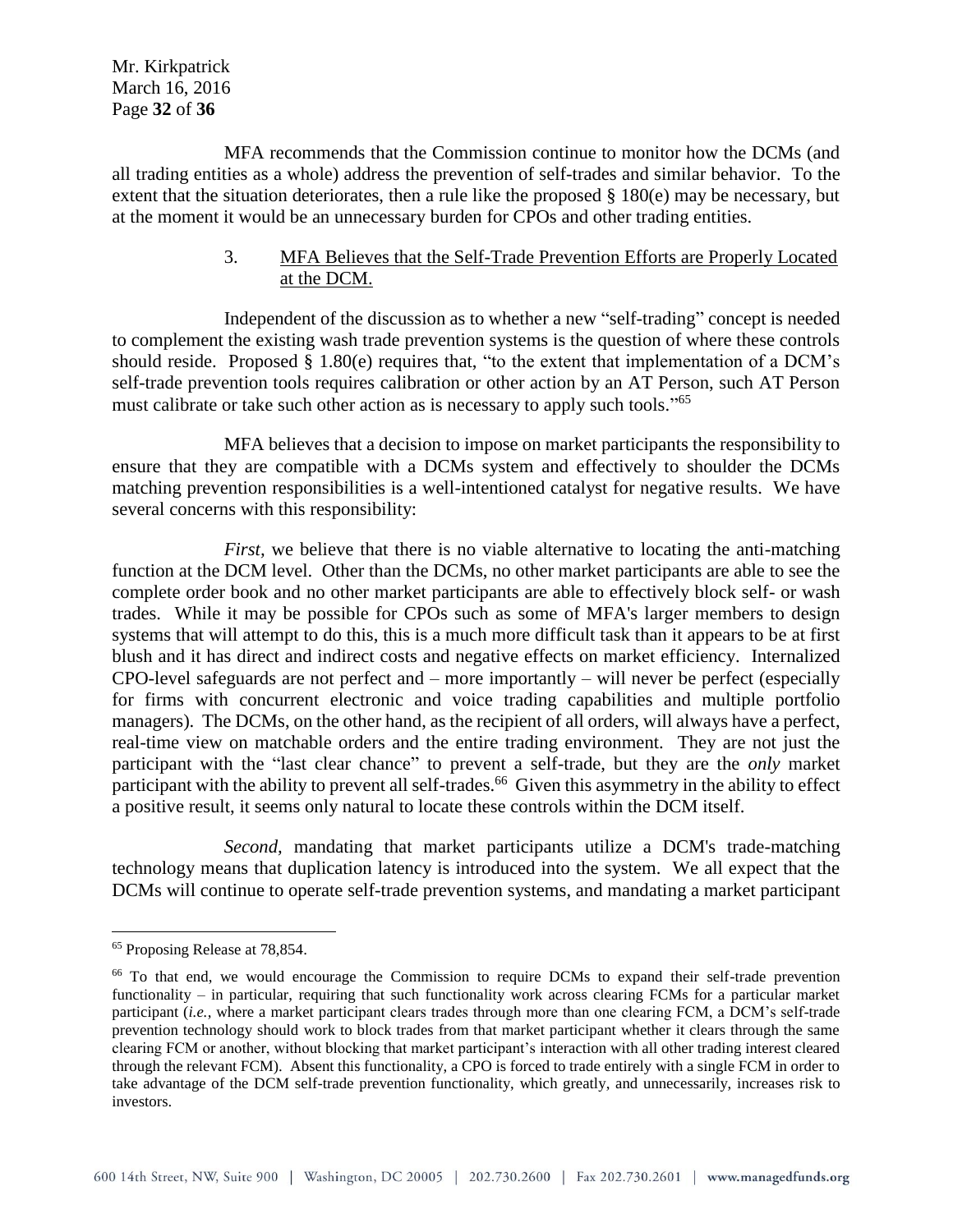Mr. Kirkpatrick March 16, 2016 Page **33** of **36**

interface will simply duplicate that effort and delay the operation of an algorithmic trader's systems. Not having self-trade controls at the DCM level will be inefficient at best and extremely costly at worst.

*Third¸* forcing market participants to incorporate DCM self-matching interface code into their systems creates a new systemic risk. In this age of malicious hackers and cyberterrorists, mandating that all electronic traders incorporate identical code and/or interface with a trade control system that is *identical for all participants* creates significant risks for MFA members and for the market as a whole. It does not take a great amount of imagination to see how a hacker could use those mandate trade control (as opposed to mere access, as is the situation today) links to steal intellectual property from market traders, to cause unauthorized trades (perhaps on a massive scale) to be placed, or to deny access to the market in times of crisis.

*Fourth*, we believe that the proposal is very current and reflects state of the art technology at the DCM and the CPO level. However, we think that the very concepts of DCM access can and will evolve and change over time. Adoption of this interface concept could well reflect an anachronistic concept in five or ten years and require additional rule-making. Allowing the DCMs to manage proprietary systems that are defined only by the desired goal, on the other hand, may well be a more durable and flexible contribution to market stability.

*Finally,* having the self-trade prevention systems reside at the DCM is the fairest result; it would create a level playing field for all market participants. We recognize that this may be an unexpected argument, as many of our members would have a competitive advantage over trading entities with less capacity to engineer faster and more streamlined integration solutions. However, MFA and its members believe that in the long run DCM access on a fair and equitable basis benefits everyone.

#### *J. DCM Disclosures on Market Maker and Trading Incentive Programs*

Proposed § 40.25 requires a DCM to provide additional public information regarding its market maker and trading incentive programs, restricts certain types of payments by a DCM in connection with such programs, and requires a DCM to perform surveillance of such programs to prevent abusive practices. MFA is supportive of proposed § 40.25 and believes that the requirements will provide investors and the broader public with more information and transparency into DCM market maker and trading incentive programs. We agree with the Commission that the DCM disclosure and surveillance requirements regarding these programs will support and enhance market integrity. We also believe they will enhance investor confidence in the U.S. futures markets. In addition, we believe that the Commission should require Swap Execution Facilities ("**SEFs**") to make similar types of market maker and trading incentive program disclosures. Applying these transparency requirements to SEFs would level the playing field with DCMs, as DCMs may directly compete with SEFs by listing swaps or economically similar contracts.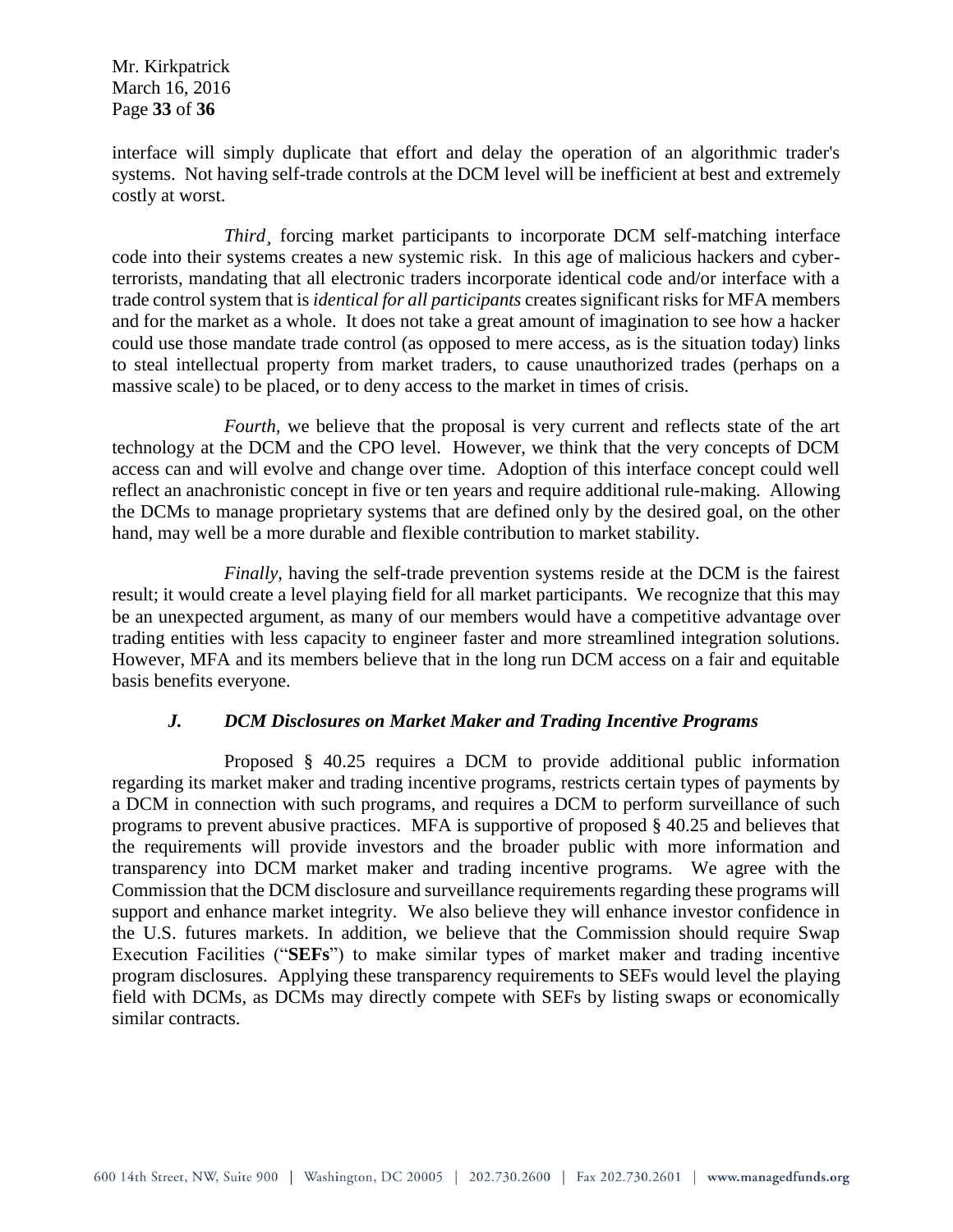$\overline{a}$ 

#### **V. COST ESTIMATE FOR REGULATION AT**

MFA believes that the costs associated with Regulation AT are likely to be significantly greater than the Commission's cost estimates. First, the breadth of the Regulation AT definitions are likely to capture many more market participants as AT Persons than the 420 persons that the Commission estimates.<sup>67</sup> Combined, there are 2,540 CTAs and CPOs registered with the Commission.<sup>68</sup> We believe that most, if not all, CTAs and CPOs use algorithmic trading execution systems. Even if only half of all CTAs and CPOs used an algorithmic trading execution system, there would still be at least 1,270 CTAs and CPOs-alone that would be AT Persons before including other registrant categories.

Second, given the prescriptive yet one-size-fits-all nature of Regulation AT, CTAs and CPOs would need to expend significant resources to modify their business practices, including adding potentially unnecessary processes, in order to comply with Regulation AT. The Commission also did not provide estimates for ongoing costs associated with many aspects of Regulation AT, such as with respect to risk controls, development, testing and monitoring requirements.<sup>69</sup>

MFA surveyed a cross-section of its members on the estimated costs relating to Regulation AT. The results from our survey on the estimated costs for a CTA or CPO to comply with Regulation AT are summarized in the table below. We also included a table below comparing the Commission's estimates with the average cost estimate from our survey. MFA members that fall under the definition of "AT Person" due to the use of a third party or independent software vendor's off-the-shelf trading/execution algorithm reported that they were unsure of the costs of overseeing a third party with respect to Regulation AT, and thus, did not provide estimates*.* MFA members that completed MFA's survey on Regulation AT included costs from the following departments: Technology and IT; Legal; Compliance; and Outside Counsel.

<sup>67</sup> *See supra* Section IV.A regarding the definition of Algorithmic Trading and AT Person.

<sup>68</sup> *See* NFA Membership Totals, available at: [https://www.nfa.futures.org/nfa-registration/NFA-membership-and](https://www.nfa.futures.org/nfa-registration/NFA-membership-and-dues.HTML)[dues.HTML.](https://www.nfa.futures.org/nfa-registration/NFA-membership-and-dues.HTML)

<sup>69</sup> *See supra* Sections IV. B, C, G, H and I regarding proposed risk controls, development and testing requirements, monitoring, compliance and training requirements, AT Person reports and recordkeeping, and self-trade prevention tools.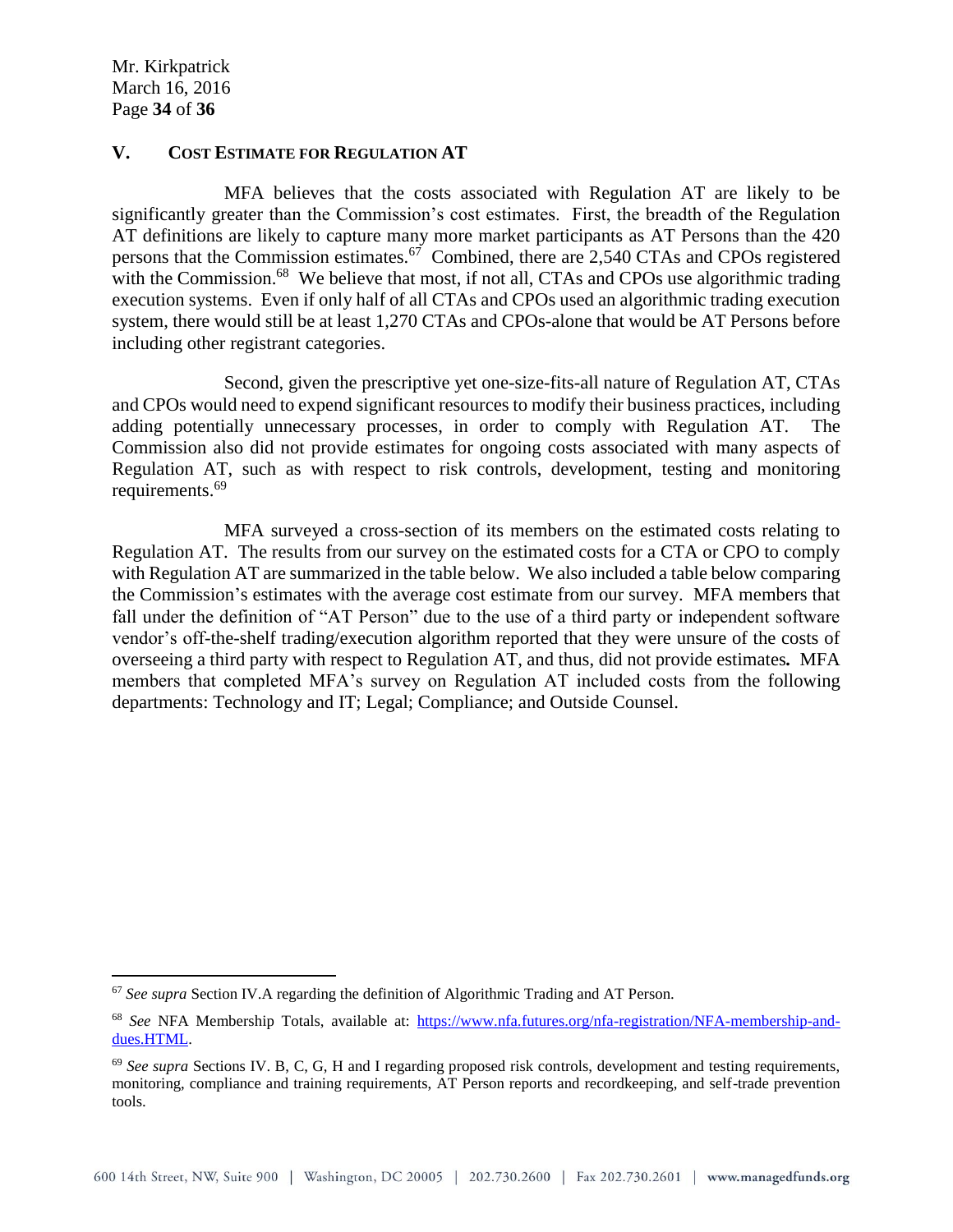|                 | <b>Risk Controls</b>     |                          | Development, Testing &<br><b>Monitoring</b> |                       | <b>Written Policies &amp;</b><br><b>Record Keeping</b> |                         | AT<br><b>Compliance</b><br><b>Report</b> | <b>DCM</b>                  |
|-----------------|--------------------------|--------------------------|---------------------------------------------|-----------------------|--------------------------------------------------------|-------------------------|------------------------------------------|-----------------------------|
|                 | <b>One-Time</b><br>Cost  | Annual<br>Cost           | <b>One-Time</b><br><b>Cost</b>              | Annual<br><b>Cost</b> | <b>One-Time</b><br><b>Cost</b>                         | Annual<br>Cost          | Annual<br>Cost                           | <b>SMP</b><br><b>Waiver</b> |
| Range           | $$70,000 -$<br>\$500,000 | $$10,000 -$<br>\$150,000 | $$100,000 -$<br>\$3.807 MN                  | $$20,000 -$<br>\$1MN  | $$10,000 -$<br>\$1.322 MN                              | $$5,000 -$<br>\$400,000 | $$4,240-$<br>\$100,000                   | $$3,810-$<br>\$10,000       |
| <b>Mean</b>     | \$223,683                | \$76,571                 | \$860,636                                   | \$252,714             | \$283,384                                              | \$77,538                | \$37,567                                 | \$7,453                     |
| <b>Median</b>   | \$220,833                | \$78,000                 | \$550,000                                   | \$124,000             | \$150,000                                              | \$28,750                | \$30,000                                 | \$8,000                     |
| <b>CFTC</b>     |                          | No                       |                                             | N <sub>0</sub>        |                                                        |                         |                                          |                             |
| <b>Estimate</b> | \$79,680                 | <b>Estimate</b>          | \$546,425                                   | Estimate              | \$5,130                                                | \$2,670                 | \$4,240                                  | \$3,810                     |

# *Estimated Regulation AT Compliance Costs Per CTA or CPO Entity*

# *Comparison of CFTC Estimates with MFA Estimates*

| <b>Regulation</b>       | <b>Description</b>                                                   | <b>CFTC</b> Estimate<br><b>Cost per Entity</b> | <b>MFA Estimate</b><br>Cost per Entity* |
|-------------------------|----------------------------------------------------------------------|------------------------------------------------|-----------------------------------------|
| \$1.80                  | <b>Risk Controls</b>                                                 | \$79,680                                       | \$223,683                               |
| \$1.83(c)               | Recordkeeping                                                        | \$5,130                                        | \$283,384                               |
| <b>Total AT Persons</b> |                                                                      | \$84,810                                       | \$507,067                               |
| \$1.83(a)               | Submit compliance<br>reports/written policies                        | \$4,240                                        | \$37,567                                |
| \$1.83(c)               | Recordkeeping                                                        | \$2,670                                        | \$77,538                                |
| $§$ 40.23               | Submit approval requests to<br>DCMs to forego self-trade<br>controls | \$3,810                                        | \$37,567                                |
| <b>Total AT Persons</b> |                                                                      | \$10,720                                       | \$152,672                               |

\*Using the average estimated cost from MFA's survey.

#### **VI. CONCLUSION**

MFA has strong concerns with Regulation AT, as proposed, and believes that its approach to addressing operational systems risks related to algorithmic trading is flawed. *First,*  MFA recommends that in lieu of adopting Regulation AT, the Commission adopt regulation requiring centralized pre-trade risk controls at DCMs and clearing FCMs. We believe centralized